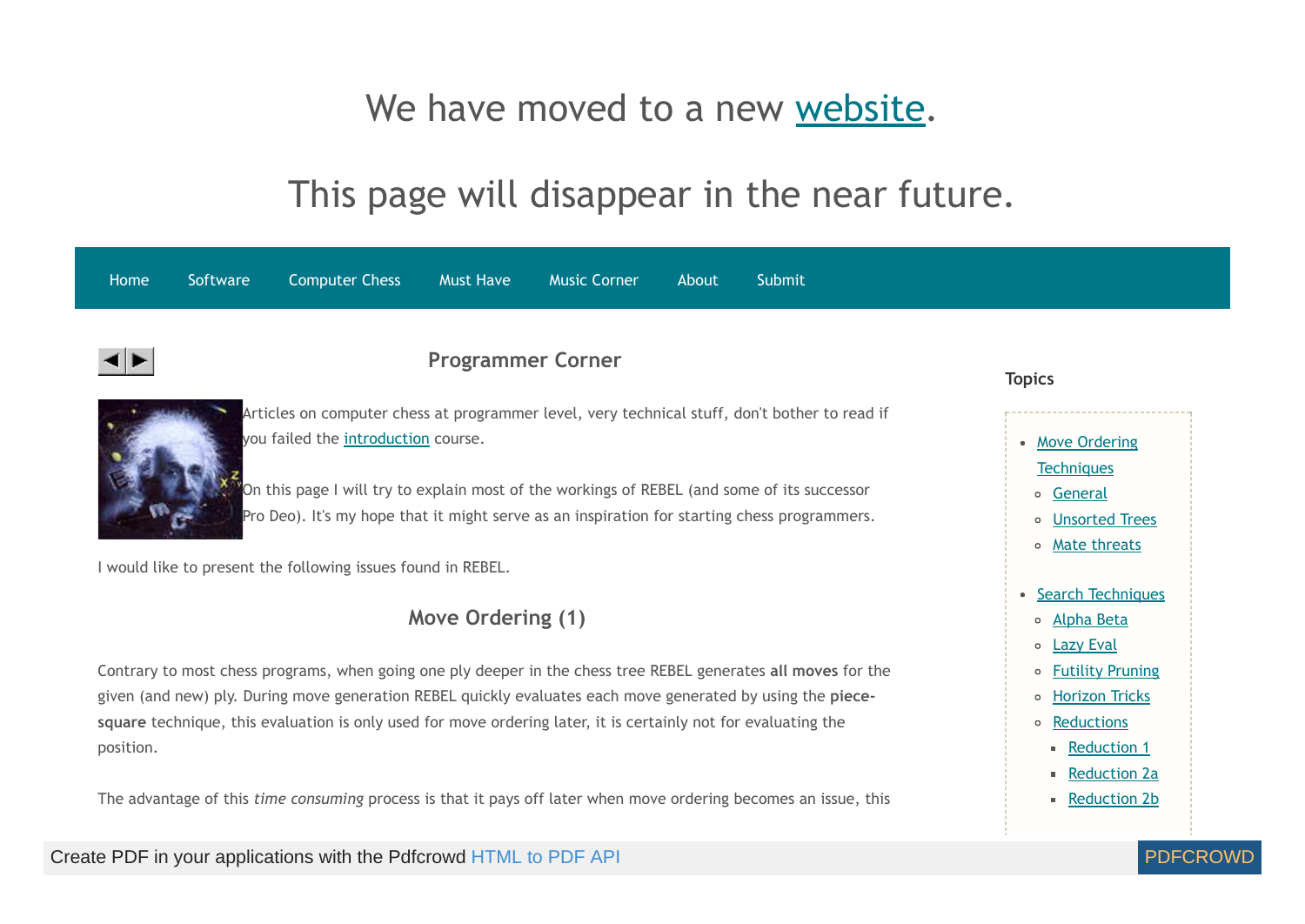provided you have created 12 reasonable organized **piece-square** tables for the move generator. REBEL's data structure for move generation looks as follows:

static char move\_from [5000]; static char move to [5000]; static char move value [5000];

So when adding a new generated move to "move\_from" and "move\_to" REBEL also will fill "move\_value" via the corresponding piece-square table using the formula:

move\_value = table[move\_to] - table[move\_from];

#### An example for the **White Knight**

|                                           | Ng1-f3 will give $26 - 00 = +26$ |  |
|-------------------------------------------|----------------------------------|--|
| 8   00   10   20   20   20   10   10   00 |                                  |  |
|                                           | $Nc3-d5$ will give 40 - 26 = +14 |  |
| 7   10   24   26   26   26   24   24   10 |                                  |  |
|                                           | Nf3-h4 will give $10 - 26 = -16$ |  |
| 6   10   28   40   50   50   28   28   10 |                                  |  |
|                                           | Nf3-e1 will give $15 - 26 = -11$ |  |
| 5   10   23   36   40   40   23   23   10 |                                  |  |
|                                           |                                  |  |
| 4   10   22   28   30   30   22   22   10 |                                  |  |
|                                           |                                  |  |
| 3   00   26   26   30   30   26   26   00 |                                  |  |
|                                           |                                  |  |
| 2   05   20   20   23   20   20   20   05 |                                  |  |
|                                           |                                  |  |
|                                           |                                  |  |

**[Reduction](#page-20-0) 2c [Reduction](#page-20-1) 2d History** 

**[Reductions](http://www.top-5000.nl/authors/rebel/hr.htm)** 

• Extension

**[Techniques](#page-22-0)** 

[Checks](#page-22-0)

o [Recaptures](#page-23-0)

[Pawn](#page-25-0)  $\circ$ 

**[Endgame](#page-25-1)**  $\circ$ 

o King [Safety](#page-26-0)

o PVS [Extensions](#page-26-1)

- [Selective](#page-28-0) Search
- o [Introduction](#page-28-0)

[Concept](#page-29-0)

The Null [Move](#page-32-0) **Part** 

The Static [Evaluation](#page-33-0) Part

- [Quiescent](#page-35-0) Search
- [Evaluation](#page-38-0)
- <sup>o</sup> [Introduction](#page-38-0)
- o [Hanging](#page-40-0) Pieces
- o King [Safety](#page-43-0)
- [Mobilty](#page-49-0)
- o Pawn [Structure](#page-52-0)
- [Passed](#page-56-0) Pawns

Create PDF in your applications with the Pdfcrowd [HTML to PDF API](https://pdfcrowd.com/doc/api/?ref=pdf) [PDFCROWD](https://pdfcrowd.com/?ref=pdf)

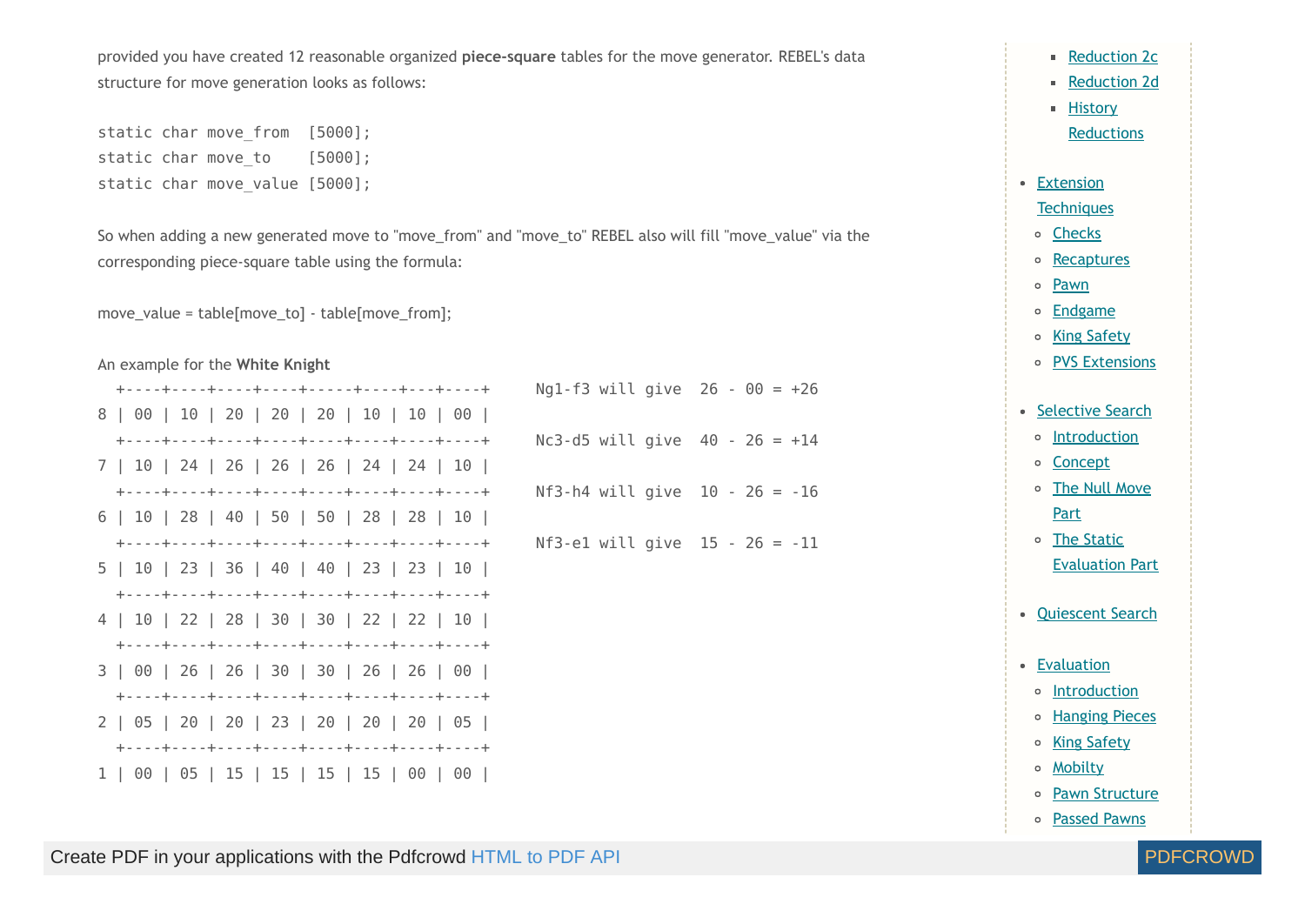+----+----+----+----+----+----+----+----+

a b c d e f g h

Ng1-f3 usually is a good move, so is Nc3-d5, both get a high value. Nf3-h4 and Nf3-e1 are usually not so good moves and both get a low value. The system works like a charm for move ordering, all generated moves get a value and every time the search needs a next move simply the next highest one from the list is taken.

Last time I removed the code REBEL ran about a factor of 2 slower. It's of course very important the 12 piecesquare tables are in harmony with each other.

#### **Move Ordering in REBEL (2)**

Now that REBEL has generated all moves (with values) it moves to the second step, it will update the values of moves which are more important then others, thus further sort the moves to improve move ordering. Its final ordering looks as follows:

• The move from the Hash Table, it will get the highest value +127 to ensure the move is searched first.

- <span id="page-2-0"></span>The **Mate-Killer-Move**, when present it will get the value +126. A **Mate-Killer-Move** is a normal **Killer-Move** coming from the 2 slots REBEL uses for killer moves, more below. However when a Killer-Move has produced a mate-value in the tree it is promoted to Mate-Killer-Move and thus searched as second move. It works very well in positions where mate threats are an issue.
- The **Winning Capture** moves. Moves that are winning material are searched third. REBEL maintains a sorted list of the so called **hanging pieces** with a maximum of 3 squares, the 3 squares are sorted on the expected material gain. Each move in the move list that captures on a hanging-square is rewarded with 124, 123 or 122 depending on the status of the expected material gain. If you don't have such stuff in your program yet make sure you do, it is good for a tremendous speed-up of your program. The technique most programs use for this is called: SEE (Static Exchange Evaluator).

#### Bad [Bishops](#page-63-0) [Bishop](#page-65-0) Pair [Minimum](#page-66-0) Mobilty  $\circ$ **Strong [Squares](#page-67-0)**  $\circ$ Center [Control](#page-68-0)  $\circ$ [Pinned\\_Pieces](#page-69-0)  $\circ$ [Miscellaneous](#page-70-0)  $\circ$ More on **[Bishops](#page-70-0)** ■ More on [Rooks](#page-71-0) ■ [Attack](#page-73-0) Bonus **Pawn [Ending](#page-74-0) [Endgame](#page-74-1)**

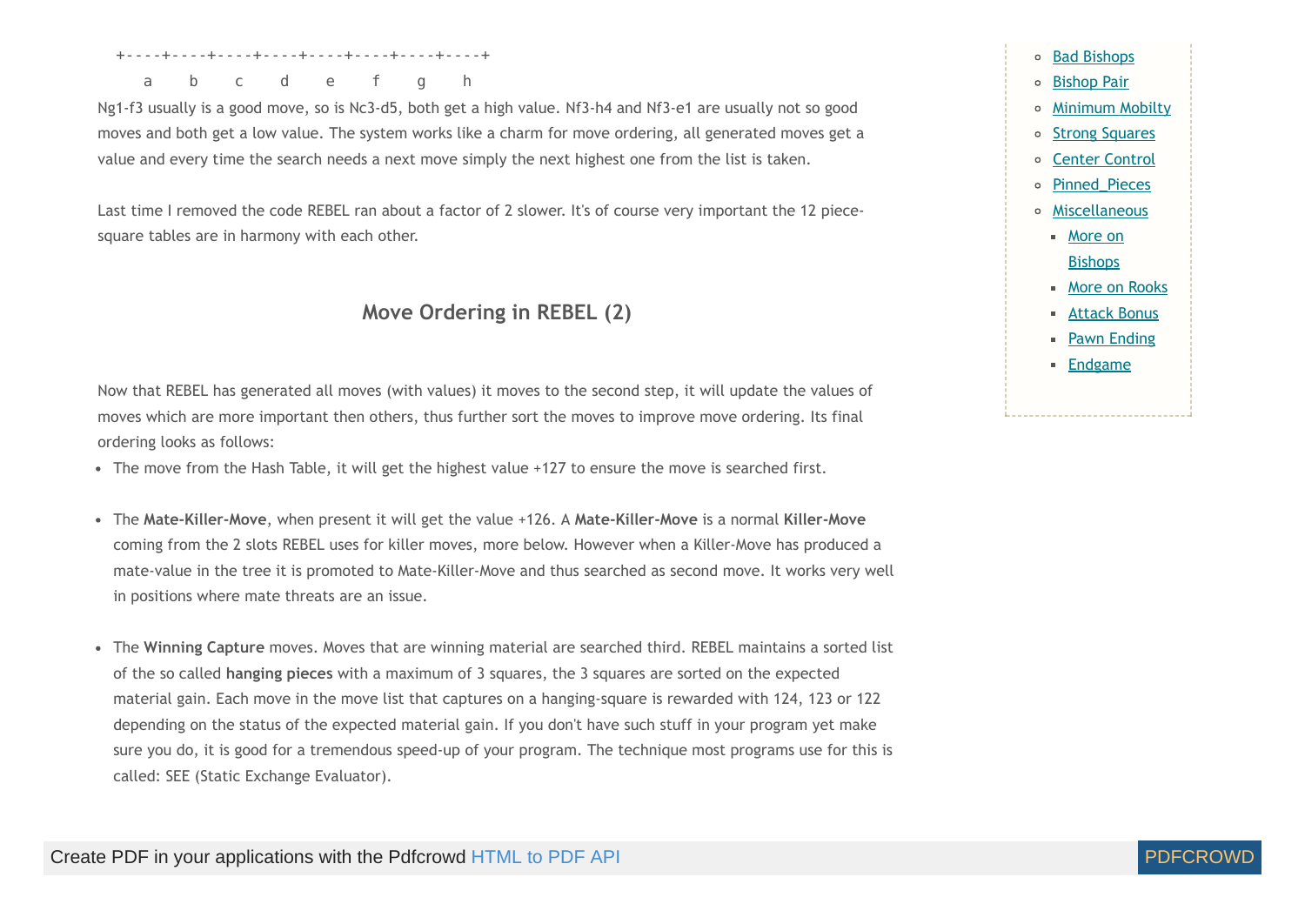

HINT: when it is possible that 2 or more moves can capture a "hanging-piece" make sure you search the move first that captures the piece with the lower piece-type, have a look at the diagram.

Black can capture the hanging-piece on square G6 with 2 pieces, the pawn and the queen, it's obviously better to search the lower piece-type capture (pawn) first then the higher piece-type capture (queen) when the issue is  $\mathbf{A}$  move ordering. By head I remember it speed-ups by some 5% doing so.

• Queen promotions with capture come next, value 121, given in the move generator. Most of them become automatically part of the **Winning Material** moves, see above.

- Normal Queen promotions (no capture) are next, value 120, given in the move generator. During Phase II REBEL makes sure they end up in the 125-122 area.
- Next are the so called **Good Captures**, these are the following captures: QxQ (119), RxR (118), NxB (117), BxB (116), BxN (115) and pxp (114). This is all done in the Move Generator part.
- Next are the so called **Killer Moves** maintained in 2 slots during Search. Killer Moves are the best moves found on a given depth in the Search. The idea behind Killer Moves is that if a given move brings the score above ALPHA it is usually a good thing to try the same move again when the Search reaches that ply again.

REBEL uses 2 slots, Killer-One and Killer-Two, both are depth based, Killer Moves get the following values:

| Killer-One [current ply]   |  | 110 |
|----------------------------|--|-----|
| Killer-One [current ply-2] |  | 108 |
| Killer-Two [current ply]   |  | 106 |
| Killer-Two [current ply-2] |  | 104 |

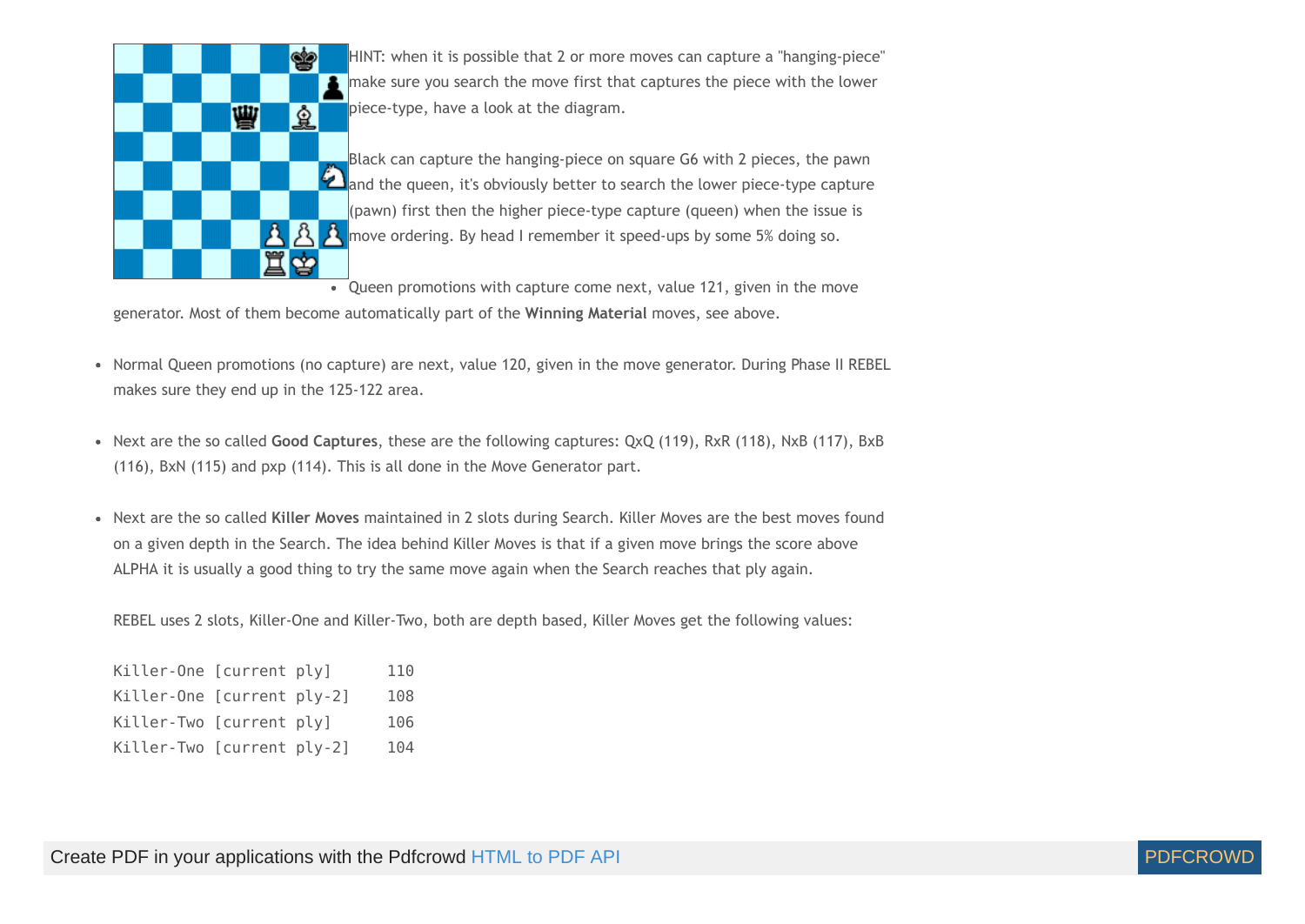HINT: most important while maintaining your killer moves during Search, never ever allow the following moves in your Killer Slots:

- . Moves that win material (see hanging pieces), they are polluting your valuable killer slots.
- . Good captures (see above), they are polluting your valuable killer slots. . Promotions, same reason.

REMARK: the above is true for REBEL, it might be different in programs who use a different move ordering scheme, nevertheless it can't hurt trying.

LAST: needless to say, but.... make sure you don't have any double moves in your 2 killer slots.

Next in move ordeing is the **Historic Mate Killer**, note it gets the value 109 so right after the first Killer Move, see above. You can safely skip this, it gives only a small speed-up of 3-4%. To make it work you will need to create 2 x 32-bit two-dimensional tables, one for white and one for black, for example:

```
static int Historic Mate Killer White [12][64]; // [piece-type][square]
static int Historic_Mate_Killer Black [12][64];
```
During Search (not in Q-Search) whenever you find a mate-score you increment the table with the **remaining depth** (horizon depth - current depth) and maintain the highest number as **best historic-mate-killer** move. Note the table(s) are piece-type-square based, so not square-square based. The advantage of this formula is that you get more hits then when using the square-square approach.

- We are still not finished, next in move ordering are the two castling moves: 0-0 (103) and 0-0-0 (102), all done in the Move Generator.
- Next are all the minor promotions, they get the value 101 in the Move Generator.

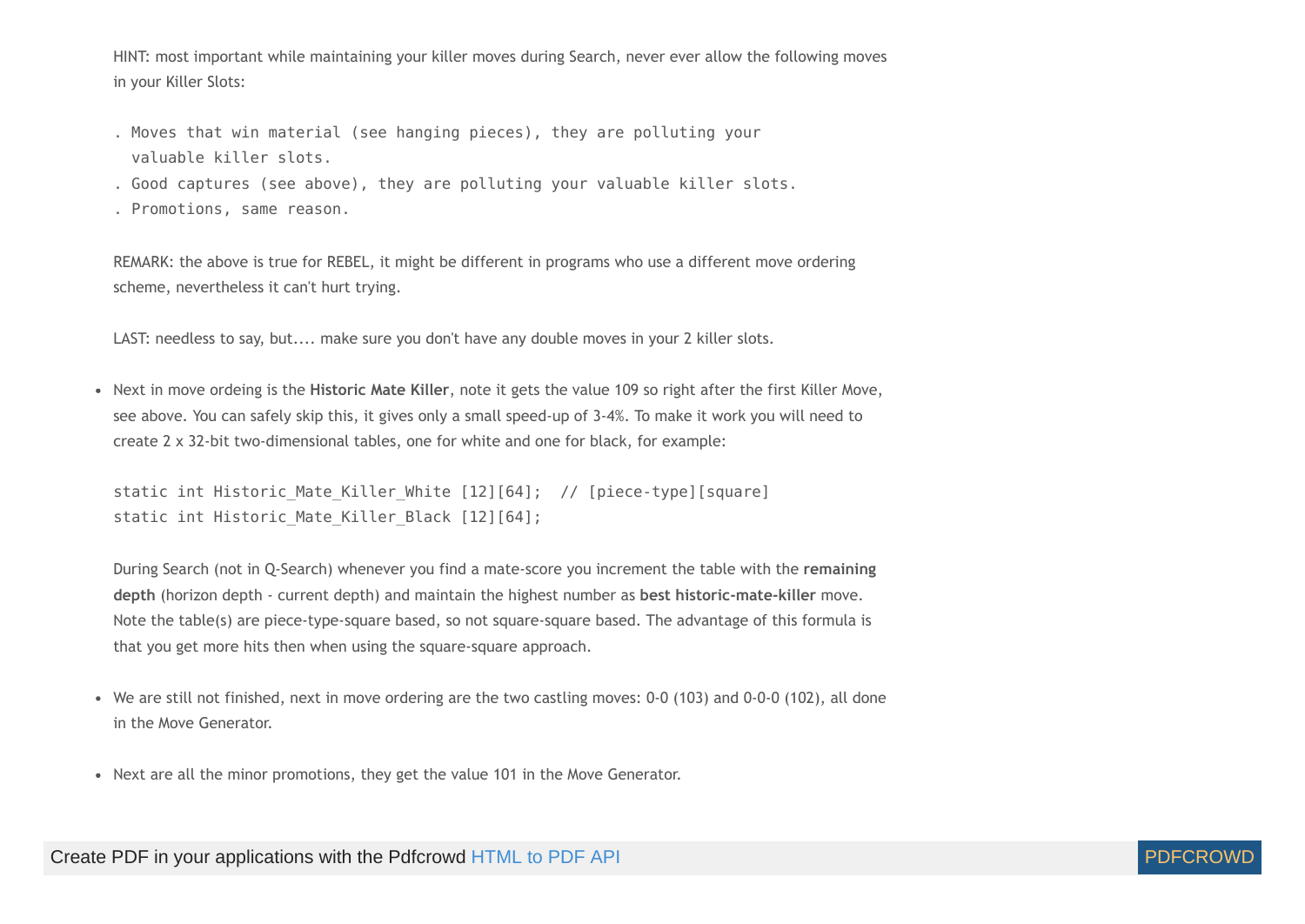In principle that's it, REBEL's move ordering. However 2 fine correction principles are added, for all moves below the value of 70 a correction of 30 points might be added or subtracted, the principle works as follows:

1) Subtract 30 points if the move gives away material, for instance if the queen moves to a square that is covered by the opponents pawn, bishop etc. The data for that is directly available because of REBEL's concept, if you don't have this data available in your program it will be most probably too costly to try this move ordering feature.

2) Add 30 points if a piece that is hanging moves, it is usually good.

Let me try to put all of this in a nutshell before going to part-3, whenever REBEL goes one ply deeper in the chess tree it does the following:

- Generate all Moves():
- Update\_all\_Moves();
- Get\_highest\_Move();
- <span id="page-5-0"></span>Do\_something\_till\_all\_moves\_are\_done();

# **Move Ordering in REBEL (3)**

Another move-ordering mechanism handles the so called **large unsorted trees**. An unsorted tree occurs when

"Update all Moves" (see above) does not report:

- A move from the Hash Table, or
- A **Winning Capture** move, see above.

REBEL then will lower the remaining depth to search with a factor of 2 and search the subtree first with **this depth** before searching the unsorted tree at **full depth**. The larger the unsorted tree the more powerful the

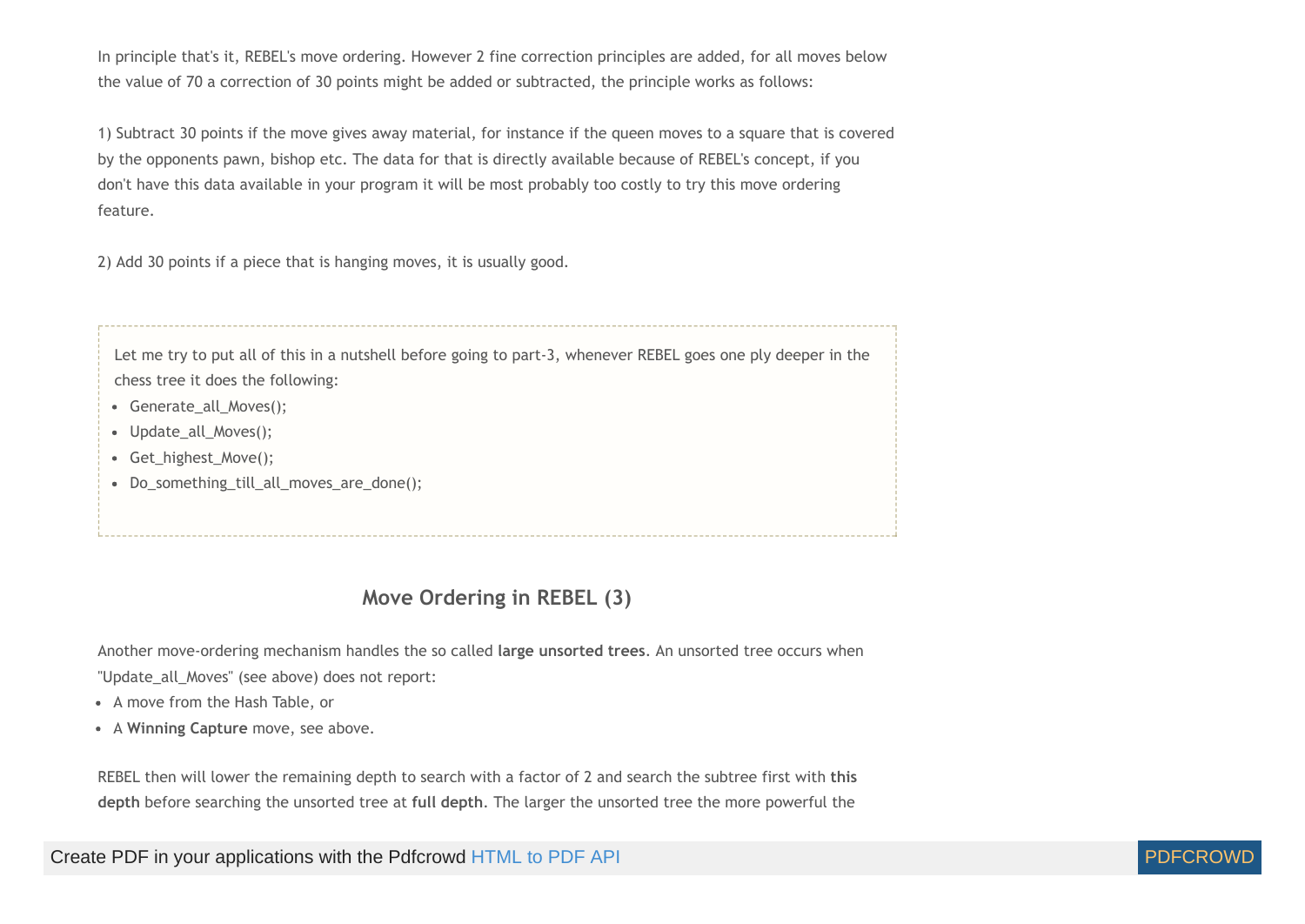algorithm performs. The speed-up in general is about 13-14% but at longer time controls will certainly increase.

There is room for improvement here, there could be more powerful formula's such as going through the unsorted tree in steps of 2 plies (or one) till the actual depth is reached, one should try.

All in all it makes REBEL's move ordering to look like this:

- Generate all Moves();
- Update\_all\_Moves();
- Reduce\_depth\_in\_case\_of\_an\_unsorted\_tree();
- Get highest Move();
- <span id="page-6-0"></span>Do\_something\_till\_all\_moves\_are\_done();

# **Move Ordering in REBEL (4)**



There is another move ordering trick worth to mention. REBEL has special code to recognize mate-threats in its evaluation part (EVAL), have a look at the diagram. It's obvious with white to move white can give a checkmate with Qg7# on the next ply.

When REBEL recognizes such a pattern in EVAL it doesn't even bother to search further, EVAL just returns the mate value avoiding to go deeper into the tree, it gives a nice speed-up depending on the number patterns the program knows.

But there is more to gain, when it is black to move it still can defend itself

against the Qg7 mate threat, as in this case black can defend itself perfectly with 1..f6 (or even 1..Qe5 and Qf6) but all other moves lead to checkmate with Qg7#. The trick is to search the Qg7 move right after the Hash Table move in move ordering, a high chance it will lead to mate.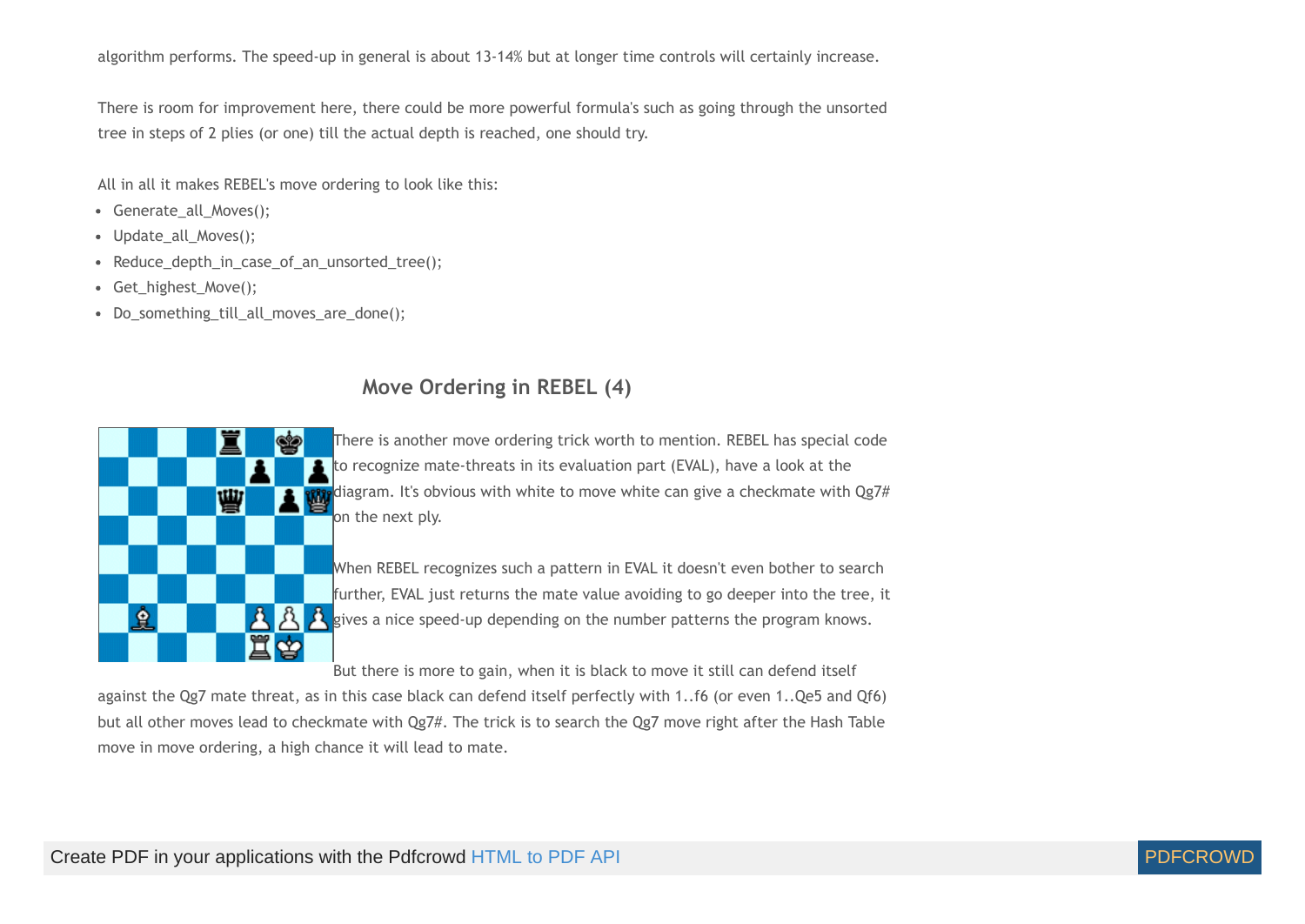This ends the description of REBEL's move-ordering mechanism, if there is more to mention (I am sure I am *have forgotten a few things) this page will be updated, let's move now to the next chapter, Search Techniques.*

# **Search Techniques in REBEL (alpha-beta)**

<span id="page-7-0"></span>PREAMBLE, to understand this issue it is assumed you have a working chess program with a working searh algorithm. This topic is not meant to be an introduction to **Search**, for that I refer to other excellent web-pages on the Internet, to name a few:

- The home page of **Bruce Moreland**, excellent for starters.
- The work of Aske [Plaat](http://www.xs4all.nl/~aske/pubs.html), more advanced techniques.

REBEL uses the standard **Aspiration Alpha-Beta Search** technique with 0.50 as basic value, no null-window tricks or whatsoever, just the bald algorithm. There is very little to say about this issue, there are only two small modifications worth to mention, both give a nice speed-up.

- Whenever REBEL gets a **fail-low** or **fail-high** at the root position (we are back at ply one), REBEL doesn't immediately opens the entire alpha or beta window, instead of that it tries a new window of 2.00 and only then when REBEL is faced again with a **fail** it opens the complete (corresponding) window. The 2.00 window will do for most of the positions when a **fail** occurs, that's the tought behind.
- REBEL keeps track of the best score of the previous ply, using that value we can do a little trick. Normally Aspiration-Search when it finds a new main-variation (best move) the BETA-WINDOW is either closed (nullwindow) or left untouched (standard). REBEL instead does the following,

It measures the difference in score from the previous iteration and when there is not too much decline in score BETA is narrowed, not null-windowed. Using the initial position as an example,

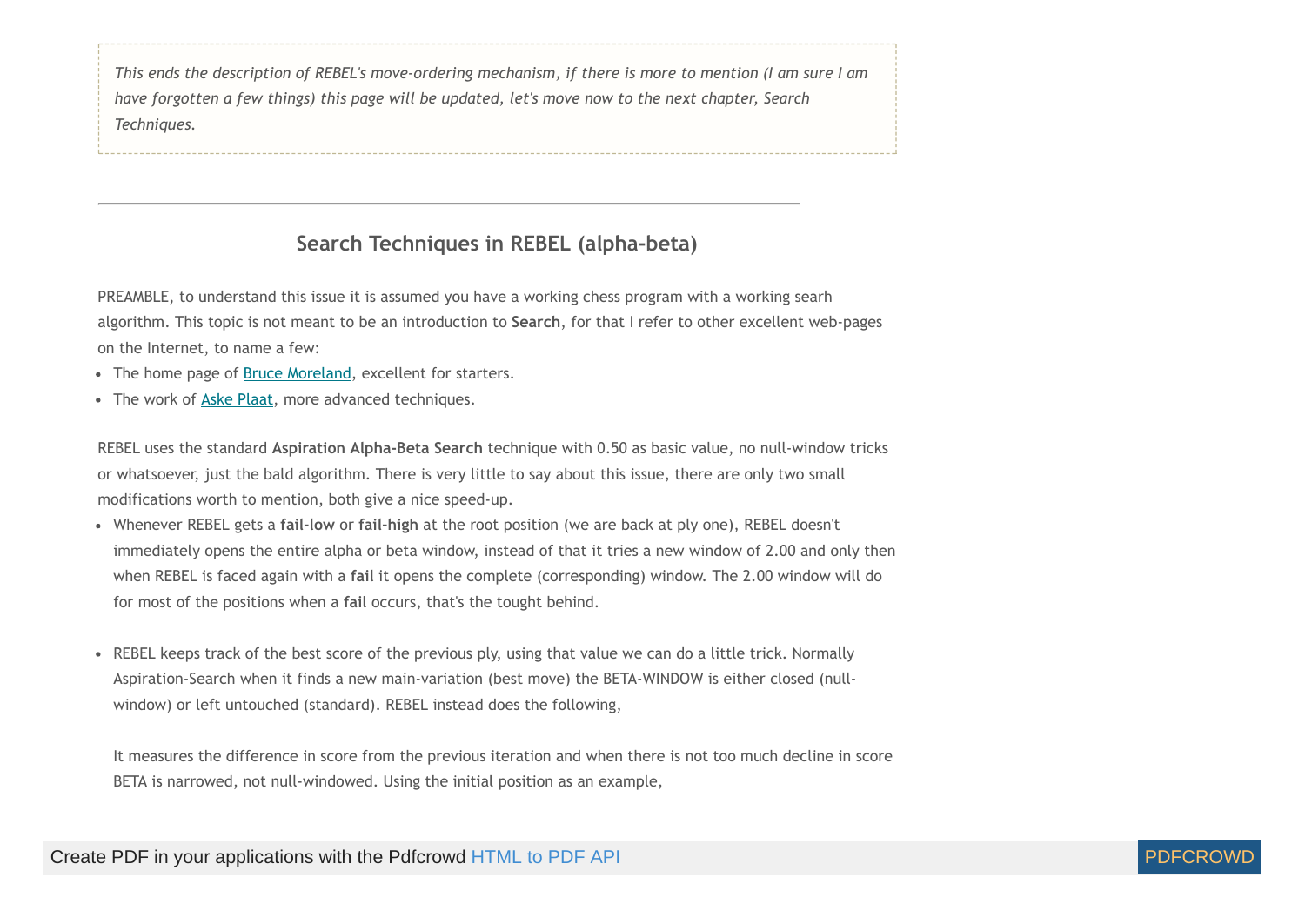At the end of iteration 5 the best move is 1.e4 score 0.20, we save the 0.20 score, we go to iteration 6, ALPHA is set to -0.30, BETA is set to  $+0.70$  and we search 1.e4 again this time with a depth of 6, we get a new mainvarition and new score for 1.e4 say 0.15

Since there is only a small decline in score (0.20 to 0.15) or in case the score has gone up it is assumed safe to narrow BETA, REBEL's new window will look as follows: ALPHA=0.15 and BETA=0.25 (ALPHA + 0.10). The advantage is that possible new best moves do not automatically will fail-high, the second advantage is that BETA is narrowed with 0.45 which is quite a lot.

In the case the decline in score is bigger (say 0.20 and up) it is still unlikely a new best move will be higher than 0.20 so REBEL will narrow BETA anyway, only less, with 0.25, so BETA becomes 0.45 (previous score + 0.25).

# **Search Techniques in REBEL (Lazy Eval)**

<span id="page-8-0"></span>Definition, **LAZY EVAL** (abbreviated to LE) is a surrogate routine for **EVAL** that with a few instructions tries to estimate the value of EVAL.

Its goal, why do a time consuming EVAL (of hundreds, maybe thousands of instructions) if you can guess the score of EVAL with only a few instructions, thus speed-up the program.

Where to use LE, only at horizon depth and Quiescent-Search (QS) plies.

Is LE safe? No, in fact it is a **most dangerous** piece of software, don't ever use it in its original form, use either REBEL's modification or find solutions for the drawback of LE yourself, I will try to point out the danger of LE later, let's first explain how LE works in practice.

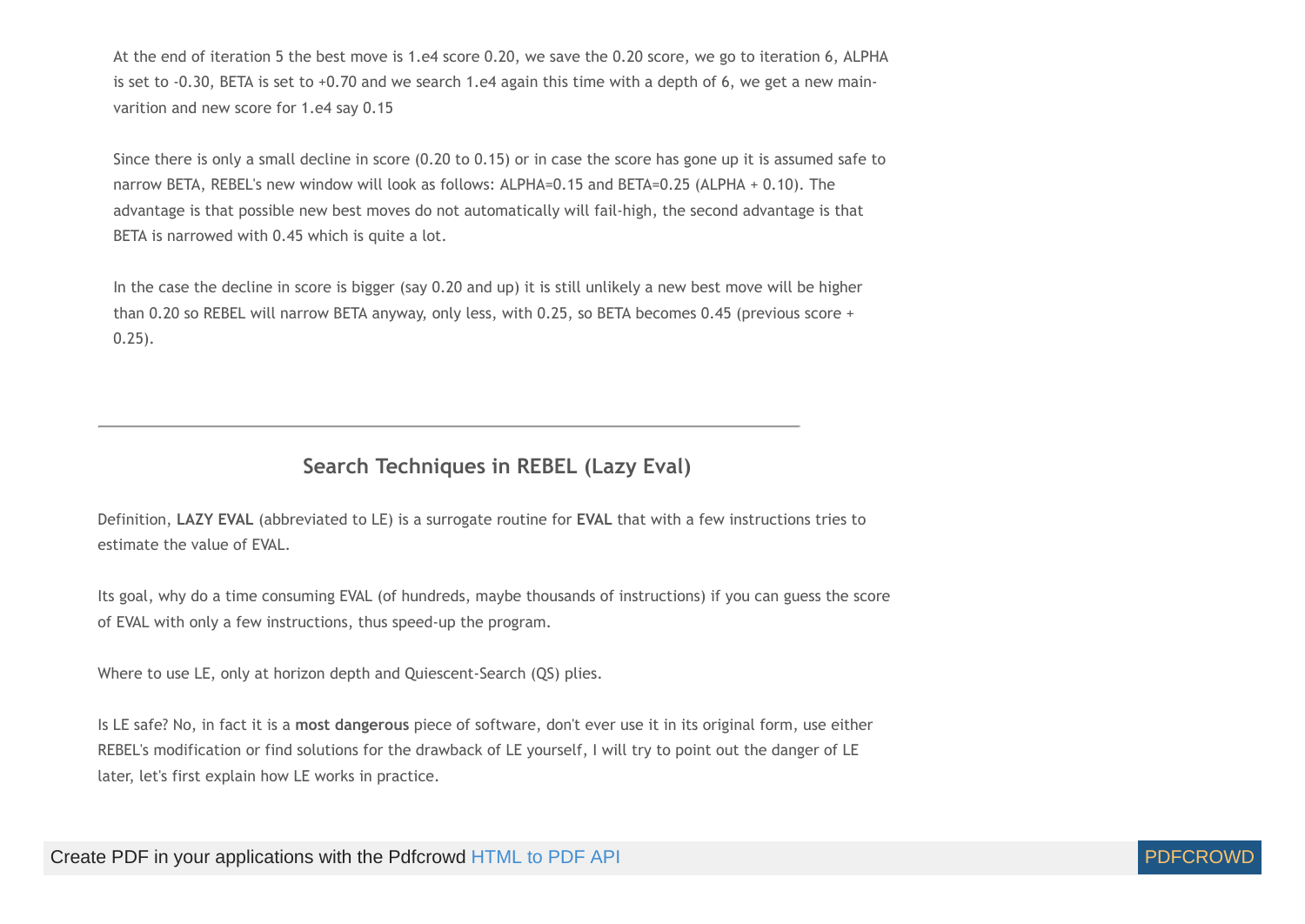When you are at the horizon depth or in QS, try LE first before you call EVAL, it might save you from doing an expensive EVAL. Actually in REBEL LE is called **BEFORE** "Make\_Move" trying to win even more processor time, the pseudo code:

| if (own king is in check)                                              | -> don't try LE, too dangerous.         |
|------------------------------------------------------------------------|-----------------------------------------|
| if (move does check the opponent king) -> don't try LE, too dangerous. |                                         |
| if (special case position)                                             | -> don't try LE, description below.     |
| Lazy $Eval()$ ;                                                        | -> calculate (guess) score, more below. |
| if (ALPHA < SCORE)                                                     | -> don't reward LE, do normal EVAL.     |
| else: reward the LE SCORE as the real score from EVAL and skip EVAL.   |                                         |

<span id="page-9-0"></span>The routine "Lazy\_Eval" calculates the all the material on the board plus its piece-square values in **I\_SCORE**, actually REBEL has I\_SCORE always at hand since it is **incremental maintained** in "Make\_Move" and "Undo\_Move" and always is up-to-date.

HINT, if you don't have such a variable in your program yet it's advised to make it, as I\_SCORE is handy to use in many other places in your program, for instance in EVAL as it saves you a lot of processor time, but this aside.

The next step is to update I\_SCORE with the move, exactly like you do in "Make\_Move". Then you add-up a MARGIN to I\_SCORE of say 0.50 and return I\_SCORE as SCORE and then make the compare to ALPHA. MARGIN is an estimated value of all the positional aspects of EVAL and it is assumed that EVAL stays in that boundary, +0.50 in our example.

The idea of LE, if I\_SCORE + MARGIN can't make it to ALPHA why bother to do an expensive EVAL, the move isn't any good, just use the score from LE and skip EVAL. The system works like a charm, however we are now ready to point out its main drawback, that is the value of **MARGIN**.

Consider the left diagram, if you have any good "king safety" in your program its value will be certainly over 1.00 or more rewarding the black attack on the white king thus, EVAL will result in a score where the **material balance - the positional aspects** exceed the value of 0.50, the value of MARGIN.

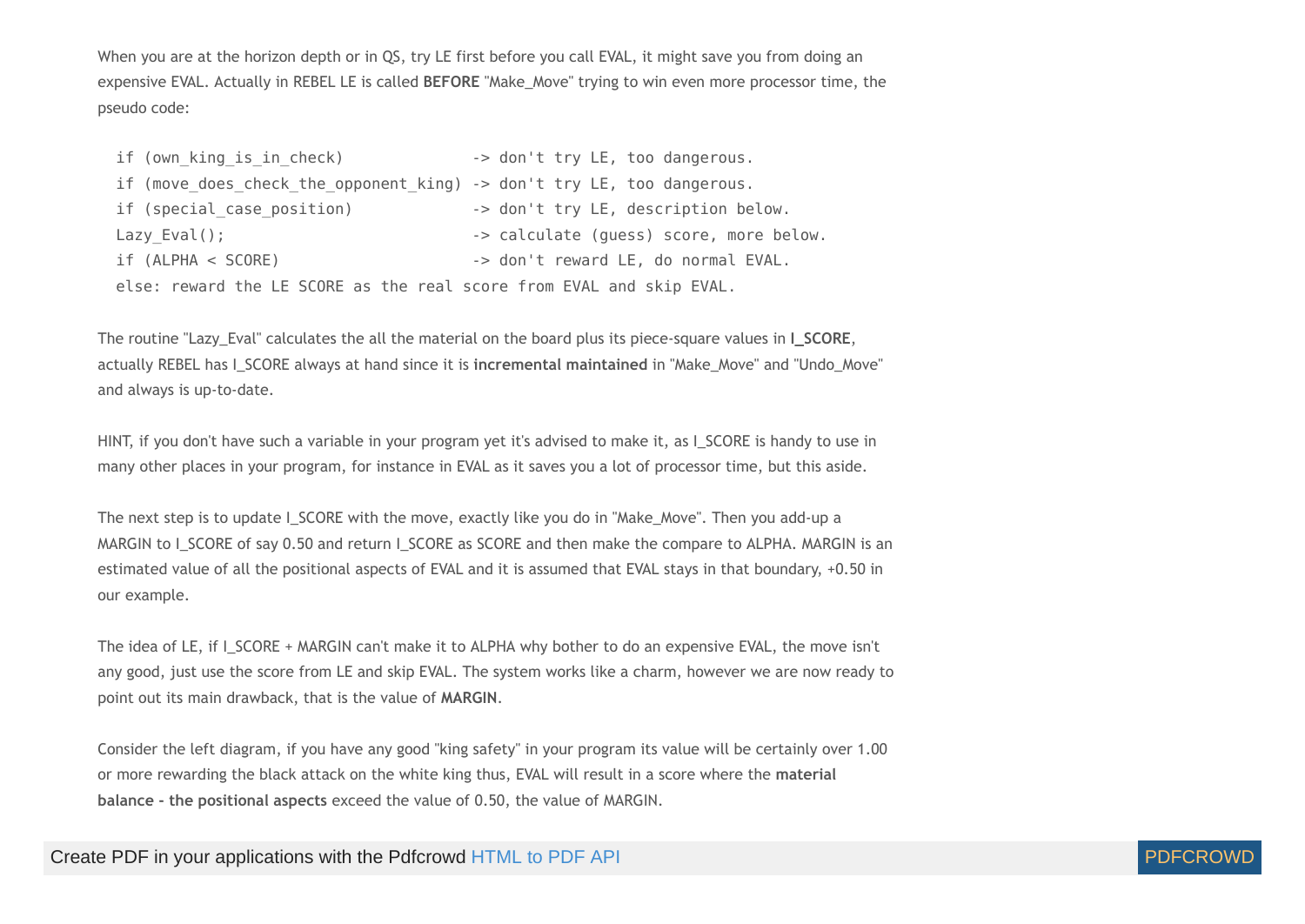

Houston we have a problem, LE returns a wrong value, nevertheless LE is rewarded, as practice has learned me the results are disastrous when king safety (with scores above 0.50) is dominant in the search, actually when MARGIN is exceeded too many times it will ruin all your chess knowledge and the program will start playing bad moves.<br> $\mathbf{W}$ 

Second example, see diagram at the right, same story. If you have any reasonable **passed-pawn evaluation** it will consider the

white pawn at A6 as extremely dangerous and accordingly evaluate that giving it a big score. Again the LE algorithm is going to fail tremendously, resulting in bad moves.

Solutions are many, simply increase the value of MARGIN to 2.00 or even 5.00, but doing that you will lose much of the power of LE as you force the program to do more full EVAL's. Here is the compromise I found for the problem, it works very well for REBEL, but you must have the score of the depth-1 EVAL at your disposal.

The default value of MARGIN in REBEL is 0.50, however the difference of **I\_SCORE - SCORE** of the **depth-1** evaluation is added to MARGIN. I\_SCORE - SCORE of one ply back in the tree in most cases will correctly represent what's going on on the board, its value is highly reliable and thus MARGIN is updated with this value.

This is just another example how useful it can be to do EVAL on every ply in the main search, in this case it solves the main drawback of LE while keeping MARGIN very low.

if (special case position) -> don't try LE, description below.



А

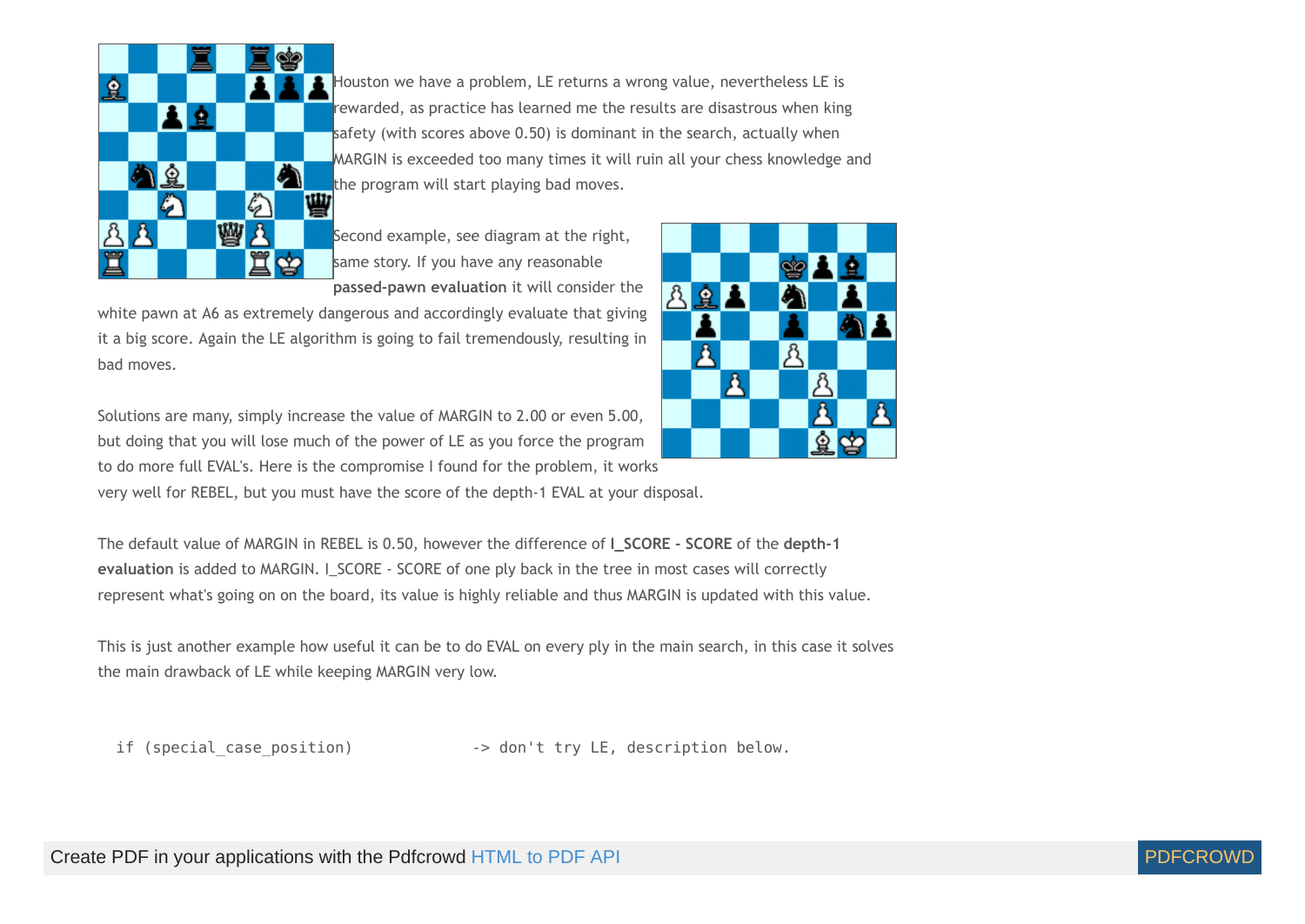This still needs to be explained, these are a few excpetion cases where the **I\_SCORE - SCORE** of the **depth-1 evaluation** trick doesn't work or those cases I don't want to rely on LE because I find the situations too dangerous, here is the list:

- REBEL doesn't use LE when on the evaluation of depth-1 the quadrant-rule is used, the quadrant-rule is practiced in "pawn-endings", in case the king can't stop an opponent pawn from promoting the pawn is evaluated close to the value of a queen. If this happens, no LE is allowed one ply deeper.
- Other typical special end-game stuff, such as KPK endings where REBEL also knows when the pawn will make it to promotion.
- In case of the presence of a Mate [Threat](#page-6-0) Killer.

#### **SOME MORE THOUGHTS ON LAZY EVAL**

- It's highly questionable if LE is of any use if you have a cheap evaluation with only few chess knowledge, I wouldn't know for sure because REBEL never had a cheap and fast evaluation. The power of LE lies in a big fat evaluation routine, for the latest REBEL the speed-up factor of LE is 3.2.
- It's a strange mechanism, the bigger the evaluation routine, the more the speed-up factor of LE will increase. In this way it is not so bad to have an expensive evaluation routine, adding new chess knowledge is relative cheap because of LE.
- The drawbacks of LE are only few, at least if you practice it in the way REBEL does, this includes that you must have the evaluation of depth-1, if you don't have it and have a big fat evaluation routine yourself, consider it as useful to do full evaluations starting at horizon-1 depth and onwards, it might give your program a real push, I sincerely hope so.

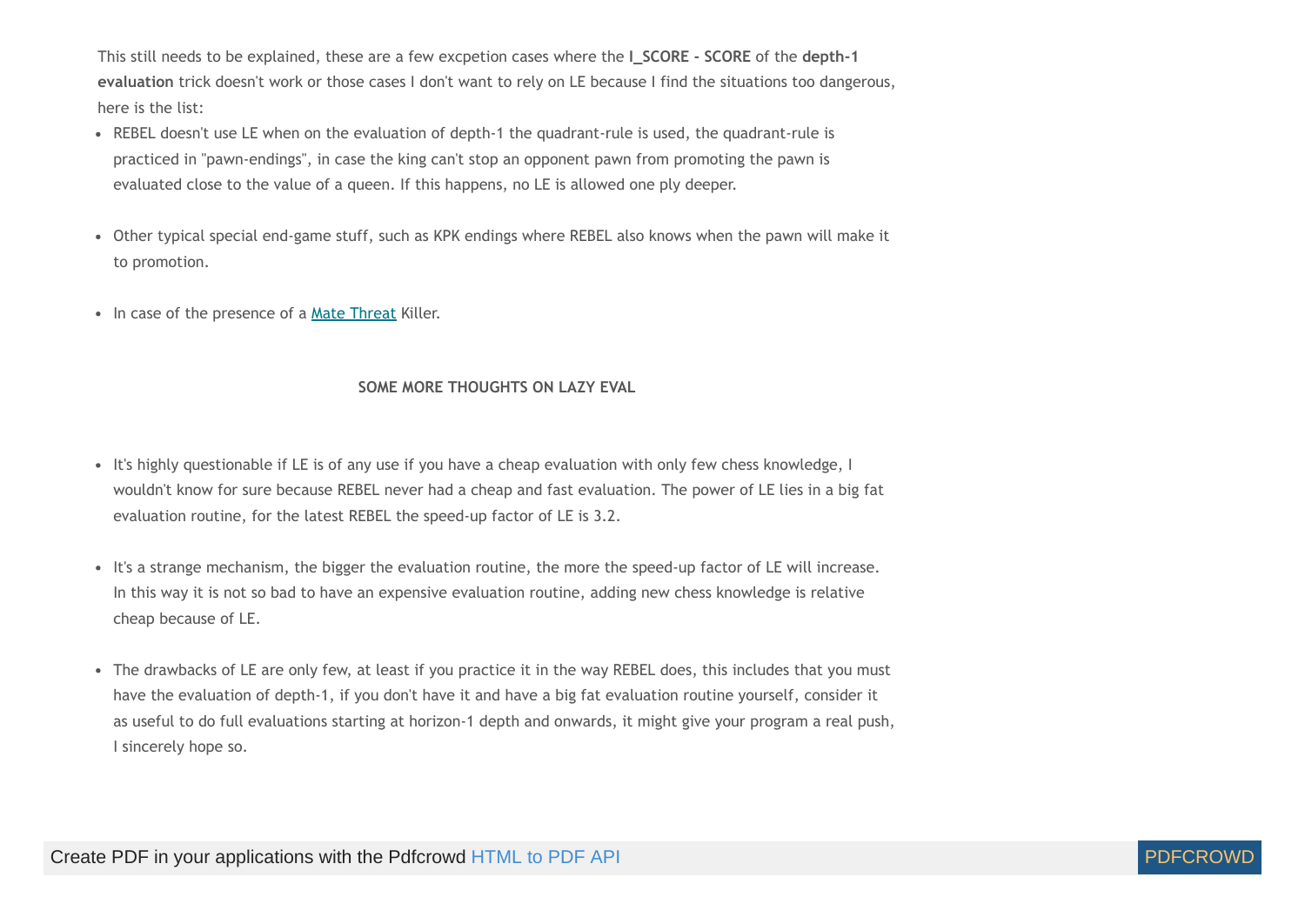Last, if you have one of the latest REBEL versions you can experiment with LE, in the **Personalities** is a parameter called **[ChessKnowledge = 100]**. When you increase this value to 200 it will set the default MARGIN of 0.50 to 1.00, when you use [ChessKnowledge = 400] MARGIN is set to 2.00, when you use [ChessKnowledge = 500] MARGIN is set to infinite, meaning LE is not used at all. Using [ChessKnowledge = 500] you can check how well LE works in REBEL and that the side-effects are about to neglect.

## **Search Techniques in REBEL (Futility Pruning)**

<span id="page-12-0"></span>**Futility Pruning** is the orginal idea of **Ernst Heinz** practiced in his chess playing program DARK THOUGHT, it's well documented on his own [pages.](http://supertech.lcs.mit.edu/~heinz/dt/node18.html)

The idea has been adapted in REBEL and improved using the **LAZY EVAL** technique as a base, see [description](#page-8-0) above.

Futility Pruning is done at **horizon-1 depths** and **horizon-2 depths**, it basically comes down to LAZY EVAL only that MARGIN is increased. So when SCORE + MARGIN can't make it to ALPHA the subtree is pruned, its pseudo code:

if (current depth  $==$  horizon depth-1) then

```
{ if (own king is in check) -> don't try FUTILITY, too dangerous.
  if (move does check the opponent king) -> don't try FUTILITY, too dangerous.
  if (move is a capture) -> don't try FUTILITY, too dangerous.
  if (special case position) -> don't try FUTILITY, see Lazy Eval.
  Futility One(); \qquad \qquad -\geq calculate (guess) score, more below.
 if (ALPHA < SCORE + MARGIN) -> don't reward FUTILITY, just proceed.
   else: prune tree (don't go deeper) using SCORE as the real score.
```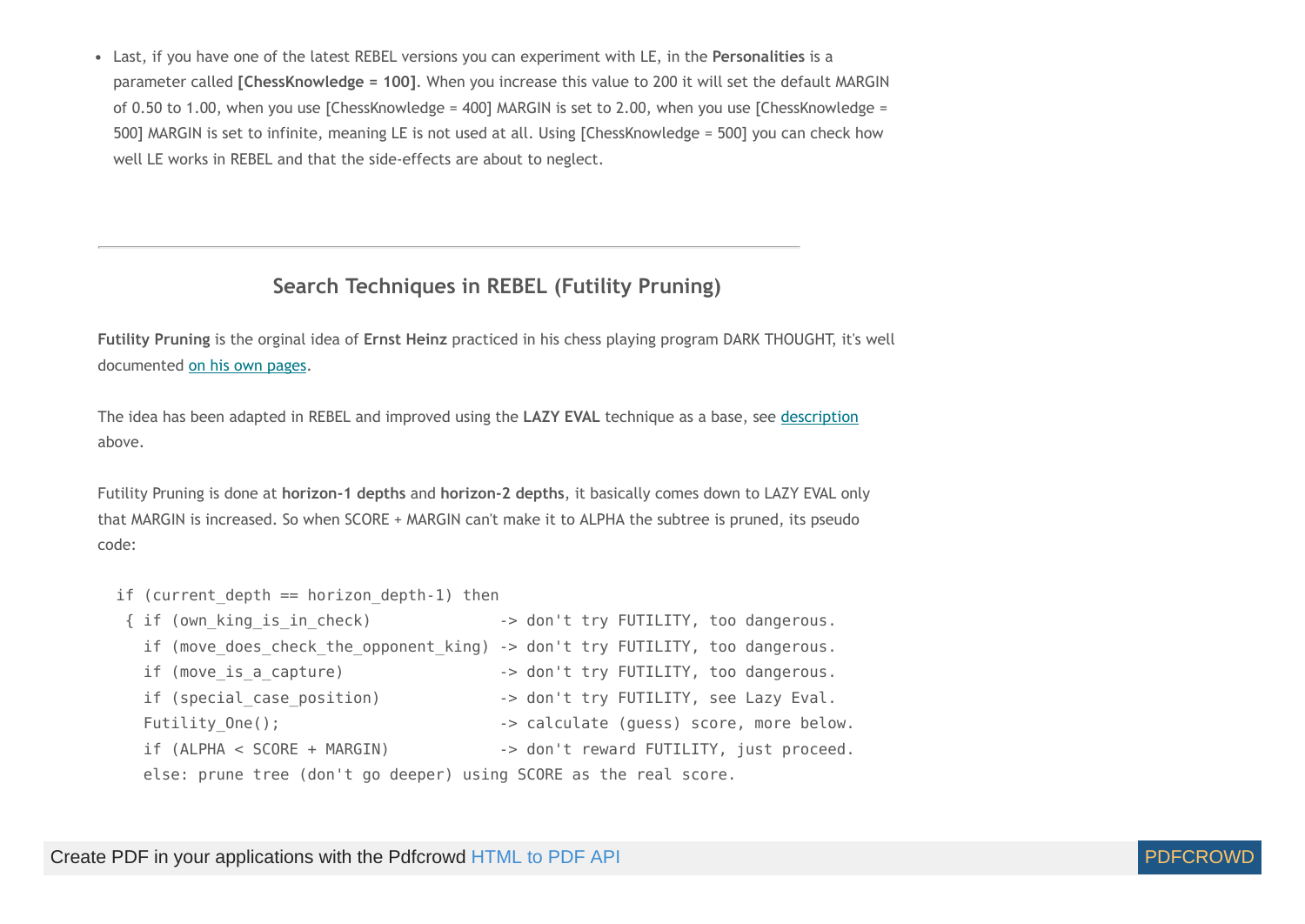The routine "Futility\_One" does exactly the same as the rountine "Lazy\_Eval" (see above). MARGIN however instead of 0.50 is set to a higher value, basically 3.00 (3 pawn units) but is increased to 5.00 in the end-game. Another difference in comparison with LAZY EVAL is that SCORE isn't updated with MARGIN.

About exactly the same is done at **horizon-2 depths**, only its MARGIN is further increased to avoid erros, its pseudo code:

```
if (current depth == horizon depth-2) then
```

```
{ if (own king is in check) \longrightarrow don't try FUTILITY, too dangerous.
  if (move does check the opponent king) -> don't try FUTILITY, too dangerous.
  if (move is a capture) -> don't try FUTILITY, too dangerous.
  if (special case position) -> don't try FUTILITY, see Lazy Eval.
  Futility Two(); \qquad \qquad -\geq calculate (guess) score, more below.
  if (ALPHA < SCORE + MARGIN) -> don't reward FUTILITY, just proceed.
  else: prune tree (don't go deeper) using SCORE as the real score.
 }
```
The routine "Futility\_Two" does exactly the same as the rountine "Futility\_One" (see above). MARGIN is set to 5.00 (5 pawn units) as standard value.

<span id="page-13-0"></span>Futility Pruning was good for a speed-up of 22% in REBEL with only very few side effects, hardly any.

#### **Search Techniques in REBEL (Horizon)**

At **HORIZON-DEPTH** after evaluation of the position it is decided to go to Quiescent-Search (QS) or not. There are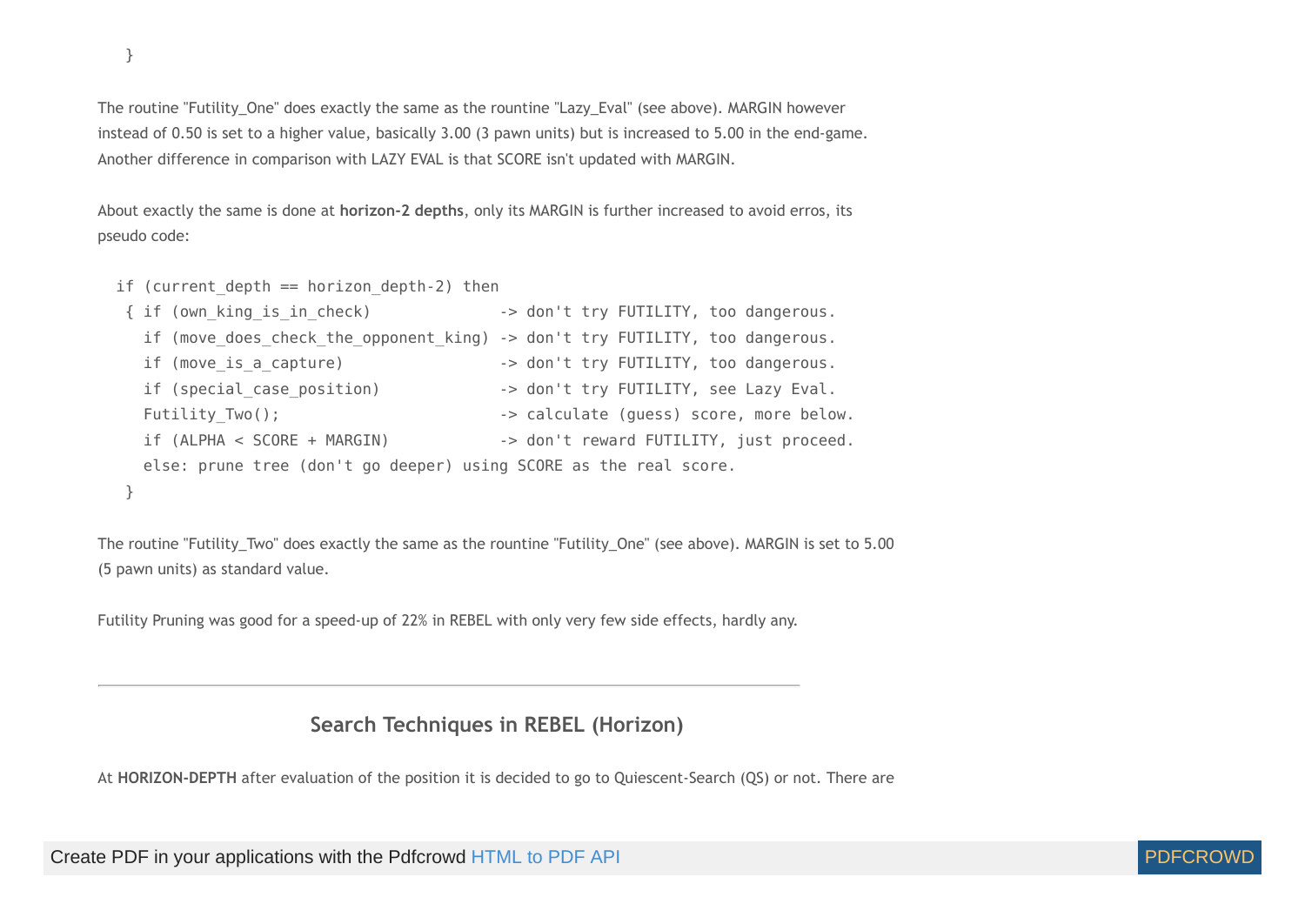a couple of tricks that will avoid REBEL doing unnecessary expensive Q-searches, but let's examine the base code first before going into detail.

| if (Lazy Eval is true)                 | -> return score, no eval, no QS    |
|----------------------------------------|------------------------------------|
| Evaluate Position();                   |                                    |
| if (current depth $==$ maximum depth)  | -> return score, no QS             |
| if (Trick one is true)                 | -> return score, no QS, more below |
| if (move does check the opponent king) | $\rightarrow$ Do OS                |
| $if (ALPHA >= SCORE)$                  | -> return score, no QS             |
| if (Trick two is true)                 | -> return score, no QS, more below |
| Quiescent Search();                    | $//$ QS coding                     |

**Trick\_One** gives about a 10% speed-up, its thought behind: The goal of QS **mainly** is to see if a piece is hanging (en-prise), based on that thought it is likely the score will not go down further than the value of the hanging piece itself.

So it must be able to calculate a margin for calling QS or else just return the score and thus not call QS at all. The formula in pseudo code:

 MARGIN = 3.00 // 3 pawns safe-guard value MARGIN + highest hanging piece value // Queen=900, Rook=500 etc.  $MARGIN + 9.00$  when own king was in check before make move MARGIN + 6.00 when the opponent can promote the next ply if (SCORE-MARGIN > BETA) -> return TRUE else return FALSE

**Trick\_Two** gave about a 5-8% speed-up, I don't quite remember exactly, its thought behind: if the score is already 9.00 above BETA don't bother to do QS, it won't matter, the score is way too good, its pseudo code:

if (own king was in check before make move) -> return FALSE (too risky)

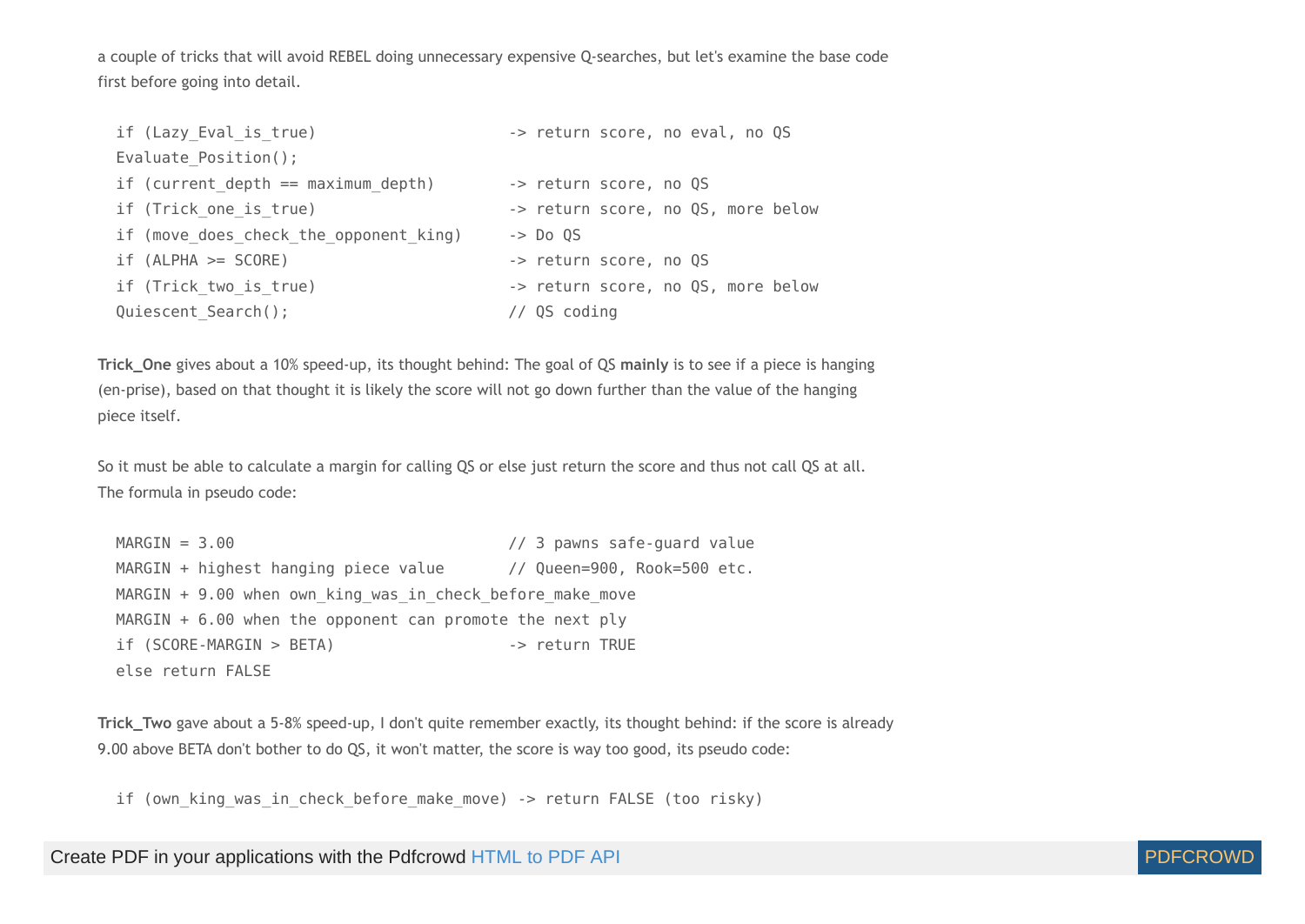if (opponent can promote the next ply) -> return FALSE (too risky) if (SCORE-900 > BETA) -> return TRUE else return FALSE

<span id="page-15-0"></span>**IMPORTANT** : Naturally the 2 tricks can be practiced in QS itself too!

#### **Search Techniques in REBEL (reductions)**

<span id="page-15-1"></span>**REDUCTIONS** are the opposite of extensions. Extensions extend the search with one ply, reductions do the opposite, reduce the search with one ply. Reductions are very powerful, they speed-up the search tremendously. However the reductions-business is a wasps' nest, when you reduce too much or use wrong formula's your engine goes down in strength rapidly, so be extremely careful using reductions.

I would like to introduce some of the reduction techniques I use in REBEL which I consider safe, at least in the REBEL concept, realize they might work counter productive in your engine.

**REDUCTION-1 :** In the main-search (not Q-search) after REBEL has called "Make\_Move();" it investigates if the move is candidate for a reduction. REBEL uses the following formula:

```
if (remaining depth > 2&& own king was not in check before make move
    && move_is_no_capture 
   & move does not check the opponent king) then // such as Bf1-b5+
     { if (ALPHA > SCORE + MARGIN) reduce depth with 1 }
```

```
SCORE = The score of the position (material value + piece-square value's)
```
Create PDF in your applications with the Pdfcrowd [HTML to PDF API](https://pdfcrowd.com/doc/api/?ref=pdf) [PDFCROWD](https://pdfcrowd.com/?ref=pdf) FOR API PDFCROWD FOR API

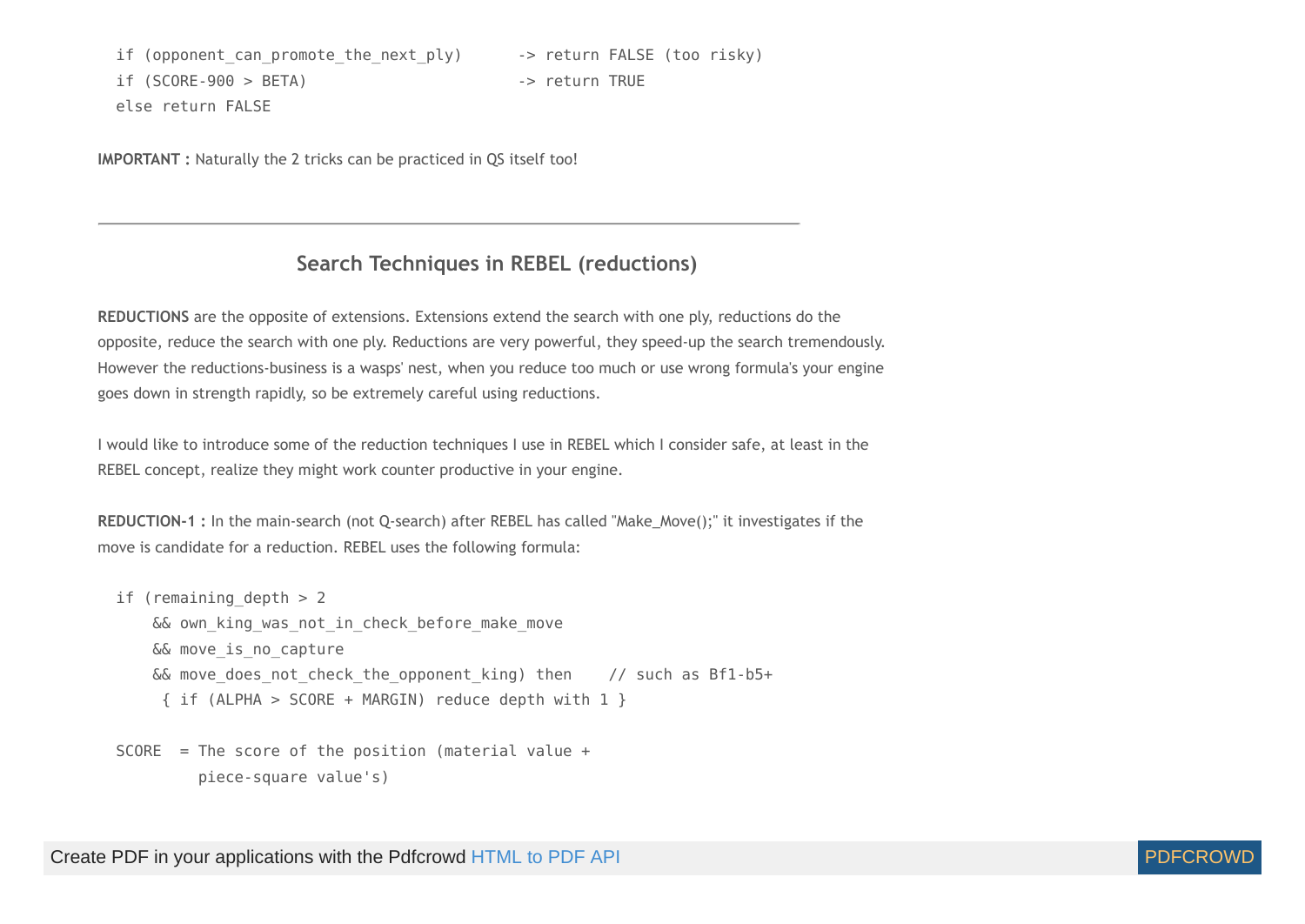$MARGIN = TABLE [remaining depth];$ 

 static int TABLE 0, 0, 0, 500, 500, 700, 700, 900, 900,1500,1500,1500,1500,1500,1500,1500, 1500,1500 ................................ };

Furthermore REBEL makes sure this type of reduction is only used once. The basic thought behind the idea is to reduce the search with one ply if the side to move is already behind a rook or worse depending on **remaining depth**. The effect is that for positions near the root REBEL will use a MARGIN of 15.00 (pretty safe) and deeper in the tree a MARGIN of 5.00 (more risk).

The reduction in practice is pretty safe, sometimes a tactical shot is seen one ply too late but it outweighs the advantage of the nice speed-up of 15% I got.

**REMARK:** for clearness sake, *remaining\_depth = horizon\_depth - current\_depth*, thus the number of plies to go to the horizon.

<span id="page-16-0"></span>**OTHER REDUCTIONS :** REBEL does several other reductions, to understand them you will need to know a little bit more about the quite different approach of REBEL's Search Algorithm in comparison to other chess programs, I therefore highly question the relevance of this topic as I assume that it can't be used in other programs without drastic changes, nevertheless here goes...

When we (for example) are at iteration 8, all the positions in the tree till the horizon are evaluated by REBEL's normal EVAL routine where the complete chess knowledge is. This is a costly operation, but (for REBEL) it pays off because it allows all kind of **static evaluation tricks**.

Mind you, if you have the complete evaluation at your disposal (the score, hanging pieces for both sides, king safety for both sides etc. etc.) and also have most of this information available for [current\_depth-1] and [current\_depth-2] all the way to the root position, stored on the stack, there are many static tricks you can do.

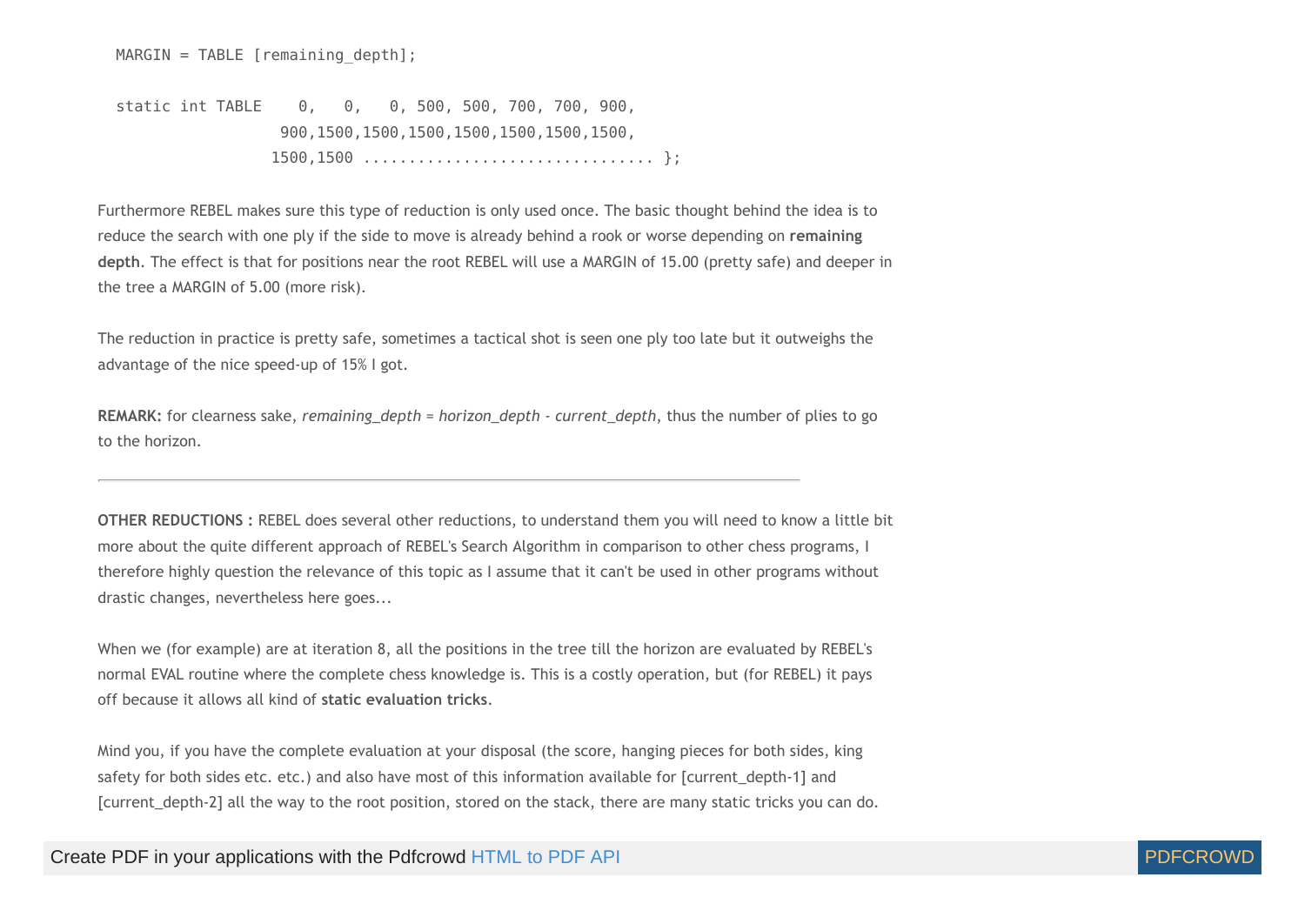Actually the system has been (and still is) the sole base for REBEL's [Selective](#page-28-0) Search approach, it allows reductions, prune complete subtrees, more accurate extensions, avoids needless null-move searches. More later, for now let's stick to the topic reductions.

<span id="page-17-0"></span>**REDUCTION-2a :** When we are in the main-search (not Q-search) and have evaluated a position it is checked for being candidate for a reduction, to clarify where we are in the tree some free-style pseudo code:

| Make Move();    | // update board position                            |
|-----------------|-----------------------------------------------------|
|                 | Evaluate $Position()$ ; // do a complete evaluation |
| Reduce Depth(); | // reduce one ply (Y/N)                             |

Continue.....

"Reduce\_Depth" first checks for a list of exceptions, it checks for situations a move never ever is considered being candidate for a reduction, the list:

```
the move is already reduced
own king was in check before make move
move does check the opponent king // such as Bf1-b5+
move wins material \sqrt{2} // winning capture
move increases pressure on opponents king // see remark below
```
<span id="page-17-1"></span>The coding for move increases pressure on opponents king is tricky tricky, you must have some kind of code that recognizes mate-threats, that meassures if a move makes progress attacking the opponents king in a dangerous way, you can't afford to reduce moves like that. For REBEL it's not so time consuming, most of the data is directly available from the evaluation, issue King\_Safety.

"Reduce\_Depth" does check for several cases, reduction-2a goes as follows, when the score (from EVAL!) is

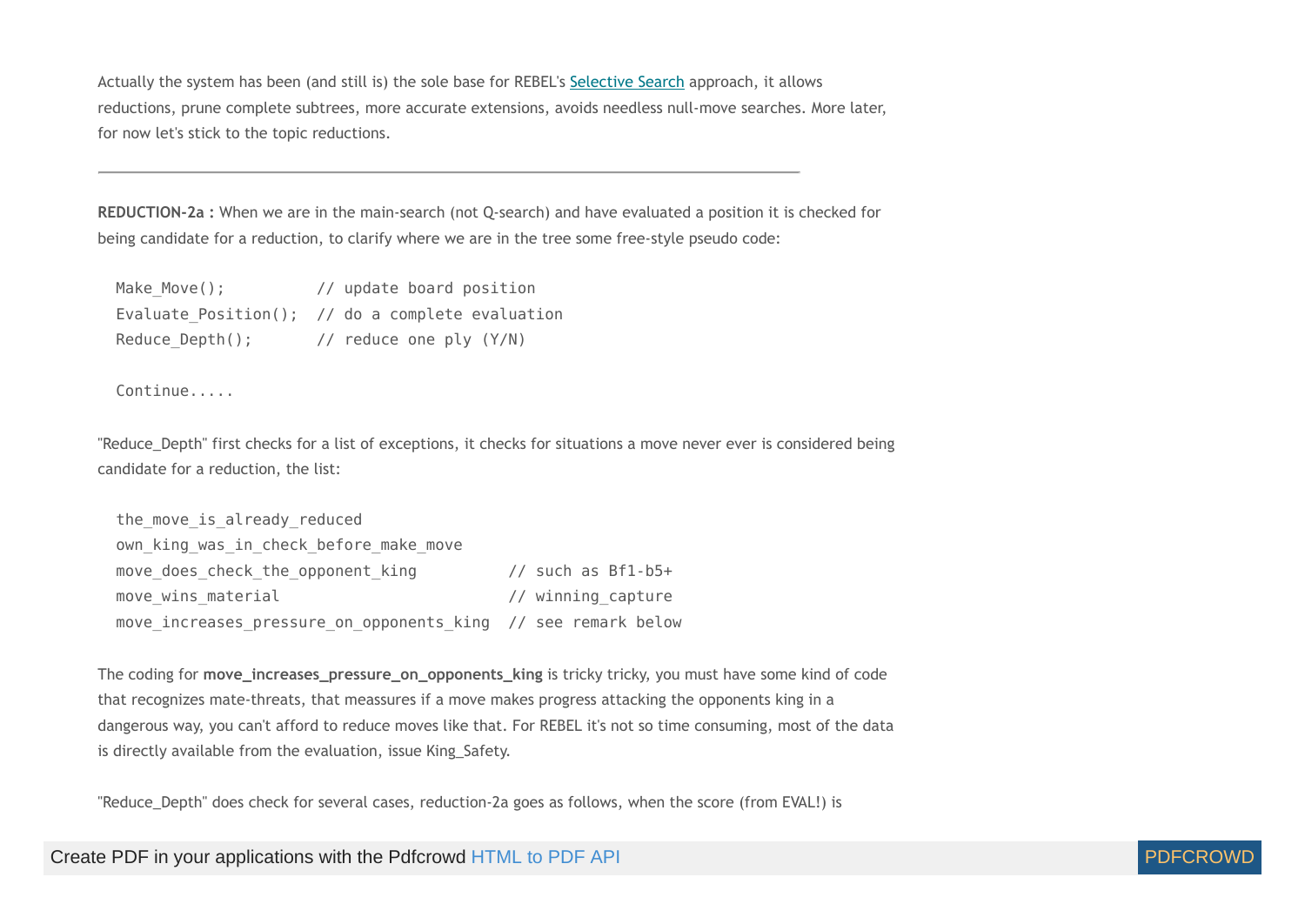already below ALPHA the move (or position) is candidate to be not so good, but then it shows up that the position has a direct threat, for instance it attacks the opponents queen (value 900) which would bring the score above ALPHA, then maybe the move is not so bad after all.

It is then checked if we divide the threat by 4 (making it 2.25 in this case) would again bring the score above ALPHA, if not the move is candidate for a reduction, the assumption is made the move will never make to ALPHA, the depth is reduced by one.

For reduction-2a there is another safe-guard (exception) rule which I practise on more occassions in REBEL. The idea is to check the hash table and gain some extra information on the position. The scores in the Hash Table are of course not so reliable because of the ALPHA/BETA algorithm but it may give a clue after all and just for an extra safe-guard check it can't hurt. The pseudo code:

| (1) if (current move is the move from the hash table) - do not reduce |                 |
|-----------------------------------------------------------------------|-----------------|
| if (current position is not in the hash table)                        | - reduce        |
| $(2)$ if $(ALPHA < hash$ table score)                                 | - do not reduce |
| $(3)$ if (hash table score - evaluation score > 0.50)                 | - do not reduce |
| else                                                                  | - reduce        |

The idea behind the code is another check for the credibility of the move, if it turns out to be the best move from the Hash Table it might be risky after all to reduce here, see (1), secondly since the position is known in the Hash Table and its score strangely enough is higher than ALPHA, better not reduce, see (2), thirdly the hash table score is half a pawn higher than the evaluation score, so the subtree probably has made progress in score in the tree, see (3).

While it is true that the hash table score in (2) and (3) is probably maltreated by the behaviour of the ALPHA/BETA algorithm it is not so bad to pay attention in this case, thus the move is not reduced.

REMARK: if memory serves me well the reduction gave a 18% speed-up, there are of course the usual drawbacks

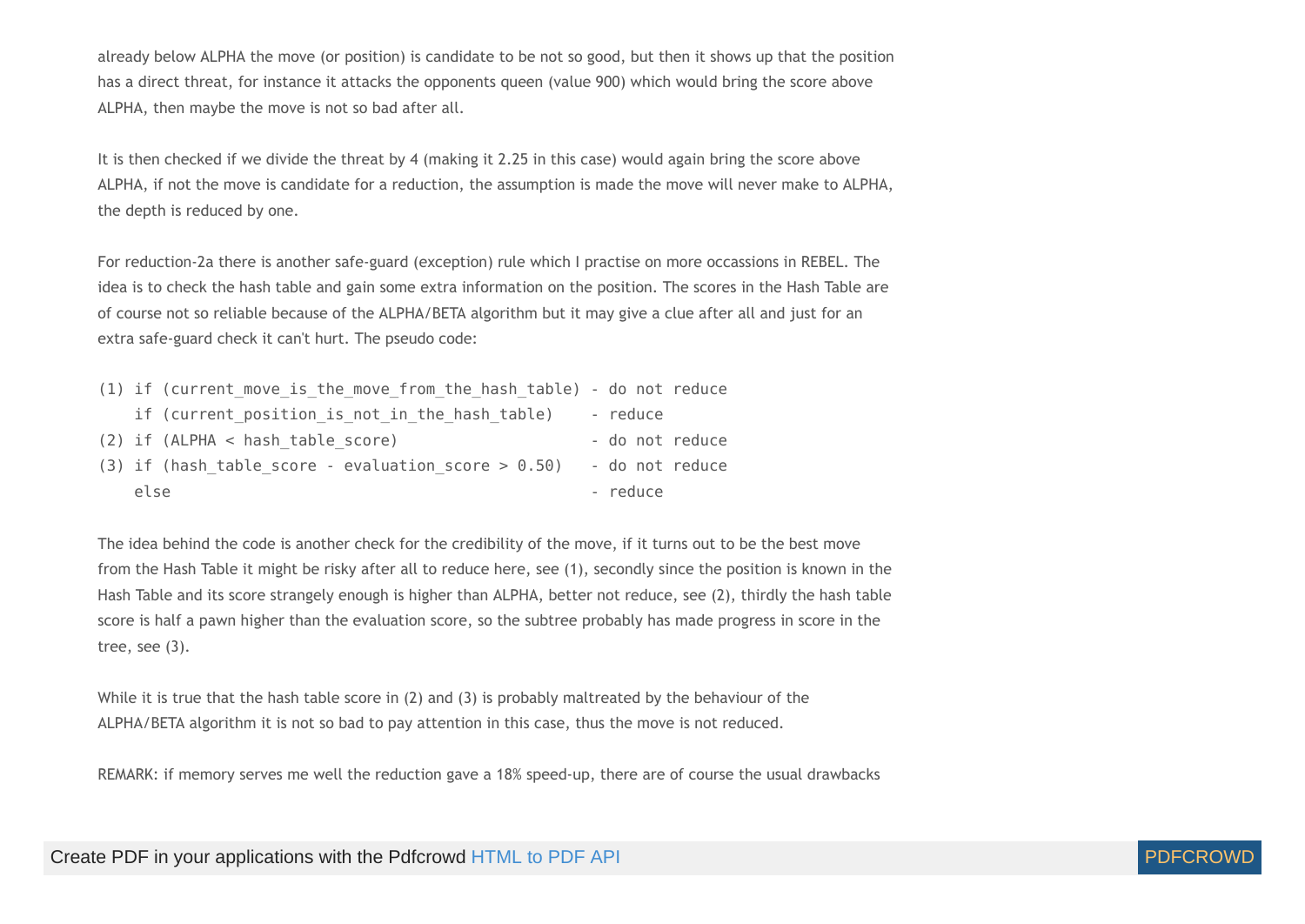(every reduction has) but it in general it was a clear improvement.

<span id="page-19-0"></span>**REDUCTION-2b :**

We are still in "Reduce\_Depth", going to the next formula detecting possible reductions. Reduction 2b is only done in the last "x" plies till the horizon (remaining depth). "x" varies in REBEL, although the definition of "x" is more sophisticated in REBEL it in general comes down to:

| middle game : maximum is 8    |                |  |  |                              |  |
|-------------------------------|----------------|--|--|------------------------------|--|
| early end game : maximum is 6 |                |  |  |                              |  |
| end game                      | : maximum is 4 |  |  |                              |  |
| late end game                 | : maximum is 3 |  |  | // rook endings, B/N endings |  |
| pawn ending                   | : maximum is 2 |  |  |                              |  |

"x" is defined again after each iteration, table driven, its formula for the **middle-game:**

 static char table\_for\_mid\_game [] = { 0,1,1,1,2,2,3,3,3,4,4,5,5,6,6,7,8,8,8,8,8,8,8,8,8,8,8.... };  $x =$  table for mid game [iteration depth];

You get the picture for the other tables, the idea is not only to limit "x" to 8, but also to excuse the early iterations from the reductions, a safety guard. So when we are in the last "x" plies of the search we try reduction-2b,

```
if (remaining depth <= x && remaining depth>1) then
 { if (ALPHA > SCORE + THREAT && 
        ALPHA < SCORE + THREAT + MARGIN) -> reduce depth with one ply. }
 SCORE : score of EVAL
```

```
 THREAT : Queen=900, Rook=500, Bishop=300, Knight=300, Pawn=100
```
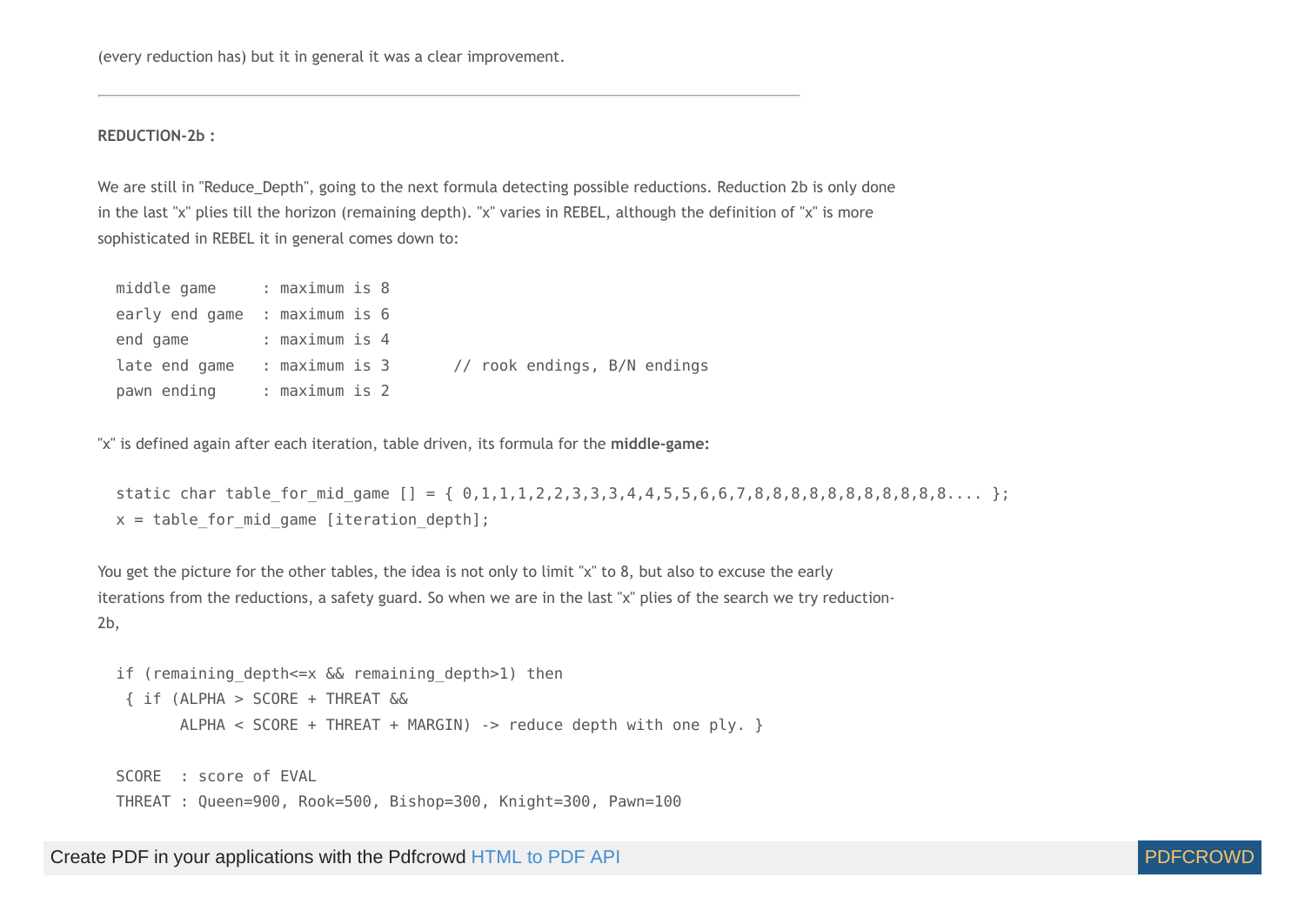MARGIN : TABLE [remaining depth];

 static int TABLE[]= { 00,00,10,15,20,25,25,25,25,25,25,25,25,25,  $25, 25, 25, 25, 25, 25, 25, \ldots$ 

<span id="page-20-0"></span>The idea is, if SCORE+THREAD are not going to make it to ALPHA, but with an extra small MARGIN it will then reduce the depth. I can't remember the speed-up this reduction gave.

**REDUCTION-2c :** is very similar to 2b, here goes:

if (remaining depth <= x && remaining depth>2) then { if (ALPHA > SCORE + THREAT && ALPHA < SCORE + THREAT + MARGIN) -> reduce depth with **2 plies**. }

 SCORE : score of EVAL THREAT : Queen=900, Rook=500, Bishop=300, Knight=300, Pawn=100 MARGIN : TABLE [remaining depth];

 static int TABLE[]= { 00,00,20,30,40,50,50,50,50,50,50,50,50,50, 50,50,50,50,50,50,50 ........... };

The only differences are, a double margin, the remaining\_depth must be greater than 2 and that the depth is reduced by 2 plies.

<span id="page-20-1"></span>**REDUCTION-2d :**

Consider the diagram position, white to move. Obviously 1.exf6 is the best move, all other moves make little sense.

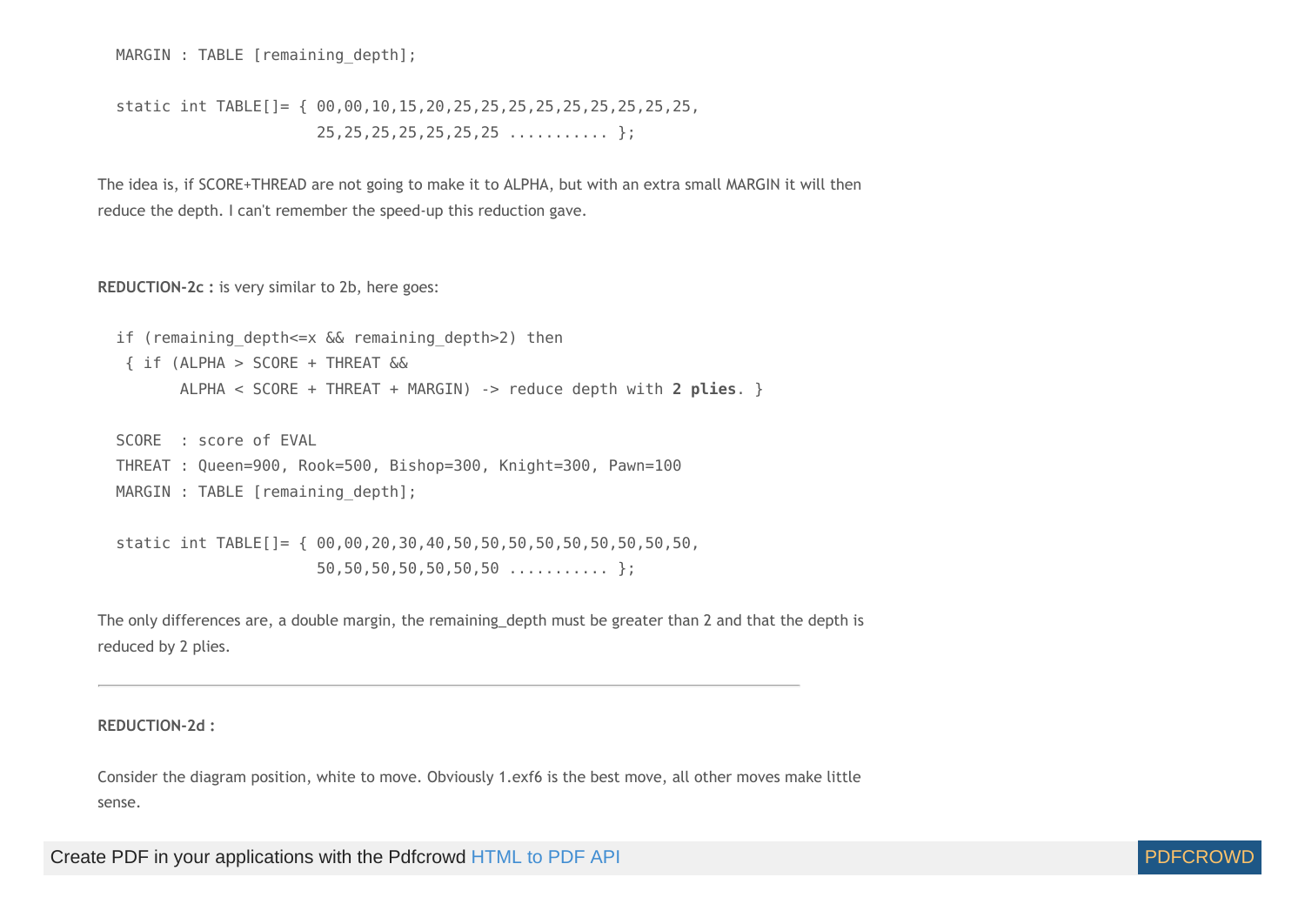

1.exf6 is a **winning capture**, reduction-2d is about reducing the depth for moves who **do not cature on F6** the easy material gain, moves such as 1.a3 1.a4 1.b3 and so on are reduced.

The idea looks great at first glance but is full of stings and some special safeguard coding is needed before rewarding the reduction.

 $\mathbf{\tilde{r}}$  First it is measured if progress has been made in attacking the opponents  $\bar{p}$  pieces, for 1.a3 this is not true, however for 1.Bd3 this is true as it attacks the

rook on H7, so 1.Bd3 is not reduced.

This measuring for progress is easy, REBEL has all the relevant information stored on its depth driven stack because it evaluates every position in the tree, see [elsewhere](#page-16-0) on this page.

The pseudo code for reduction 2d, note it includes the hash table safe-guard check coding, see [elsewhere](#page-17-1) on this page.

```
if (winning capture is present ...BUT... move does not capture) then
 { if (threat_progress_is_made) -> do not reduce
  if (remaining depth \leq 2) \qquad \qquad -> do not reduce
```

| if (current move is the move from the hash table) -> do not reduce |                  |  |
|--------------------------------------------------------------------|------------------|--|
| if (current position is not in the hash table)                     | -> reduce        |  |
| $if$ (ALPHA < hash table score)                                    | -> do not reduce |  |
| if (hash table score - evaluation score $> 0.50$ )                 | -> do not reduce |  |
| else                                                               | -> reduce        |  |
|                                                                    |                  |  |

}

REMARK: REBEL counts every reduction it makes, it also has a flexible paramater in which you from the interface can define the **maximum\_number\_of\_reductions**. Before making a reduction this maximum is checked first.

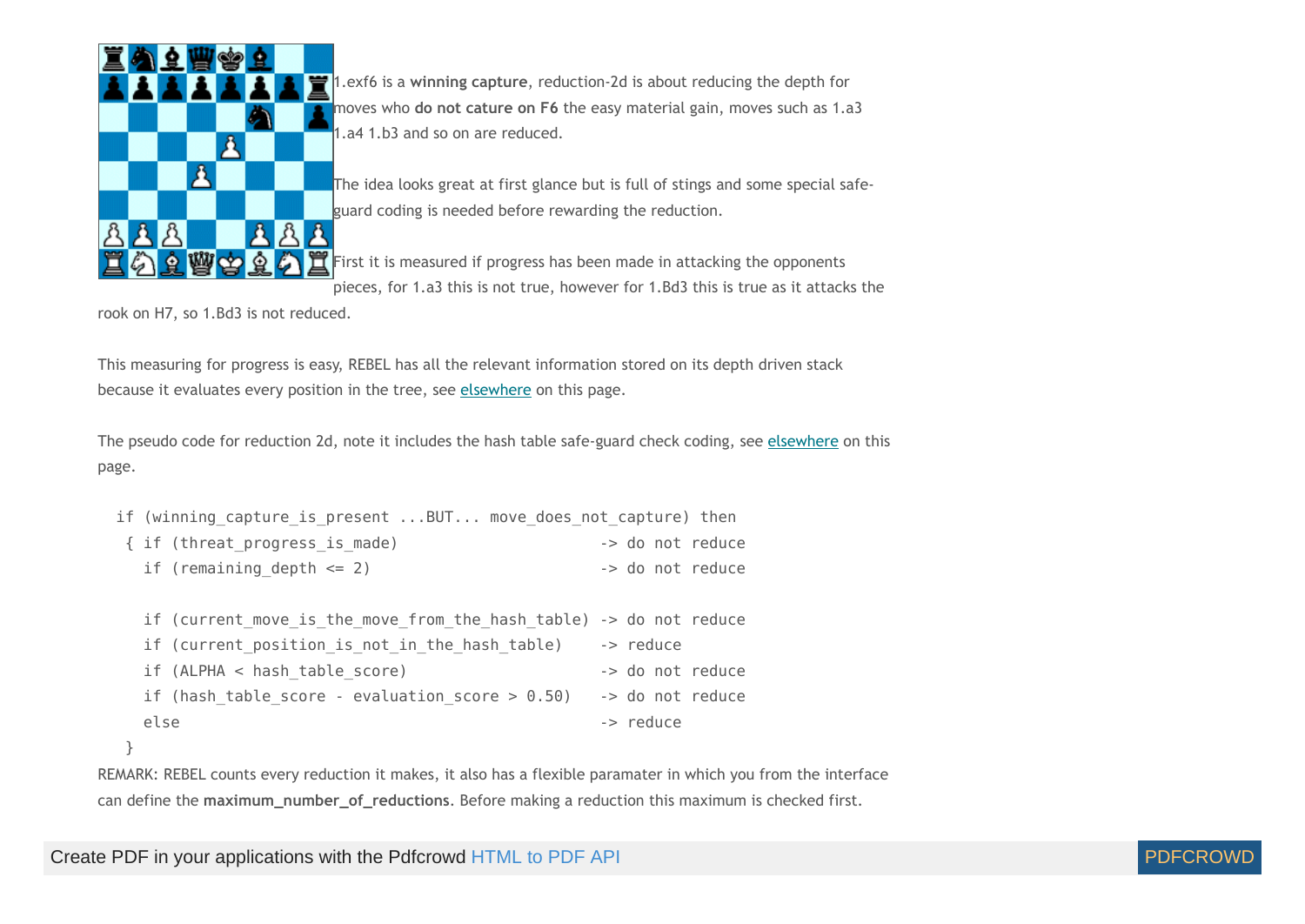The default value of the maximum is set to 99, meaning unlimited reductions. I think there is some room for improvement here, for instance make the maximum number iteration driven, see example pseudo code:

static char table for reductions  $[] = { 0,1,1,1,1,2,2,2,2,3,3,3,4,4,4,4,5,5,5,5,... }$ maximum number of reductions = table for reductions [iteration depth];

## **History Reductions**

This reduction is given an own [page.](http://www.top-5000.nl/authors/rebel/hr.htm)

<span id="page-22-0"></span>*This ends the description of REBEL's reduction mechanisms, let's move now to the next chapter, Extensions.*

## **Extension Techniques in REBEL (checks)**

**INTRODUCTION :** Extensions are very powerful, yet if you use too many extensions it will blow up the Search and produce a very bad branch-factor.

In the early days of computer chess when you only had a slow 5 Mhz processor at your disposal and you only could hit 5-7 plies at tournament time control, extensions were dominant, you needed them, and a lot of them too, to produce reasonable moves at such low depths.

Nowadays, having fast PC's, the need to use a lot of extensions has declined considerable, it is **in my opinion** better to focus on a **low branch factor** then to have a lot of extensions.

Create PDF in your applications with the Pdfcrowd [HTML to PDF API](https://pdfcrowd.com/doc/api/?ref=pdf) [PDFCROWD](https://pdfcrowd.com/?ref=pdf) AT A PUT API PDFCROWD BE A PUT API

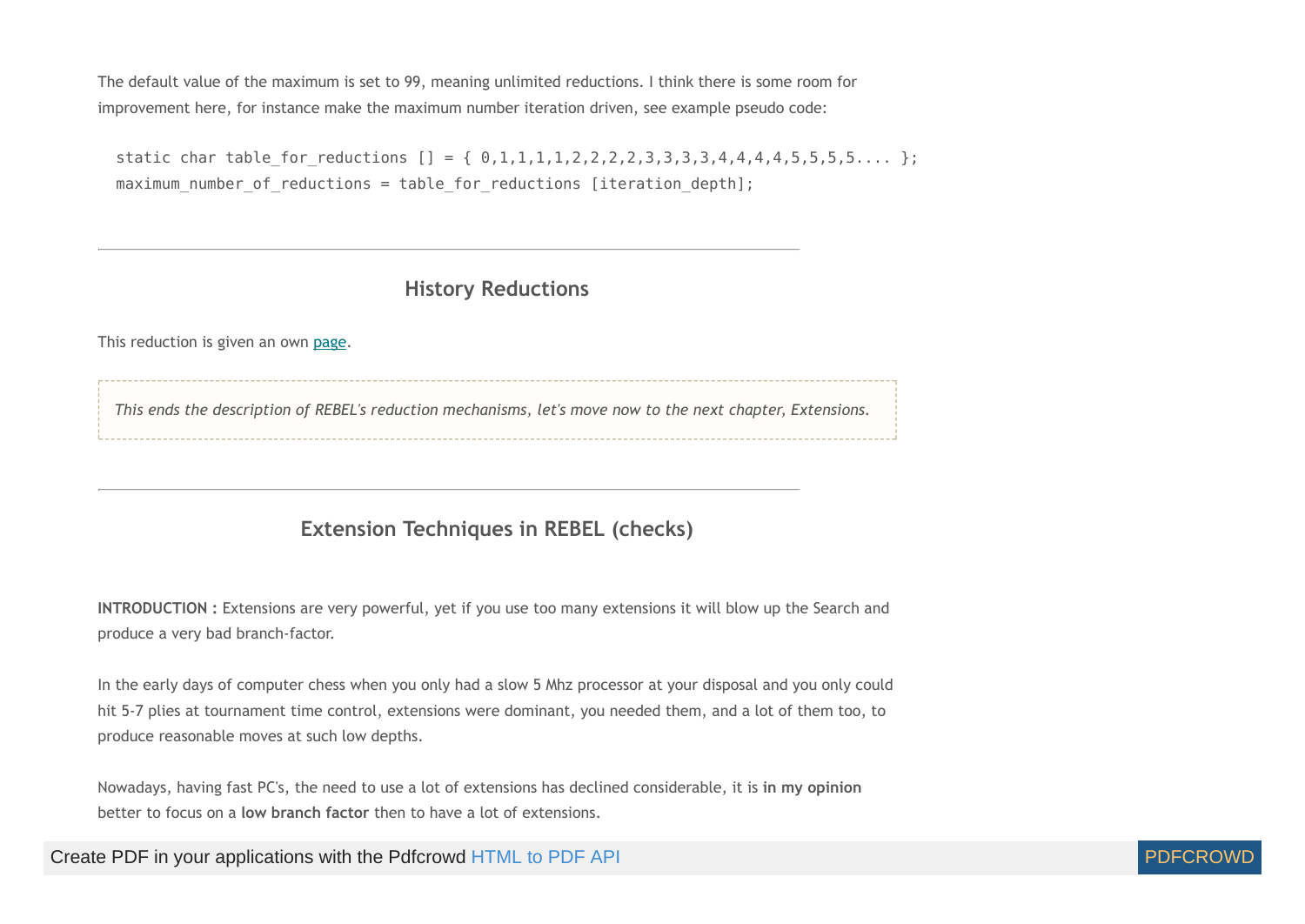Mind you, if you are able to produce a chess program with an effective branch-factor of 2.0 then every doubling in processor speed will give you an extra iteration, in most cases good for an increase of +30-50 elo points in the **computer-computer competition**.

**However**, you still can't do without extensions, the **check-extension** is obliged to have, without the checkextension the elo of REBEL would drop 100-150 elo points, I am pretty sure of that. The **re-capture extension** as practiced in REBEL is good for +30-40 elo points, the remaining ones REBEL has are debatable, I use them but their elo strength is hardly measurable.

The **check extension** in REBEL is rewarded in MakeMove(); when it is recognized that the side to move **moves out of check**, the depth is extended with 1 ply, the common procedure in most chess programs.

An exception is made for the **first check**, it is not extended, also the **fourth check** is extended with 2 plies being in sync again with common procedure to extend every out of check situation with one ply. The idea behind: when there is only one check in the tree, it is probably not so important, thus skip it. However when you have 4 checks in the Search, the chance is big that checks play an important role, better get in sync, thus extend 2 plies.

Skipping the "first check" is very time sensitive, it speed-up REBEL with 25%, however its elo gain is very small in comparison with the common procedure to extend every out of check situation, for REBEL the gain is about +5 elo, you must find out yourself if the idea works in your own engine.

Through the years many experiments have been tried to improve the formula, about every year I have tried 3-5 new formula's, it was all in vain, there is a proverb that says, "Genius is the ability to reduce the complicated to the simple", this seems to be very true for extending checking moves, just extend with one play in every out of check situation.

<span id="page-23-0"></span>Create PDF in your applications with the Pdfcrowd [HTML to PDF API](https://pdfcrowd.com/doc/api/?ref=pdf) [PDFCROWD](https://pdfcrowd.com/?ref=pdf) CREATED AND RESERVENT ON A PUFCROWD

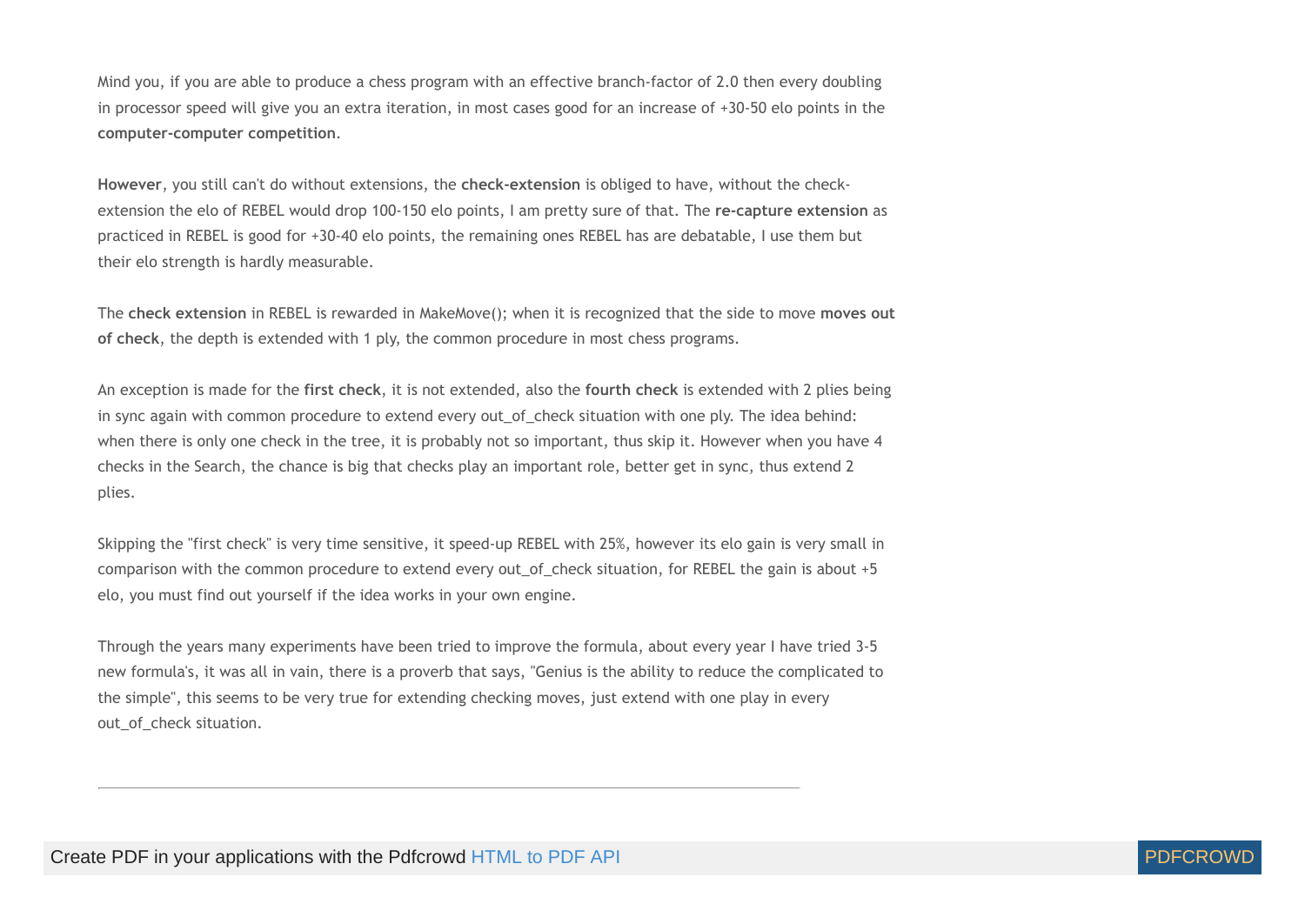#### **Extension Techniques in REBEL (recaptures)**

The sense of recaptures is an old discussion among chess programmers, are they useful or not? For REBEL it certainly pays off, I have used them since the early days and still use the recapture extension. Without the recapture extension REBEL will run a factor of 2.2 to 2.5 faster, so it is quite an investment, still it is good for an elo of +30-40, let me try to present how it works.

REBEL has no limitation on recapture extensions. However there is a (flexible) WINDOW the recapture should fit in, which at the root is set to +5.00 / -5.00 and narrowed each ply the Search goes deeper, this to a minimum value of +2.00 / -2.00, the names of the 2 variables: **HIGH** and **LOW**, its pseudo code:

static int LOW,HIGH;

| I SCORE = Sum Material plus Piece-Square Values // see elsewhere |                                |
|------------------------------------------------------------------|--------------------------------|
| $HIGH = I SCORE + 5.00$                                          | // pre-fill HIGH and LOW       |
| $LOW = I SCORE - 5.00$                                           | // before the search.          |
|                                                                  |                                |
| HIGH = HIGH - TABLE [current depth]                              | // narrow HIGH and LOW when    |
| $LOW = LOW + TABLE [current depth]$                              | // going one ply deeper.       |
|                                                                  |                                |
| $HIGH = HIGH + TABLE [current depth]$                            | // restore HIGH and LOW when   |
| $LOW = LOW - TABLE [current depth]$                              | // climbing back one ply.      |
|                                                                  |                                |
| static int TABLE 00,00,50,50,50,50,25,25,                        | // narrow HIGH and LOW till    |
| $25, 25, 00, 00$ };                                              | $1/2.00$ at ply=9 and onwards. |
|                                                                  |                                |

The idea is of course to extend only those recaptures which are close to the material balance of the root position. REBEL deliberately uses 2 new variables (HIGH and LOW) since it is not wise to rely on ALPHA or BETA here, this because of possible **fail-high** and **fail-low** cases at the root that might occur and suddenly all kind of unwanted recaptures are extended because of the low value(s) of ALPHA and/or BETA.

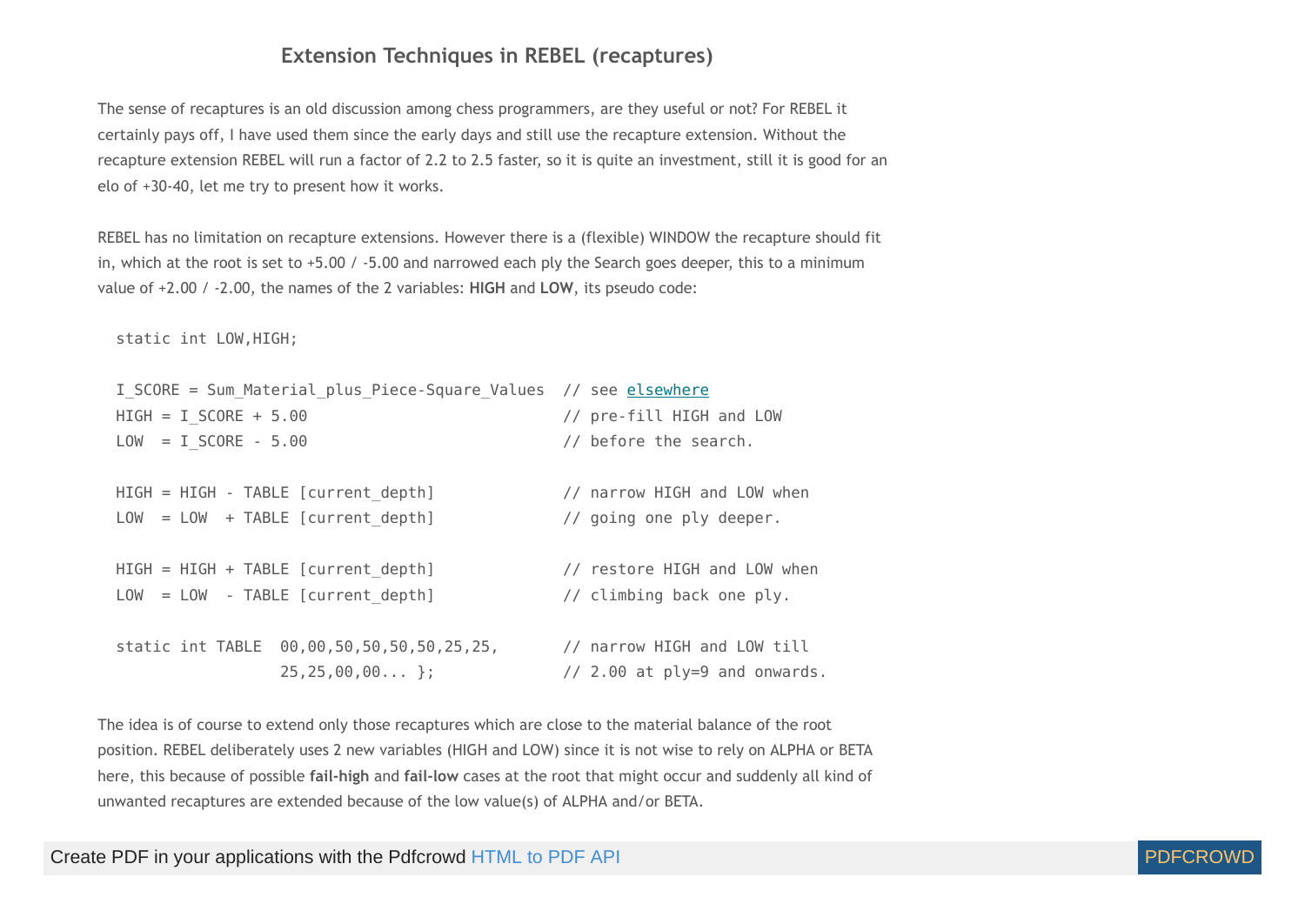The recapture extension is rewarded in "Make\_Move", its pseudo code:

```
if (move_already_extended) -> do not extend
if (previous ply was no capture) -> do not extend
if (move does not capture on the same square) -> do not extend
elsewhere
if (I SCORE < LOW) -> do not extend
if (I SCORE > HIGH + piece value depth-1) \rightarrow do not extend
 else: extend tree with one ply.
```
**piece value depth-1** is the value of the captured piece of the previous ply (current\_depth-1) to widen HIGH. Also here through the years many experiments have been tried to improve the recapture extension, this seems to work best.

## **Extension Techniques in REBEL (pawn)**

<span id="page-25-1"></span><span id="page-25-0"></span>White Pawns that reach the 7th rank and Black Pawns that reach the 2th rank are extended with one ply.

# **Extension Techniques in REBEL (endgame)**

In the endgame 2 extensions are recognized and rewarded:

When (during Search) a transition occurs to the **simple ending** the search is extended with one ply. A simple ending is defined as a rook and/or bishop/knight ending, it is useful to entend then.

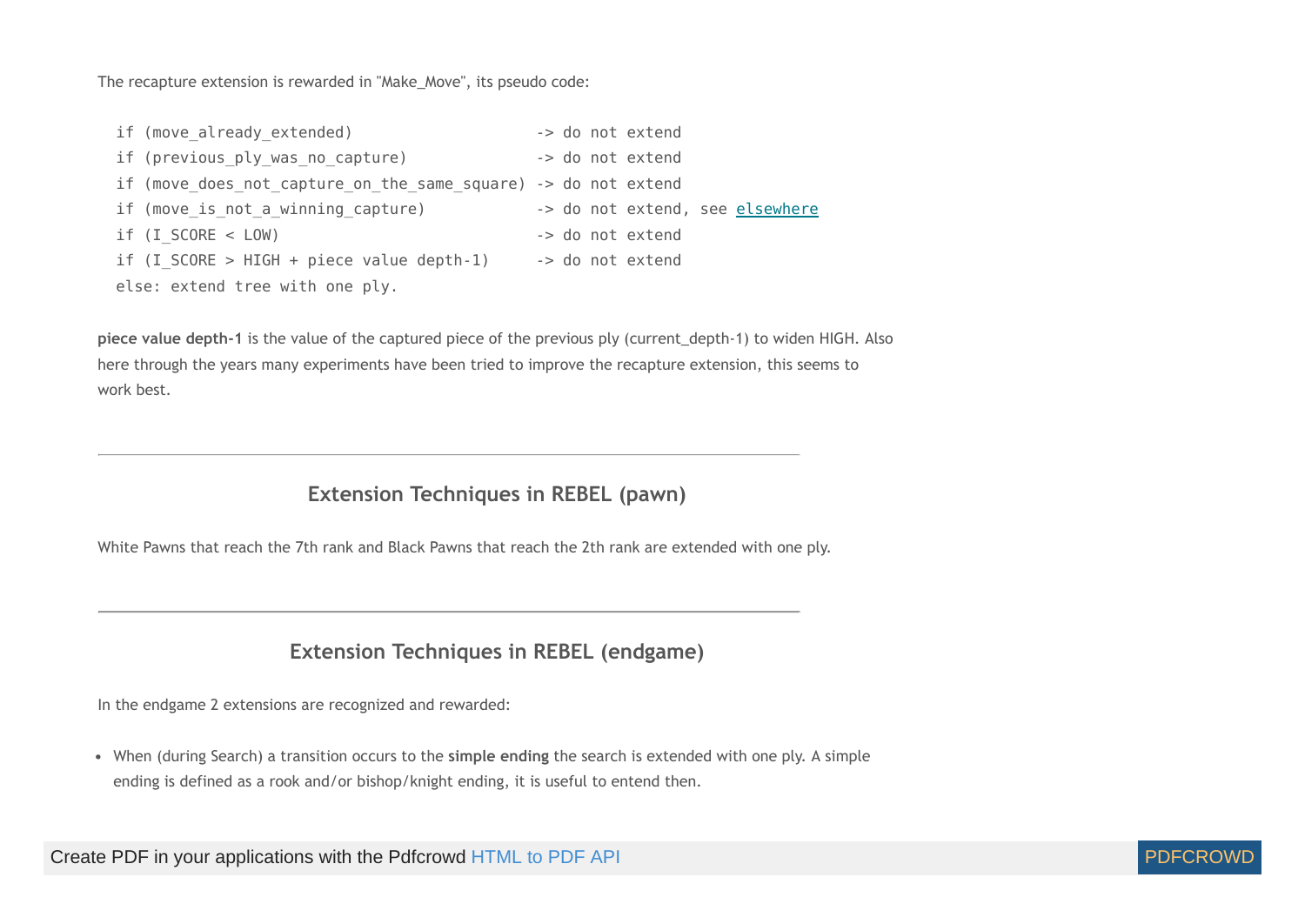The Search is extended with **3 plies** when the search transits to a pawn-ending. An extra window check of 3 pawns is done on I\_SCORE before the extension is rewarded, its pseudo code:

| if (no capture)                 | -> do not extend |
|---------------------------------|------------------|
| if (no pawn ending)             | -> do not extend |
| if $(I SCORE > +3.00)$          | -> do not extend |
| if $(I SCORE < -3.00)$          | -> do not extend |
| else: extend tree with 3 plies. |                  |

<span id="page-26-0"></span>The extension is very powerful, it will often avoid REBEL entering a lost ending and vice versa.



**Extension Techniques in REBEL (king safety)**

An extension is done when a move seriously increases its chances to attack the opponent king, you will need to have some sophisticated code to recognize such occasions, consider the diagram.

**A W** The moves 1.e5 and 1.g6 are extended with one ply since it seriously increases the attack on the black king, the other moves are not extended as they **do not increase** the pressure on the black king, also checks (such as 1.Qh6+) are excluded as an exception condition.

The extension in practise isn't very powerful, say +5-10 elo, its costs is pretty

<span id="page-26-1"></span>cheap, a 5% slowdown of REBEL's search.

**Extension Techniques in REBEL (PVS extensions)**

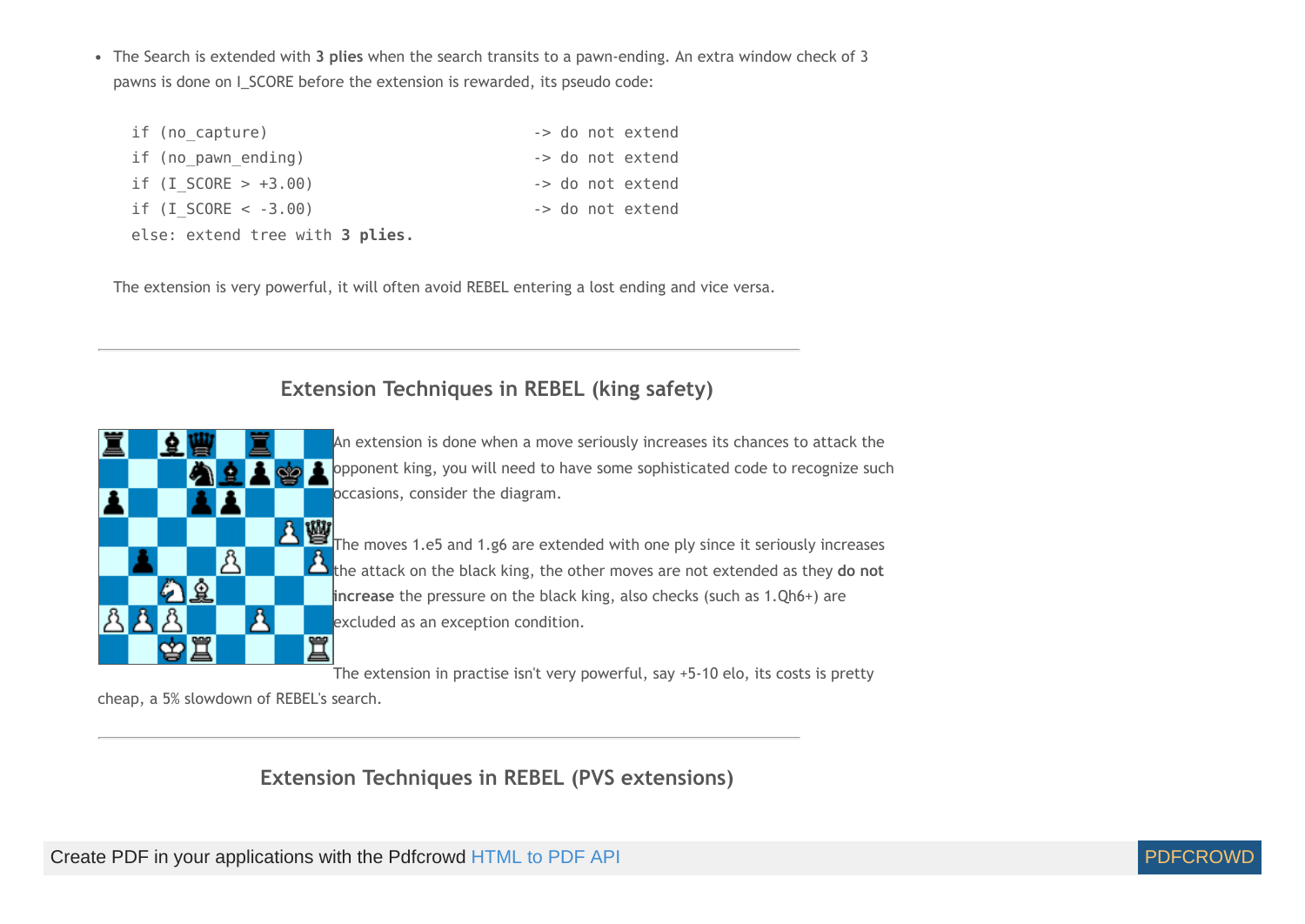A powerful extension is what I have called the Principal Variation Search (PVS) extension, at the time it was implemented good for an 20-30 elo gain. However anno 2007 we are living in the days of History [Reductions](http://www.top-5000.nl/authors/rebel/hr.htm) and/or [LMR](http://www.glaurungchess.com/lmr.html) and it's arguable if the extension still works as nowadays trend is to reduce the tree and not have too many extensions. Nevertheless it can't hurt to try so here is the description.

The logic is to extend when the search is full of PVS moves (best moves from the hash table). However this is costly business and so a number of restrictions are needed to avoid the search to explode. After a lot of research I found the following simple formula working quite well:

```
 int count=0;
 int margin=0x100;
 if (node[depth]=PVS && node[depth-1]=PVS && alpha > pvs_score+margin)
 \{ count++:
    if (count=4) { extend(); count=0; }
  }
```
Description: for each continues PVS move (2 x best move from the hash table) the hash table score is checked with alpha and if within a reasonable margin (1 pawn) it is marked in a variable (counter). If such a situation is discovered 4 times the tree is extended and counter set to zero again, ready to receive the next 4 continues PVS moves.

If you have Pro [Deo](http://www.top-5000.nl/prodeo.htm) 1.5 you can experiment with the PVS extension using the following parameters:

| $[Pruning = MISC 37]$      | * turn off PVS extension                 |
|----------------------------|------------------------------------------|
| $[M37 \text{ VAL} = 2.00]$ | $*$ set margin to 2.00 (default is 1.00) |
| $[M37$ COUNT = 3]          | * set counter to 3 (more PVS extensions) |

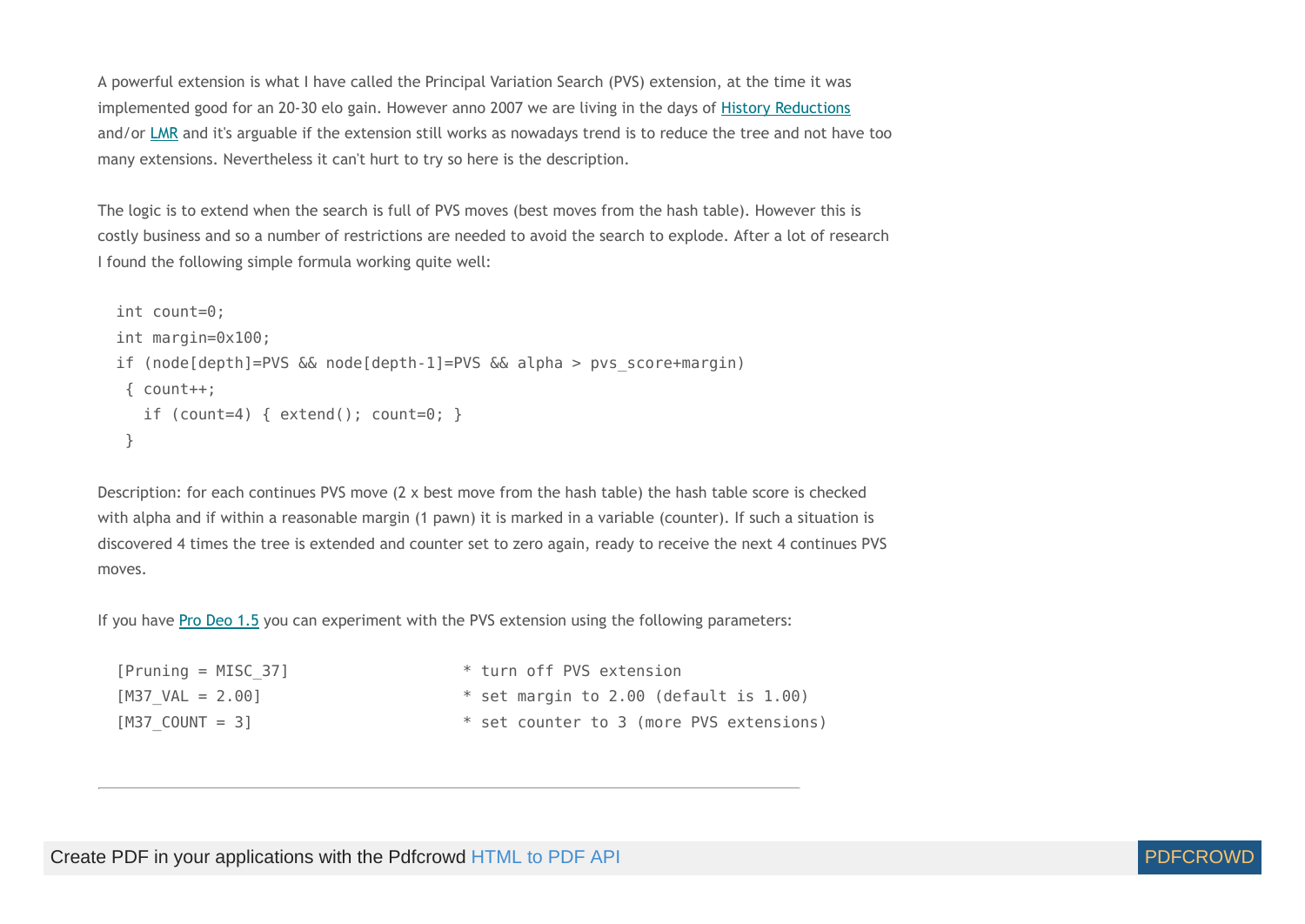# **Some final remarks on Extensions**

- When a move is extended make sure the same move is not extended another time, it's good in general not to extend moves twice.
- It's good to have some kind of formula that will control the **maximum\_number\_of\_extensions**, REBEL does this based on its iteration.
- REBEL uses the concept of **fractional extensions** which gives you as a programmer more freedom to define extensions more precise. The fractional extension technique as used in REBEL divides a ply into 4 parts. To extend the tree with a full ply the value "4" is added to a **counter** which is used later to calculate the real depth.

Having such as system you can do all sort of tricks, reward extensions on their importance by toying with values between 1-4, or even 6 (1.5 ply) and so on.

This ends the description of REBEL's used extensions, let's move now to the next chapter, Selective Search, one of the most complicated parts to understand, especially when you are a null-mover and are not familiar *with static evaluation pruning.*

# **Selective Search Techniques in REBEL (introduction)**

<span id="page-28-0"></span>REBEL since its early existence in 1980 has been a selective program, in those days you had 2 choices, either have a pure **brute force** program or enter the dangerous path of **selective search** by **static evaluation**, the latter was only done by a few, among them Richard Lang (Chess Genius) and myself which became the base of their success later.

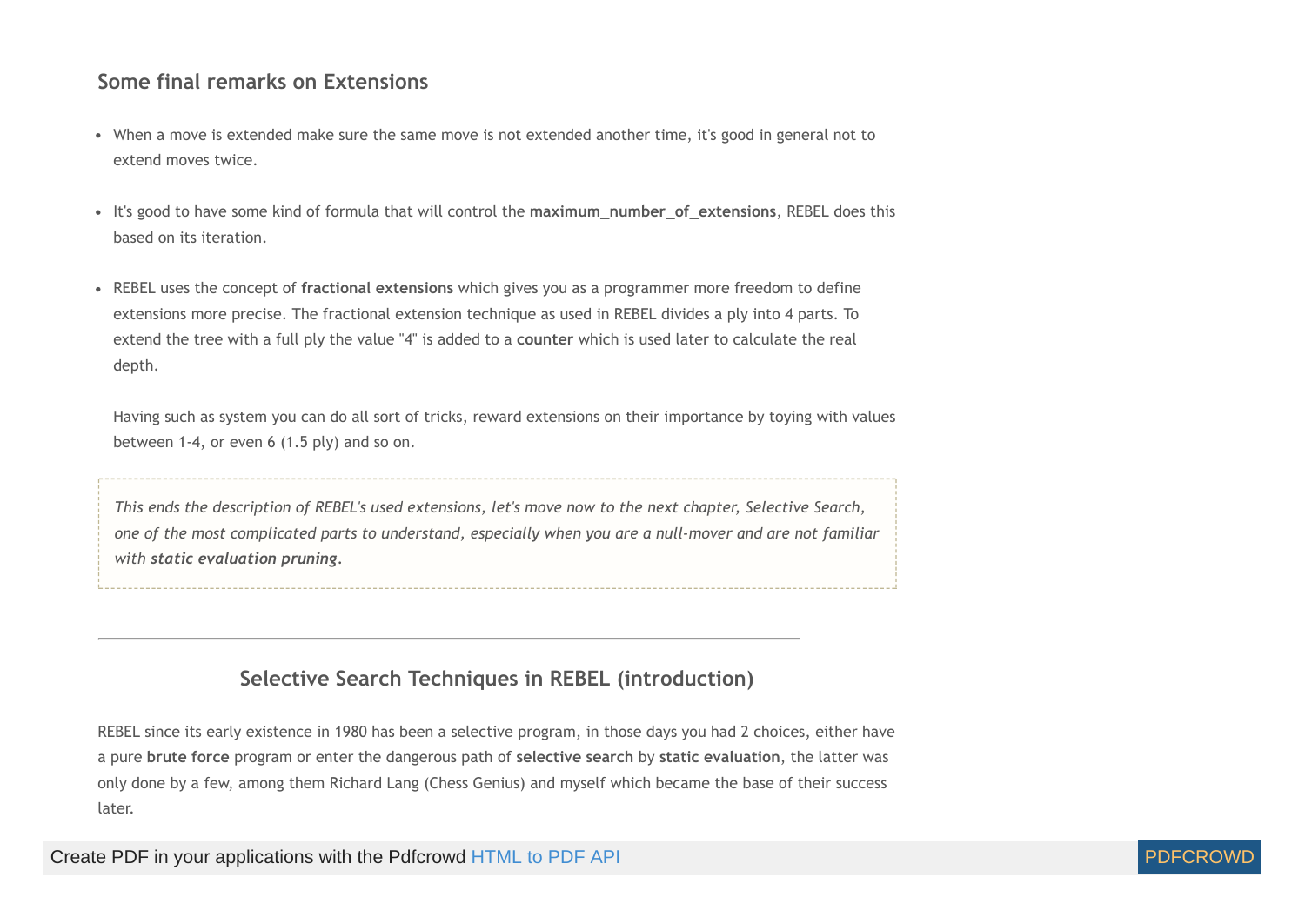In those days **Null-Move** (as we know it today) did not exist. I first heard of Null-Move in 1986 during the World Championship in Cologne, Germany. **Don Beal** was participating with his chess program that used a Null-Move technique in his Quiescent Search, the seed of a major breakthrough in computer chess was sowed.

During the tournament **Frans Morsch** (FRITZ) kept on talking about Null-Move to me, "Ed, there must be something real good in Null-Move, I am going to research this". I didn't pay attention and shrugged, Null-Move, no way.

But then in 1991/92 Frans Morsch implemented Null-Move is his Fritz in a **new way** and Null-Move became a big success as it was a very powerful and easy way of doing **selective search**, no more tricky static evaluation tricks, but the relative safe search based R=2 approach, easy, clean and powerful.

Then Frans leaked his Null-Move approach to **Chrilly Donninger** the author of NIMZO who wrote an article in the ICCA journal and Null-Move became public. Nowadays I can't mention a chess program that doesn't use Null-Move, the chess programmer community owes Frans Morsch a big thanks.

REBEL however kept loyal to its own system, that is, doing Selective Search by Static Evaluation and below you will find its main description. Later I added Null-Move to REBEL's Selective Search but it is used in a total different way namely: **to find the errors (exceptions) in the static evaluation concept**, more later.

# **Selective Search Techniques in REBEL (concept)**

<span id="page-29-0"></span>The first thing you will need to keep in mind is that REBEL's way of doing Selective Search **demands** doing a complete evaluation of each position in the Main-Search till horizon\_depth-1.

You simply need to have decent information about the position before you can decide to prune a complete subtree, but let's start... **take a deep breath first**...

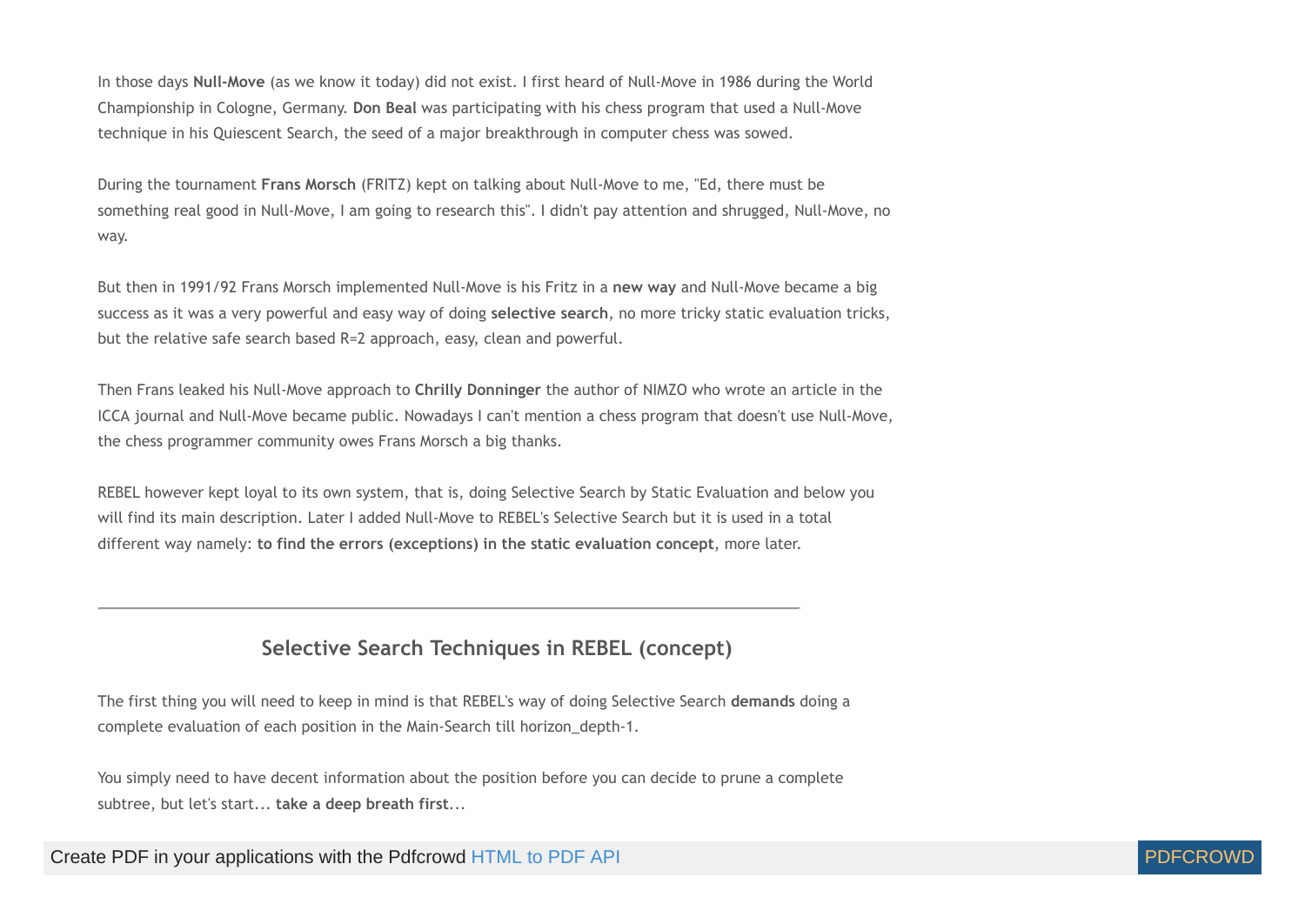REBEL's search is split into 2 parts:

- The Null-Move Part (the first "x" plies of the iteration depth)
- The Static Evaluation Part (the remaining plies of the iteration depth)

For instance: we are at iteration 11, REBEL in the first 5 plies will practice (if needed) Null-Move, **for the remaining 6 plies REBEL will fully rely on his own Static Evaluation Concept, no Null-Move is used**.

The value of "x" is flexible, it depends on the stage of the game and is also iteration based, we will call "x" **S\_DEPTH** (Static Depth) from now on, its formula plus tables:

 define stage of the game before calling Search: middle game :  $STAGE = 0$ end game : STAGE = 1 late end game :  $STAGE = 2$  // rook endings,  $B/N$  and pawn endings

**S\_DEPTH** is defined after each iteration, table driven, its formula:

S DEPTH = TABLE [STAGE] [iteration depth];

char TABLE  $[0][] = \{ 0, 1, 1, 1, 2, 2, 3, 3, 3, 4, 4, 5, 5, \textit{// middle game} \}$  6, 6, 7, 8, 9,10,11,12,13....... } TABLE  $[1][] = \{ 0, 1, 1, 1, 2, 2, 3, 3, 4, 5, 6, 7, 8, \textit{ // endgame} \}$ 9,10,11,12,13,14,15,16,17....... }

 TABLE [2][] = { 0, 1, 1, 1, 2, 2, 3, 4, 5, 6, 7, 8, 9, // late endgame 10,11,12,13,14,15,16,17,18....... };

Example: iteration = 11

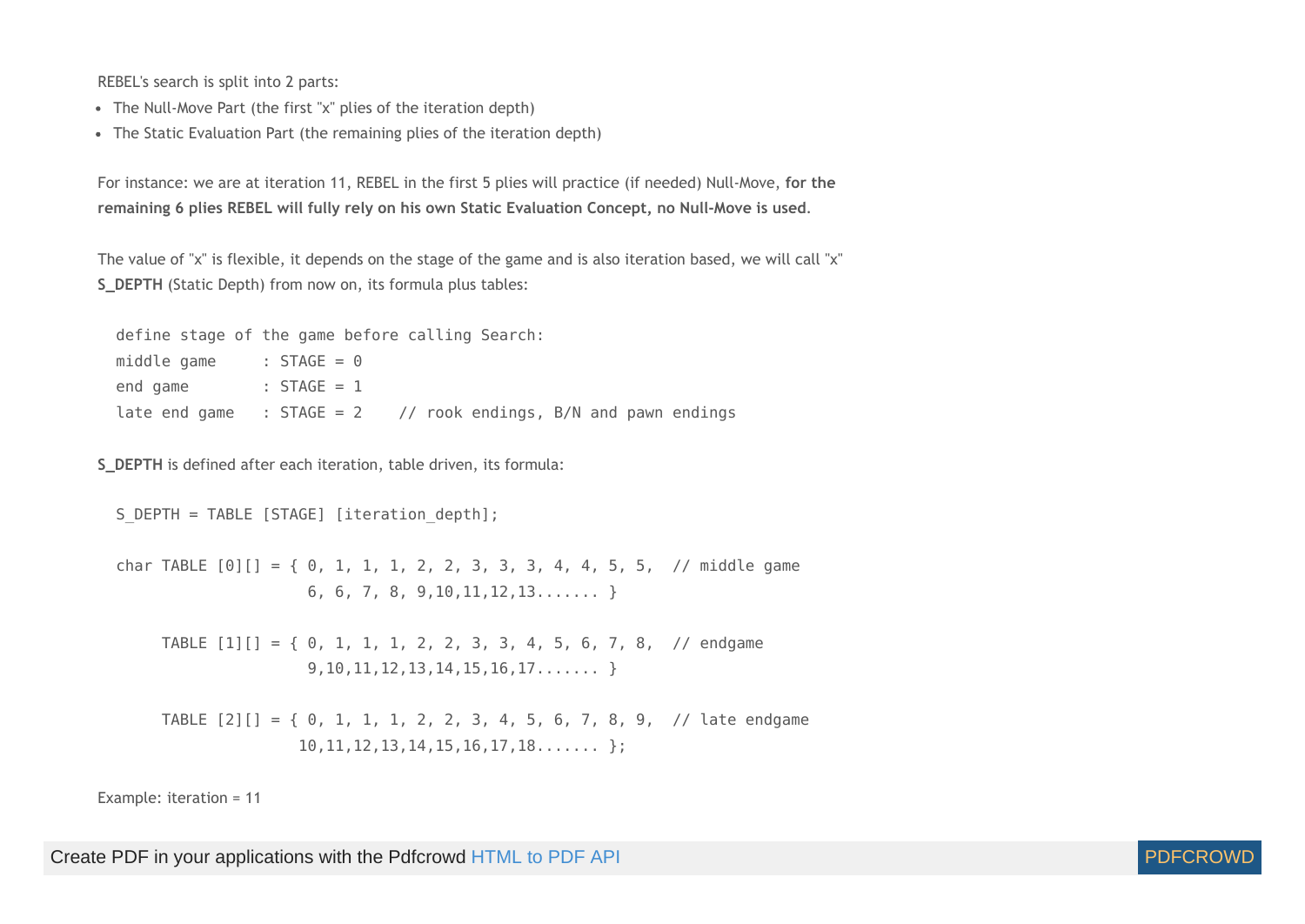S\_DEPTH = middle game -> **5** -> 5 plies Null-Move -> 6 plies Static Pruning. S DEPTH = end game -> 7 -> 7 plies Null-Move -> 4 plies Static Pruning. S\_DEPTH = late end game -> **8** -> 8 plies Null-Move -> 3 plies Static Pruning.

<span id="page-31-0"></span>REMARK: in reality S\_DEPTH is more sophisticated, there are various between-forms, but that you can figure out yourself, this is only the main thought behind S\_DEPTH.

Furthermore during Search **S\_DEPTH** is incremental updated to be in sync with REBEL's extensions otherwise the Static Evaluation Part would become too long. In principle it comes down that every time REBEL does an extension it will increment S\_DEPTH too.

<span id="page-31-1"></span>REBEL's search in free style pseudo code looks as follows:

| if (remaining depth>1 && current depth<=S DEPTH) then do Null-Move Part        |                                       |
|--------------------------------------------------------------------------------|---------------------------------------|
| { Make Move();                                                                 | // update board position              |
| Evaluate $Position()$ ;                                                        | // do a complete evaluation           |
| if Selective Search PART ONE is true(); -> go one ply deeper (no Null-Move)    |                                       |
| else: do Null-Move Search }                                                    | $\rightarrow$ R=2 or R=3 (more later) |
|                                                                                |                                       |
| if (remaining depth>1 && current depth>S DEPTH) then do Static Evaluation Part |                                       |
| { Make Move();                                                                 | // update board position              |
| Evaluate_Position();                                                           | // do a complete evaluation           |
| if Selective Search PART TWO is $true()$ ; -> go one ply deeper                |                                       |
| else: prune (cut-off subtree) }                                                |                                       |
|                                                                                |                                       |
|                                                                                |                                       |

Having explained the concept of S\_DEPTH we now can move to the 2 parts of coding, the Null-Move Part *and the Static Evaluation Part, let's do the Null-Move Part first.*

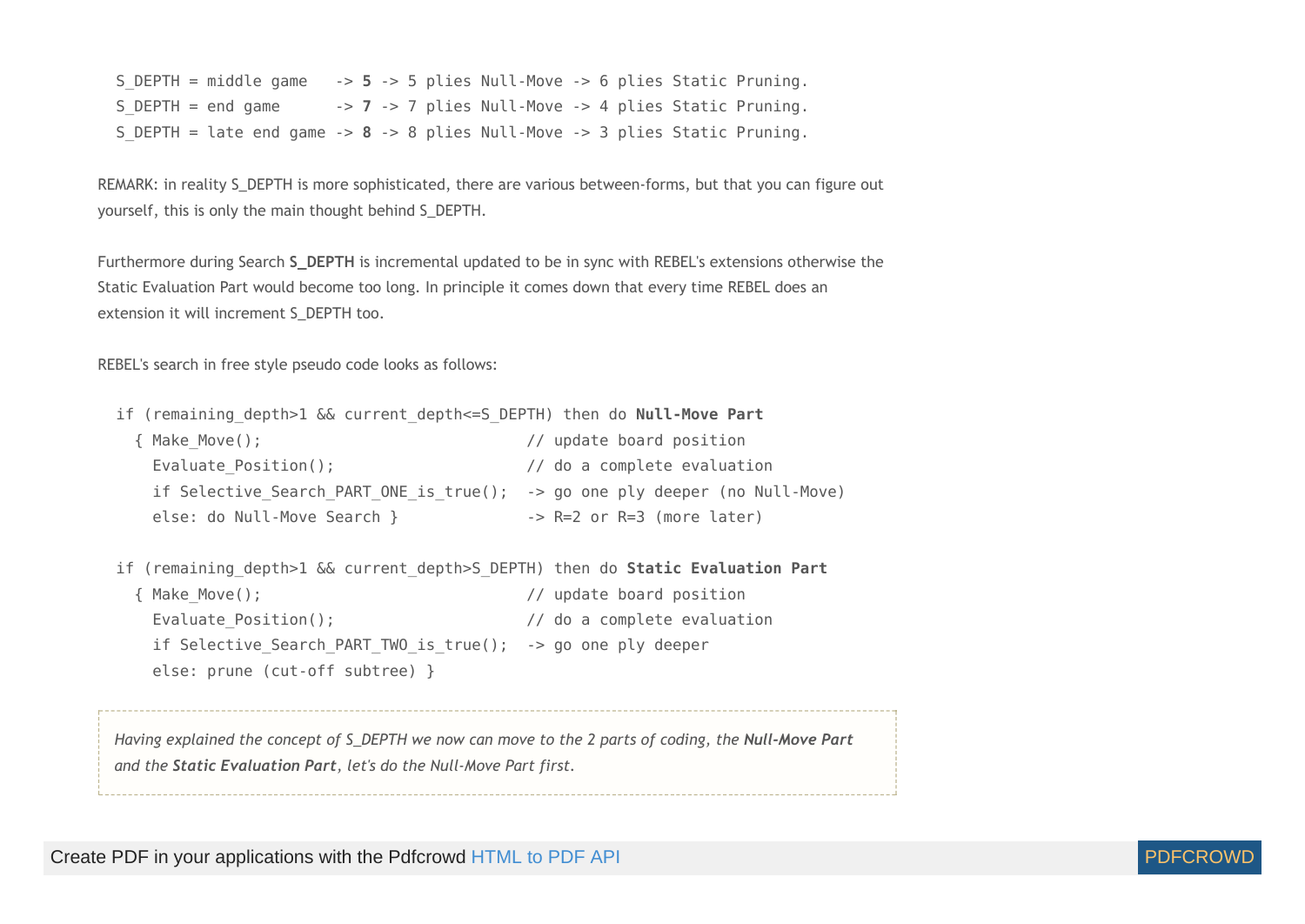# **Selective Search Techniques in REBEL (null-move)**

<span id="page-32-0"></span>We are in the very first plies of the tree defined by **S\_DEPTH**, see [above,](#page-31-0) the goal of this part is to decide if it is necessary to do **an expensive Null-Move-Search** or not, this based on **Static Evaluation**.

To measure the performance of this routine REBEL keeps track of the percentage of Null-Move re-searches. It's percentage usually fluctuates between 5-7% which is excellent, it means that 93-95% of the total of Null-Move searches return OKAY meaning that no research at full depth is needed.

Mind you, if you have SCORE + THREAT (coming from the evaluation) already at your disposal, then why do an expensive Null-Move-Search by default? There is no need, REBEL tries the below first, its pseudo code:

if (ALPHA < SCORE + THREAT) return TRUE; // search node with full depth.

The condition works very well to limit expensive Null-Move searches because when SCORE+THREAT is already greater than ALPHA, then in most of the cases (>95%) Null-Move will return FALSE (thus research) and so you will have to search the tree at full depth anyway.

This is the exact goal of the routine, find the **likely** situations where Null-Move will produce FALSE and save yourself a lot of unnecessary Null-Move searches, thus save processor time. We are going to the next conditions...

Other cases where Null-Move is avoided:

if (own king was in check before make move) return TRUE; // search node with full depth if (move does check the opponent king) return TRUE; // search node with full depth esle: return FALSE; // do Null-Move

#### **REMARKS:**

Create PDF in your applications with the Pdfcrowd [HTML to PDF API](https://pdfcrowd.com/doc/api/?ref=pdf) [PDFCROWD](https://pdfcrowd.com/?ref=pdf) AT A PUT API PDFCROWD BE A PUT AT A POST OF A PUT AND THE ROWD BE A PUT AT A PUT ASSAULT AT A PUT ASSAULT AT A PUT ASSAULT AT A PUT ASSAULT AT A PU

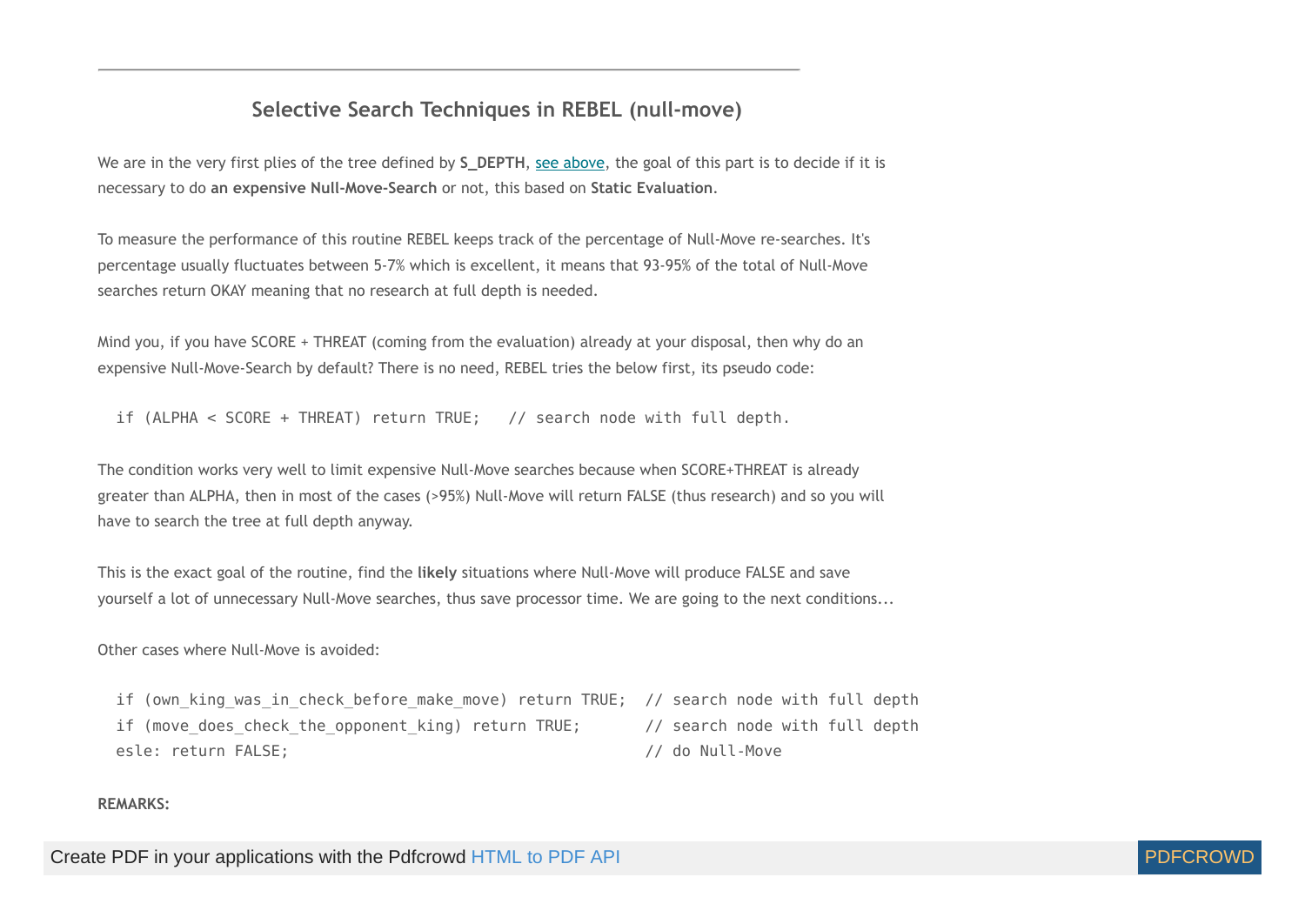- Despite of the above advantages to avoid needless Null-Move Searches there is a disdvantance worth to mention, that is that move-ordering is slighty better in case you don't practice an Avoid\_Null\_Move routine, it can be different for each program.
- It's very easy to make REBEL a full Null-Move program, all it needs to do is to make **S\_DEPTH** equal to **iteration\_depth**, actually REBEL has an Interface driven parameter for that: [Selective Search = 0] in the Personality Editor.
- <span id="page-33-0"></span>When REBEL uses Null-Move it uses R=3 for the middle-game and R=2 for the end-game.

# **Selective Search Techniques in REBEL (static)**

We are in the last plies of the tree defined by **S\_DEPTH**, see [above,](#page-31-1) the goal of this part is to decide **if a subtree is worth to search to the full depth or prune it completely**, this by **Static Evaluation**.

We are of course on very thin ice here, mind you if we are at iteration 11 where S\_DEPTH=5 then REBEL from ply=6 and onwards will allow the complete pruning of a subtree (5 plies in this case!), very powerful of course if all works well, but extremely dangerous when the error-margin becomes too high.

Nevertheless REBEL since its early existence works that way and the system in practice works very well. Actually the below described **pruning system** gave REBEL quite a lead till 1995/96 before Null-Move made its entrance and became dominant the years after.

How it is done, some easy pseudo code to start with:

| if (own king was in check before make move) return TRUE; // search node with full depth |                                |  |  |
|-----------------------------------------------------------------------------------------|--------------------------------|--|--|
| if (move does check the opponent king) return TRUE;                                     | // search node with full depth |  |  |
| if (move is winning capture) return TRUE;                                               | // search node with full depth |  |  |

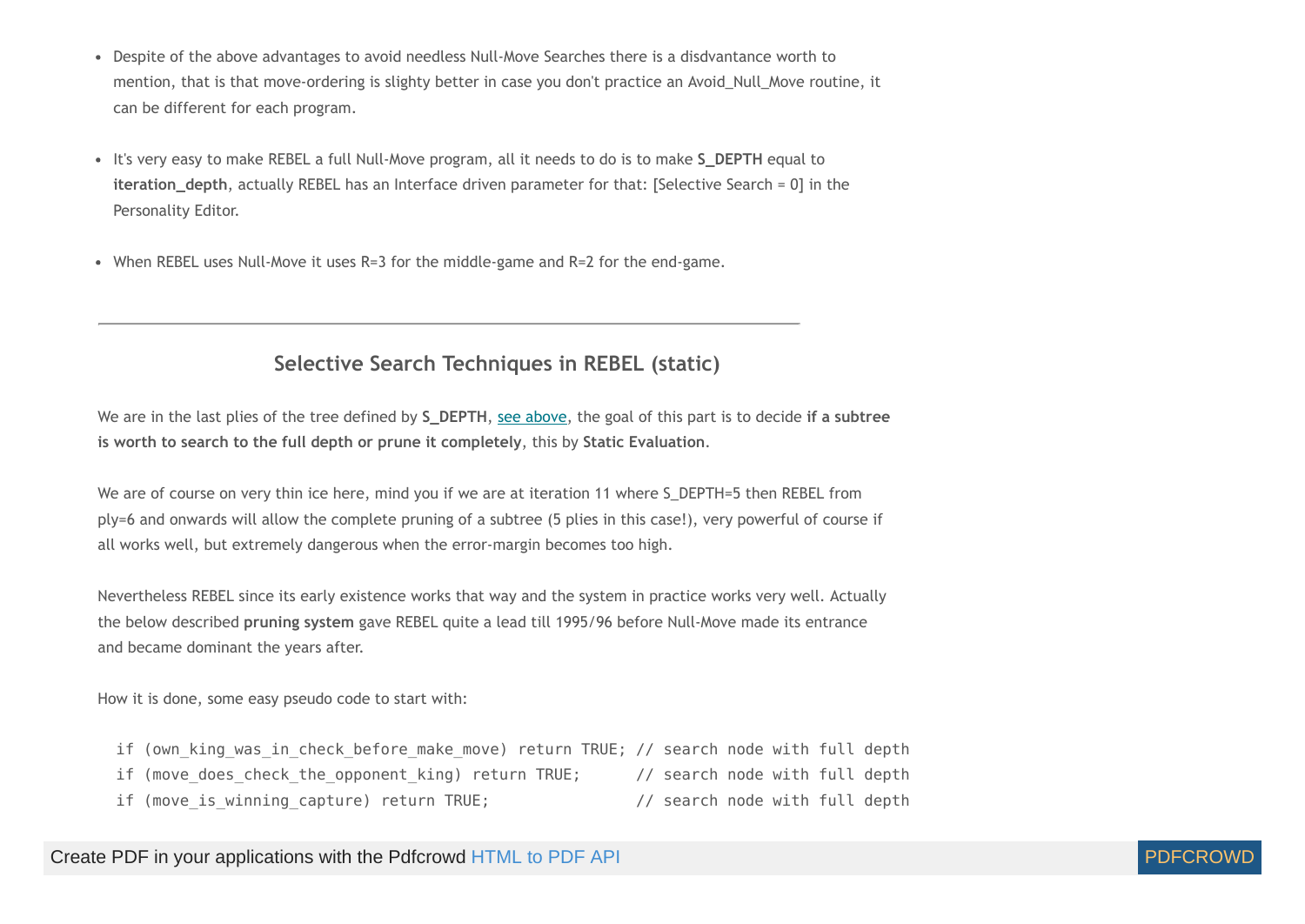if (ALPHA < SCORE + THREAT + MARGIN) return TRUE; // search node with full depth

 SCORE : score of EVAL THREAT : Queen=900, Rook=500, Bishop=300, Knight=300, Pawn=100 MARGIN : TABLE [remaining depth];

 static int TABLE[]= { 00,00,10,15,20,25,25,25,25,25,25,25,25,25, 25,25,25,25,25,25,25 ........... };

After these check have all failed, the subtree in principle is now candidate for (complete) pruning, however there are 2 exception cases where REBEL will not prune, these are:

- In case the move (from Make\_Move) is a white pawn that moves to the 7th or 6th rank.
- In case the move (from Make Move) is a black pawn that moves to the 2th or 3th rank.
- When the move (from Make Move) seriously increases the pressure on the opponents king, more below.

You must have some kind of code that recognizes mate-threats, that meassures if a move makes progress attacking the opponents king in a dangerous way, you can't afford to prune moves like that. The issue is already described [elsewhere](#page-26-0).

If these conditions aren't met also **the whole subtree is pruned!**

The complete pseudo code:

- if (own\_king\_was\_in\_check\_before\_make move) return TRUE; // search node with full depth
- if (move does check the opponent king) return TRUE; // search node with full depth
- if (move is winning capture) return TRUE; // search node with full depth
- if (ALPHA < SCORE + THREAT + MARGIN) return TRUE; // search node with full depth
- if (white pawn moves to rank6 or 7) return TRUE; // search node with full depth
- if (black pawn moves to rank3 or 2) return TRUE; // search node with full depth
- 
- 
- 
- 
- -

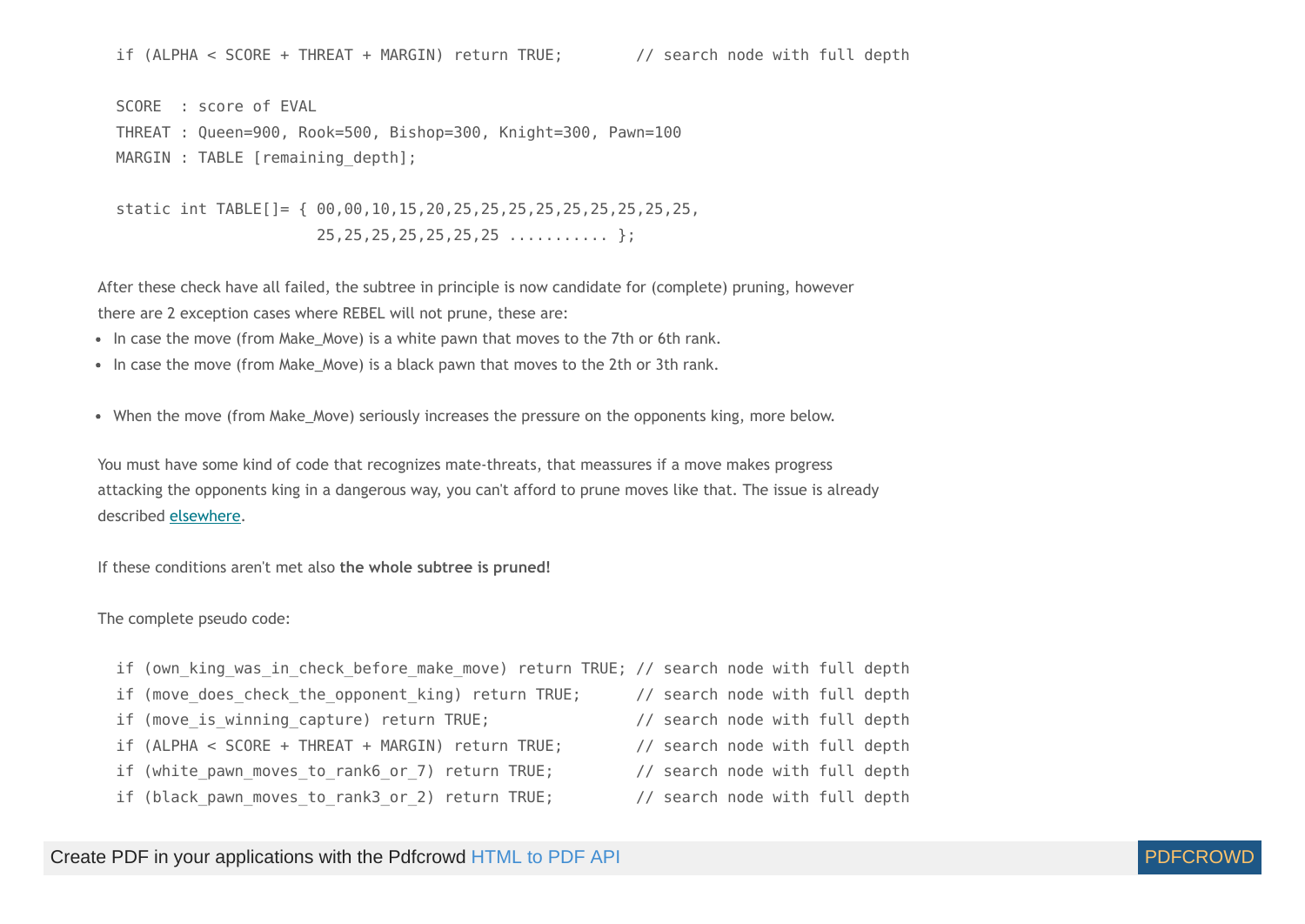if (move threatens opponent king) return TRUE; // search node with full depth else: return FALSE; // prune complete subtree

In reality the code is more sophisticated handling some more (minor) issues, but the above listed is REBEL's framework for **static pruning subtrees** and will do good in practice.

This ends the description of REBEL's Selective Search, let's move now to the next chapter, Quiescent Search.

#### **Quiescent Search in REBEL**

<span id="page-35-0"></span>**Quiescent Search** (abbreviated to **QS**) in REBEL has 2 goals, in a nutshell:

- Check if the evaluation of the horizon depth (SCORE) is safe from tactical surprises such as captures, promotions, checks. SCORE tends to go down, a correction takes place.
- Check for possible (long) series of checking-moves, there could be some material gain, or even a mate. SCORE tends to go up.

For REBEL the focus of QS is entirely on getting the right score for the evaluation of the horizon position, no further special tricks.

Unlike other chess programs REBEL (since the esarly 80's) in QS **does not** investigate **all captures**, there is absolutely no need for that, it's pretty safe to search only the **winning captures, equal captures** (QxQ, RxR etc) and **Queen Promotions**. Minor promotions are also excluded from QS, it's a waste of valuable processor time.

Excluded from the above are of course the situations when the king is in check, all moves are generated and searched.

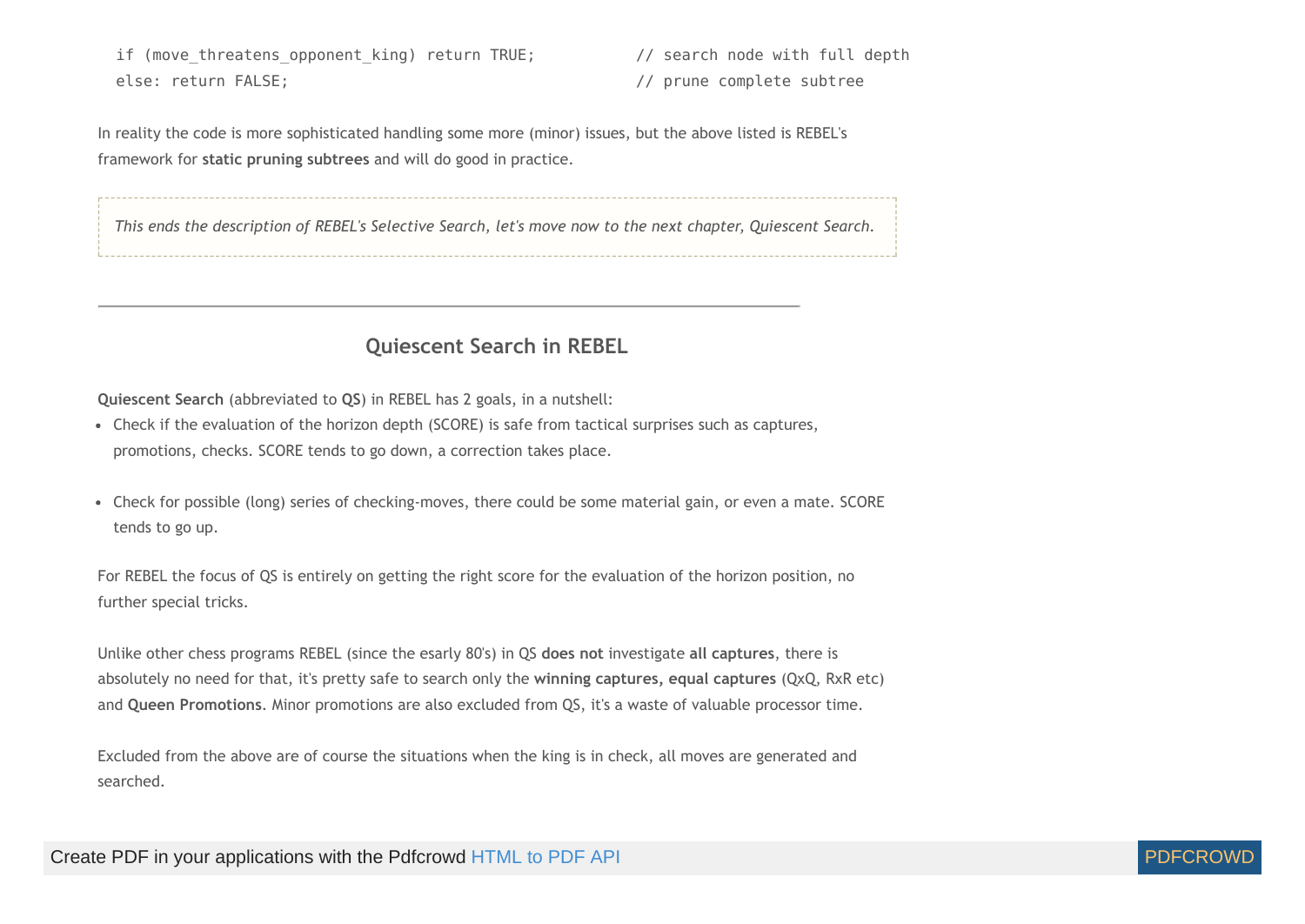For a given ply in QS REBEL will first generate and search the **winning captures**, secondly when those moves do not cause a BETA cut-off then search the **equal captures** and thrid and last do the **checking moves** (this limited to a predefined depth, more later), the rest of the moves is skipped.

Queen Promotions are part of the winning-capture concept. Naturally when the position has a best move from the Hash Table that move is searched first.

It's pseudo code, note that apart from 3-stage order mechanism QS is much of the same as the Main Search.

| Get a Move Until No More Moves                                    | -> following the move ordering       |
|-------------------------------------------------------------------|--------------------------------------|
|                                                                   | as described above                   |
| if (Lazy Eval is true)                                            | -> done, return score, see elsewhere |
| Evaluate Position();                                              |                                      |
| if (Trick one is true)                                            | -> done, return score, see elsewhere |
| if (move does check the opponent king) -> go one ply deeper in QS |                                      |
| $if (ALPHA >= SCORE)$                                             | -> done, return score                |
| if (Trick two is true)                                            | -> done, return score, see elsewhere |
| else: go one ply deeper in QS                                     |                                      |

**Long Checks** : REBEL in QS will search all moves that check the opponent king, this till a given depth, called **MAX\_CHECKS\_DEPTH.** This variable is defined during each iteration as:

MAX CHECKS DEPTH = iteration depth + 2

It means that QS by default is allowed to search all checking moves during the first 2 plies of QS. Futhermore MAX\_CHECKS\_DEPTH is increased during the Main Search and QS when the following is true:

```
if (king is in check) then
 { if (only_one_legal_move) MAX_CHECKS_DEPTH = MAX_CHECK_DEPTH + 2
   if (only two legal moves) MAX CHECKS DEPTH = MAX CHECK DEPTH + 1
```
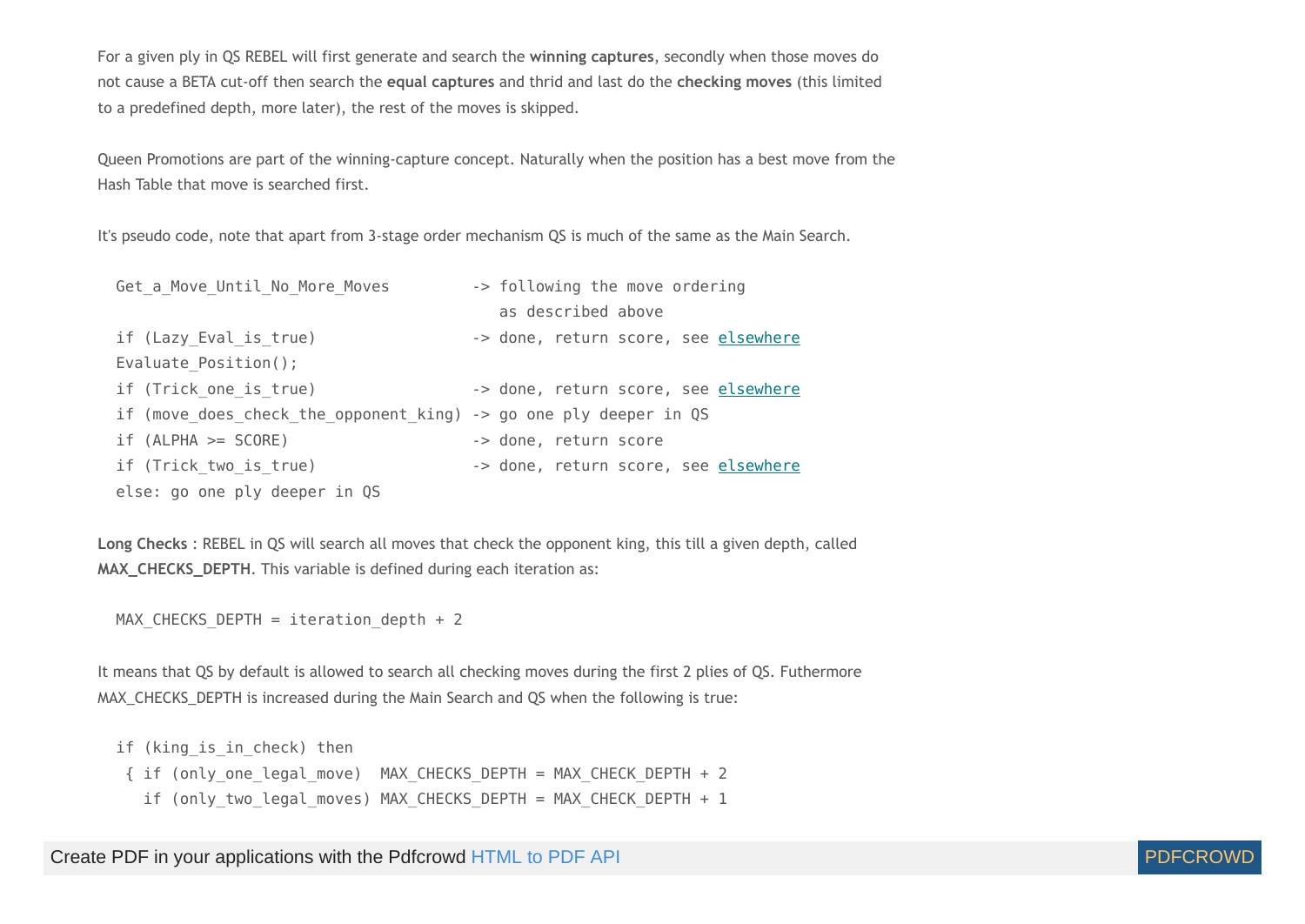

This mechanism will guarantee REBEL to find deep tactical shots such as deep mates, deep repetitions, deep material combinations when the position is dominant to checks, have a look at the diagram.

In this position REBEL is able to announce a **Mate in 30 Moves** at iteration 1 having searched only 2351 positions, all because of the above described update mechanism of MAX\_CHECK\_DEPTH.

I use this system since 1987/88, it was introduced in the Mephisto MMV, even on an ancient 6502 processor running at only 5 Mhz the system worked well. Only

in the latest version of REBEL I have changed the formula a bit, that is:

```
MAX CHECKS DEPTH = current depth + 2 // at the very start of QS
```

```
 if (king_is_in_check && in_QS) then
 { if (only_one_legal_move) MAX_CHECKS_DEPTH = MAX_CHECK_DEPTH + 2
   if (only two legal moves) MAX CHECKS DEPTH = MAX CHECK DEPTH + 1
  }
```
It practical means that during the Main-Search MAX\_CHECKS\_DEPTH is no longer increased, the change gave a +14% speed-up.

REMARK: to use the REBEL concept of long-checks you will need to have some kind of code that is able to count the number of legal moves when the king is in check.

*This ends the description of REBEL's Quiescent Search, let's move now to the last chapter Evaluation.*

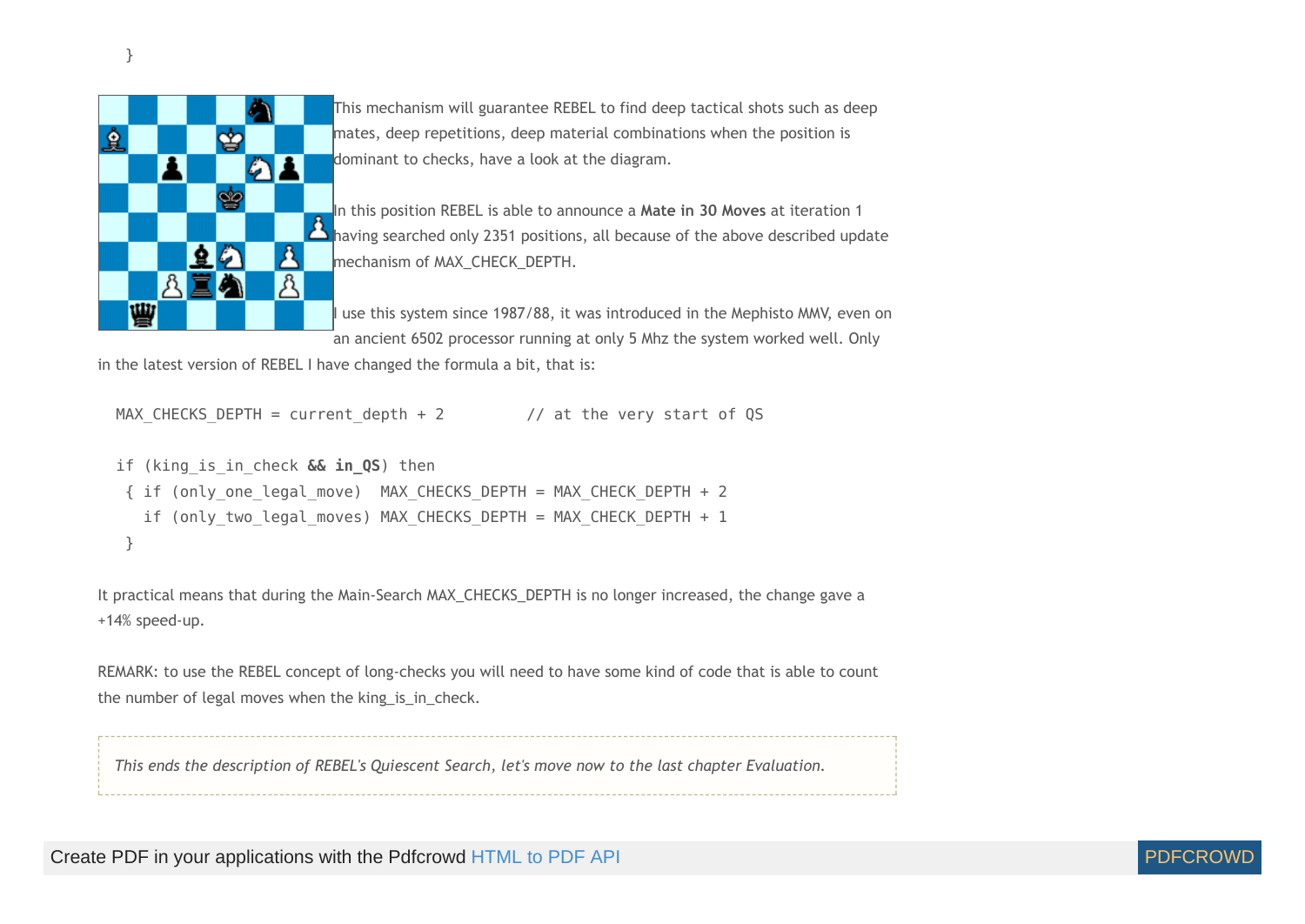## **Evaluation in REBEL (introduction)**

REBEL has a large and very expensive evaluation function with hundreds evaluation characteristics, it is impossible to present them all, therefore only the most dominant evaluation stuff will be presented, also a bit about its data structure and programming techniques, let's start with the latter.

**Piece-Type**, REBEL has a most simple data structure for the 12 piece types as used on its internal chess board:

| 00   01   02   03   04   05   06   07   08   09   10   11   12   01 = white pawn |  |
|----------------------------------------------------------------------------------|--|
|                                                                                  |  |
| Wp   WN   WB   WR   WQ   WK   Bp   BN   BB   BR   BQ   BK    =                   |  |
|                                                                                  |  |

The reason for this simple approach is two-sided:

Easy access to tables for indexing, keep tables small and surveyable.

Make use of the processor so called "indirect addressing" possibilities, for instance in the the case of the use of the popular C statement **SWITCH - CASE** and/or use "indirect addressing" for calling routines, a few examples to explain:

**Example-1:** Any good C compiler will produce perfect code if you use **SWITCH - CASE** using an unbroken and continuous string of characters, consider the following code while (for instance) generating moves or scanning the internal chess board:

switch (piece type) { case 0 : goto empty; // empty square, get next square case  $1:$  goto white pawn; // evaluate white pawn case 2 : goto white knight; // evaluate white knight

Create PDF in your applications with the Pdfcrowd [HTML to PDF API](https://pdfcrowd.com/doc/api/?ref=pdf) [PDFCROWD](https://pdfcrowd.com/?ref=pdf) AT A PUT API PDFCROWD BE A PUT AT A POST OF A PUT AND THE REAL PROPERTY AT A PUT AND A PUT AT A PUT AT A PUT AT A PUT AT A PUT AT A PUT AT A PUT AT

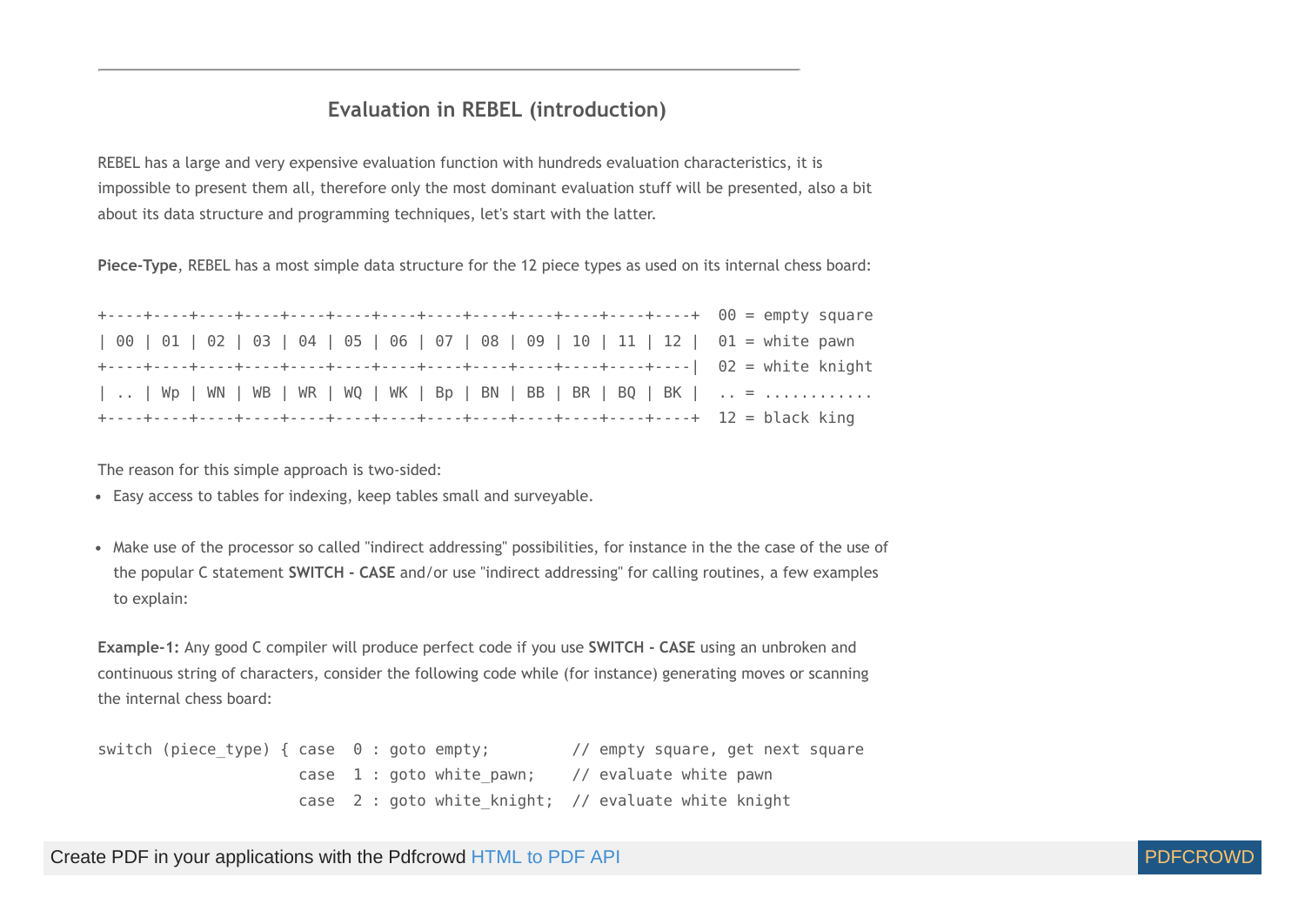|  |  | case 3 : goto white bishop;   |                                                  |  |
|--|--|-------------------------------|--------------------------------------------------|--|
|  |  | case 4 : goto white rook;     |                                                  |  |
|  |  | case 5 : goto white queen;    |                                                  |  |
|  |  | case 6 : goto white king;     |                                                  |  |
|  |  |                               | case 7 : goto black pawn; // evaluate black pawn |  |
|  |  | case 8 : goto black knight;   |                                                  |  |
|  |  | case 9 : goto black bishop;   |                                                  |  |
|  |  | case 10 : goto black rook;    |                                                  |  |
|  |  | case 11 : goto black queen;   |                                                  |  |
|  |  | case $12:$ goto black king; } |                                                  |  |

Any good C compiler will translate the above C code into **one assembler instruction**, something like:

jmp TABLE [EAX]

**Example-2:** You can even do the same in just **one C instruction** for calling routines instead of using the **goto** instruction, here is how:

(TABLE[piece\_type-1])(); // call routine as defined in TABLE

 void (\*TABLE[])() = { w\_pawn,w\_knignt,w\_bishop,w\_rook,w\_queen,w\_king, b pawn,b knight,b bishop,b rook,b queen,b king };

void w pawn() { code here } void w knight() { code here } .... ......... ............. void b king() { code here }

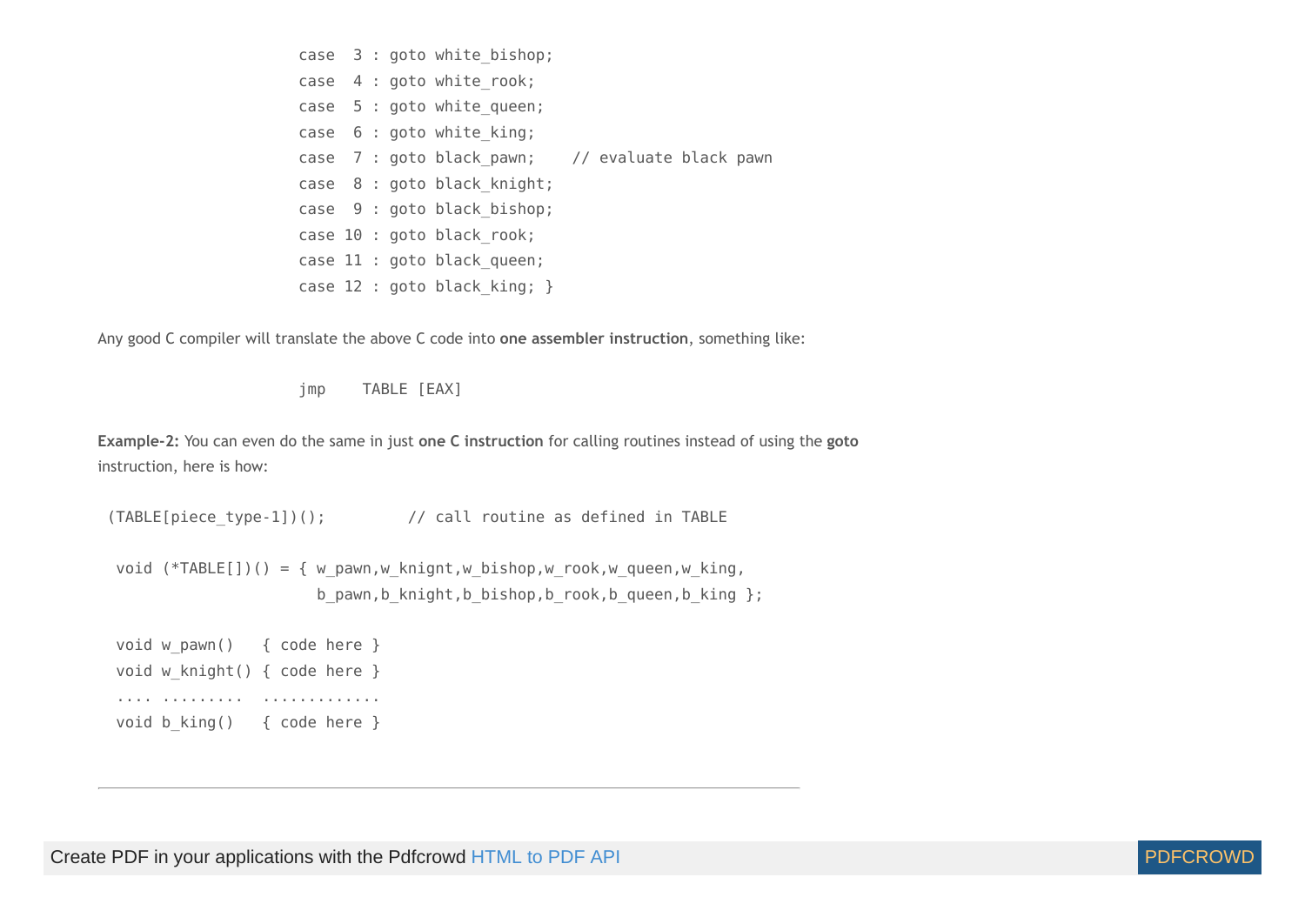**Indexing:** REBEL in EVAL wherever it makes sense will use **square tables** above **fixed values**. For instance, when evaluating an isolated pawn it can be given a fixed value as penalty, such as 0.10, however a square table is more precise, more flexible to tune too.

|     |   |  |                                           |  | +----+----+----+----+-----+-----+---+---+- | square table                   |
|-----|---|--|-------------------------------------------|--|--------------------------------------------|--------------------------------|
|     |   |  |                                           |  |                                            |                                |
|     |   |  |                                           |  |                                            | Penalties for white isolated   |
|     |   |  | 7   10   12   16   20   20   16   12   10 |  |                                            | pawns based on their position  |
|     |   |  |                                           |  |                                            | on the board.                  |
|     |   |  | 6   10   12   16   20   20   16   12   10 |  |                                            |                                |
|     |   |  |                                           |  |                                            | Background: usually in the     |
|     |   |  | 5   10   12   16   20   20   16   12   10 |  |                                            | middle game an isolated pawn   |
|     |   |  |                                           |  |                                            | on A2 is not so bad as an      |
|     |   |  |                                           |  | 4   06   08   10   16   16   10   08   06  | isolated pawn in the center.   |
|     |   |  |                                           |  |                                            |                                |
|     |   |  |                                           |  | 3   04   06   08   10   10   08   06   04  | Advice: use such square tables |
|     |   |  |                                           |  |                                            | wherever you can in EVAL.      |
|     |   |  | 2   02   04   04   10   10   04   04   02 |  |                                            |                                |
|     |   |  |                                           |  |                                            | Remark: this example is only   |
|     |   |  |                                           |  |                                            | valid for REBEL's middle game, |
|     |   |  |                                           |  |                                            | use different values for the   |
| a - | b |  | cde f g                                   |  | h                                          | end game.                      |

## **Evaluation in REBEL (hanging pieces)**

REBEL in EVAL (for the side to move) will detect the so called **hanging pieces** with a maximum of 3 squares, the 3 squares are sorted on the expected material loss.

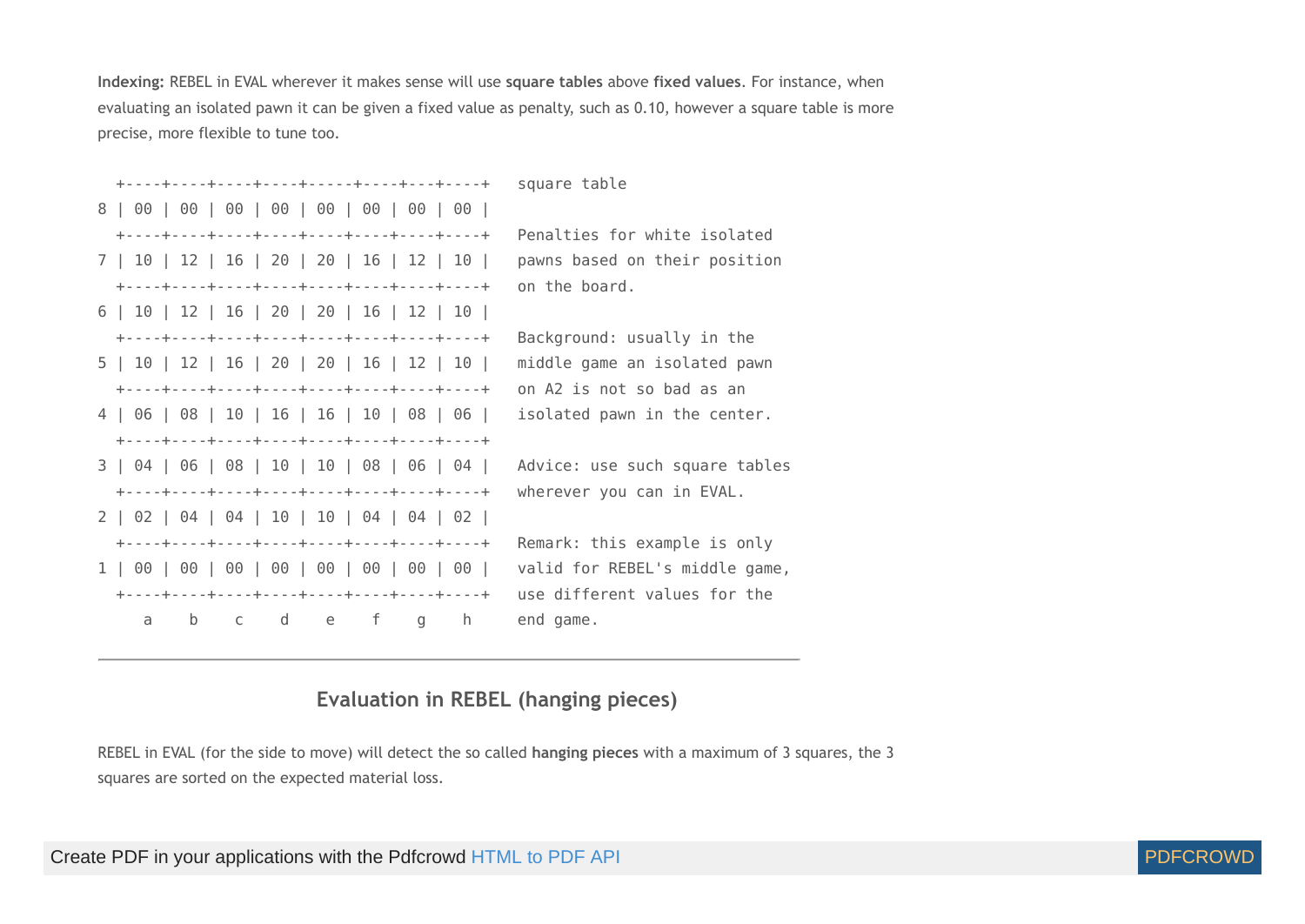

The same applies for the opponent side, it's only called different, **threatened pigman** pieces, consider the left diagram.

**Hanging Pieces** are used elsewhere in other parts of the program (move ordering, Q-Search etc.), the same applies for **Threatened Pieces**, it is mainly used as THREAT value, see Selective Search, Reductions etc.

 $\mathcal{R}$  With "black-to-move-next" REBEL's list will look as follows:

 Hanging Pieces: Qh7 (value 9.00), Bc1 (value 3.00), pawn d4 (1.00) Threatened Pieces: Qg5 (value 9.00), Rh8 (value 5.00)

When "white-to-move-next" the list is swapped:

 Hanging Pieces: Qg5 (value 9.00), Rh8 (value 5.00) Threatened Pieces: Qh7 (value 9.00), Bc1 (value 3.00), pawn d4 (1.00)

<span id="page-41-1"></span>How it is done.

REBEL uses 2 **board tables**, one for white (WB), one for black (BB) which are zeroed at the beginning of EVAL. While scanning the board REBEL will update WB and BB, let's take the **white knight on G1** from the diagram as an example: On G1 the knight can move to the squares: E2, F3 and H3, those squares are updated as follows:

| $WB[F3] = ++WB[F3]$   16; | // square+1, set bit 4  |  |  |
|---------------------------|-------------------------|--|--|
| $WB[H3] = ++WB[H3]$   16; | // square+1 , set bit 4 |  |  |
| $WB[E2] = ++WB[E2]   16;$ | // square+1, set bit 4  |  |  |

<span id="page-41-0"></span>This process is done for all the white pieces, each square that is controlled by a white piece is incremented with 1 and a corresponding bit is set (using the OR operator), its data structure:

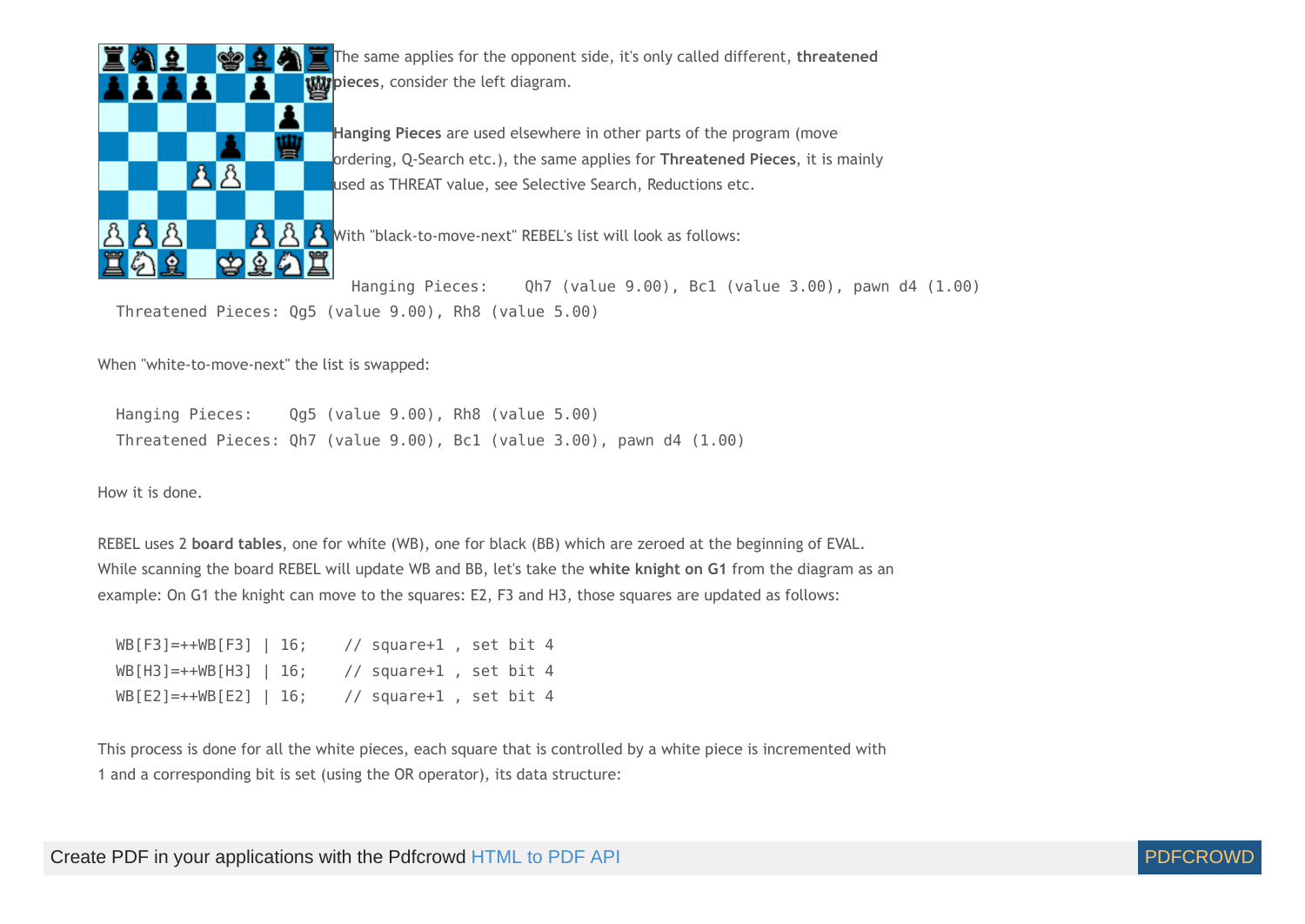|              | BITO   BIT1   BIT2   BIT3   BIT4   BIT5   BIT6   BIT7 |  |  |
|--------------|-------------------------------------------------------|--|--|
|              |                                                       |  |  |
| $\mathbf{r}$ | Number of   PAWN   KNIGHT   ROOK   QUEEN   KING       |  |  |
| $\Box$       | ATTACKERS      BISHOP                                 |  |  |
|              |                                                       |  |  |

After all white pieces are done square F3 from WB looks as follows:

|                             | BIT0   BIT1   BIT2   BIT3   BIT4   BIT5   BIT6   BIT7 |  |  |                                                     |
|-----------------------------|-------------------------------------------------------|--|--|-----------------------------------------------------|
|                             |                                                       |  |  | : white pawn                                        |
| and the state               | Number of   PAWN  KNIGHT  ROOK   QUEEN  KING          |  |  |                                                     |
| $\mathcal{L} = \mathcal{L}$ |                                                       |  |  | ATTACKERS    BISHOP        B4 : white knight/bishop |
|                             |                                                       |  |  |                                                     |
|                             | 0   1   0   1   1   0   0   0                         |  |  |                                                     |
|                             |                                                       |  |  |                                                     |

The same is done for all the black pieces updating the table for black (BB). It's very powerful to have such data, for each square on the board (empty or occupied) REBEL has the attackers and defenders, many interesting evaluation tricks can be tried for instance by using the value (bit-setting) of a square as an index to a 256 byte evaluation table, just think a bit of all the possibilities.

The data is used for evaluatig mobility, king safety, pawn structure, passed pawns, center control, outposts and more. Also it is used to generate the hanging pieces of the position which is the current topic. Having the data of **WB** and **BB** REBEL has enough information to decide if a piece is hanging, its pseudo code:

get next piece on the board and the state of the board the board of the board of the board of the board of the board of the board of the board of the board of the board of the board of the board of the board of the board o status = TABLE [piece\_type] [WB[square]] [BB[square]]; // get status via the bits

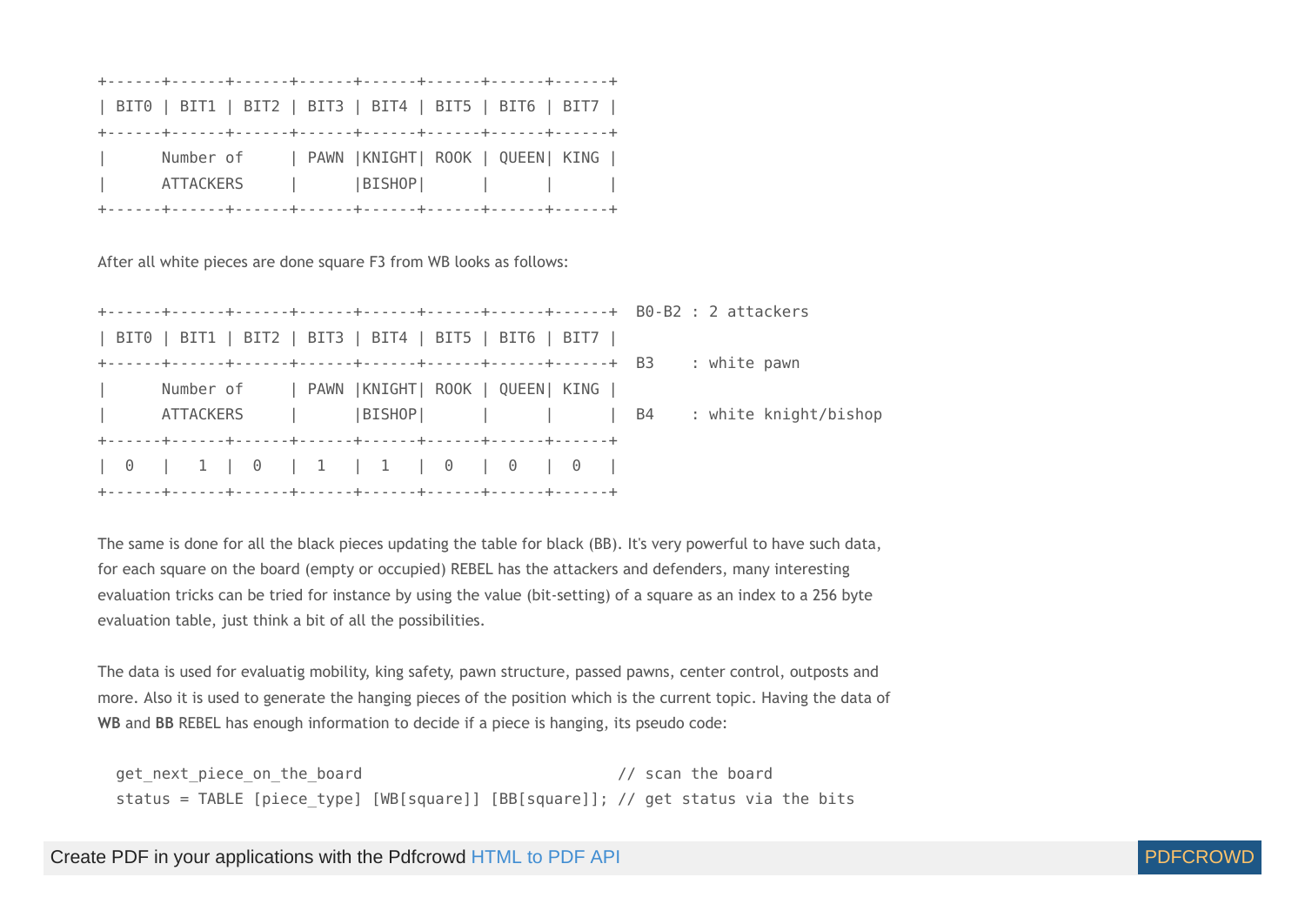| if (status == $0$ ) continue;                | // piece safe -> next square |
|----------------------------------------------|------------------------------|
| else: piece hangs, status contains its value | // Q=9 R=5 B=3 N=3 P=1       |

char TABLE [12] [256] [256]; // about 860 Kb

During program startup the 3-demensional TABLE is filled from hard disk with the predefined values of all combinations of possible bit settings for white and black by piece\_type. The formula to create the contents of TABLE will be given later, but maybe it's more fun to figure it out yourself.

HINT: **WB** and **BB** are zeroed at the beginning of EVAL, this is a costly operation in C, here is a trick to speed it up using **redefinition**:

```
unsigned char WB[64], BB[64];
long *PWB = (long *) WB; // redefine char (8-bit) to long (32-bit)
long *PBB = (long *) BB;
```
 PWB[0]=PWB[1]=PWB[2] ..... =PWB[15]=0; // 16 x 32-bit stores, clear WB PBB[0]=PBB[1]=PBB[2] ..... =PBB[15]=0; // 16 x 32-bit stores, clear BB

```
 This is about 8-10 times faster then the usual:
```

```
for (x=0; x<=63; x++) { WB[x]=0; BB[x]=0; }
```
Make sure that your compiler's **alignment** at least is set to 32 bit so that the generated memory addresses of WB and BB are divisible by 4. In most compilers the default setting is 32 or 64 bit which is okay.

**King Safety in REBEL**

Create PDF in your applications with the Pdfcrowd [HTML to PDF API](https://pdfcrowd.com/doc/api/?ref=pdf) PDF API [PDFCROWD](https://pdfcrowd.com/?ref=pdf) CREATED AT A PDFCROWD PDFCROWD

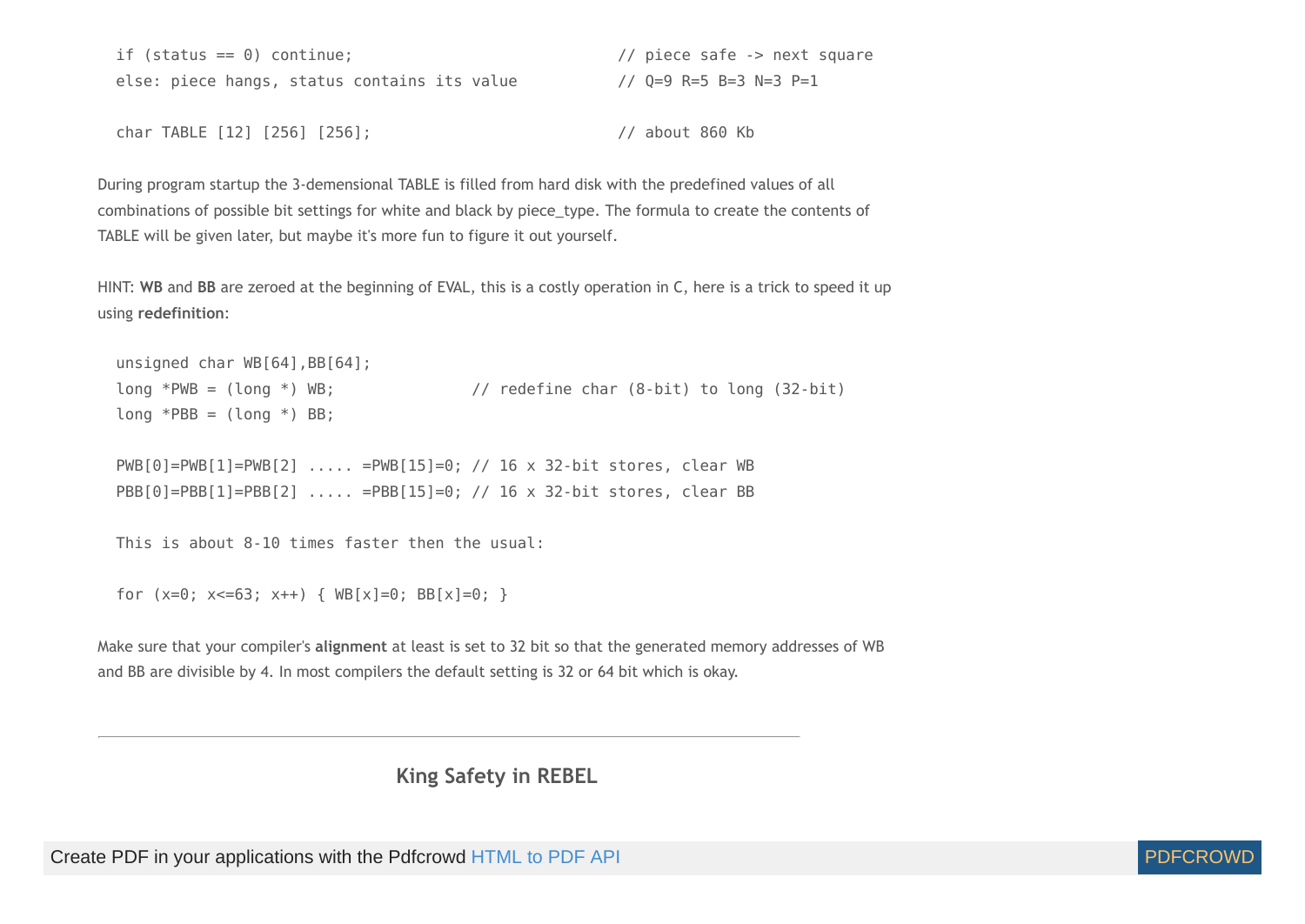REBEL has a large piece of code to evaluate the pressure on its own king and on the opponent king, both routines are each others mirror, REBEL doesn't practice the so called asymmetric approach.

It would go to far to list all REBEL's stuff regarding king-safety, presented below is its **main frame**. Excluded are issues like the "pawn shield", "pawn rams", "castling", handling "opposite kings".



Consider the diagram, the squares around the king will be evaluated using the data that is gathered in **WB** and **BB**, see [elsewhere.](#page-41-0)

The squares around the king marked with  $\times$  are measured different than those marked with  $\overline{O}$ , same story for the squares marked with  $\blacksquare$ , each type of squares has its own dynamics.

But before going into detail it is important to understand the following principle:

REBEL uses **progressive evaluation** for king safety, more REBEL will use progressive evaluation wherever it makes sense in EVAL, it's a quite different technique then **normal evaluation**, to clarify the terms:

**Normal Evaluation :** evaluate square F8 regarding king safety, add the value to the collective evaluation variable (SCORE), evaluate the next square F7, F6, F5, G8 .... until all squares are evaluated.

**Disadvantage :** it won't evaluate the coherence between the pieces that attack the king, here progressive evaluation comes in.

**Progressive Evaluation :** the final evaluation is delayed till all squares are measured, instead of that a **counter** is initialized (COUNTER=0) and updated while evaluating all the squares, then this counter is used as an index to the final evaluation table for king saftey (TABLE) and TABLE[COUNTER] will added to SCORE.

**Advantage :** depending on the quality of the contents of TABLE and COUNTER it is possible to measure the

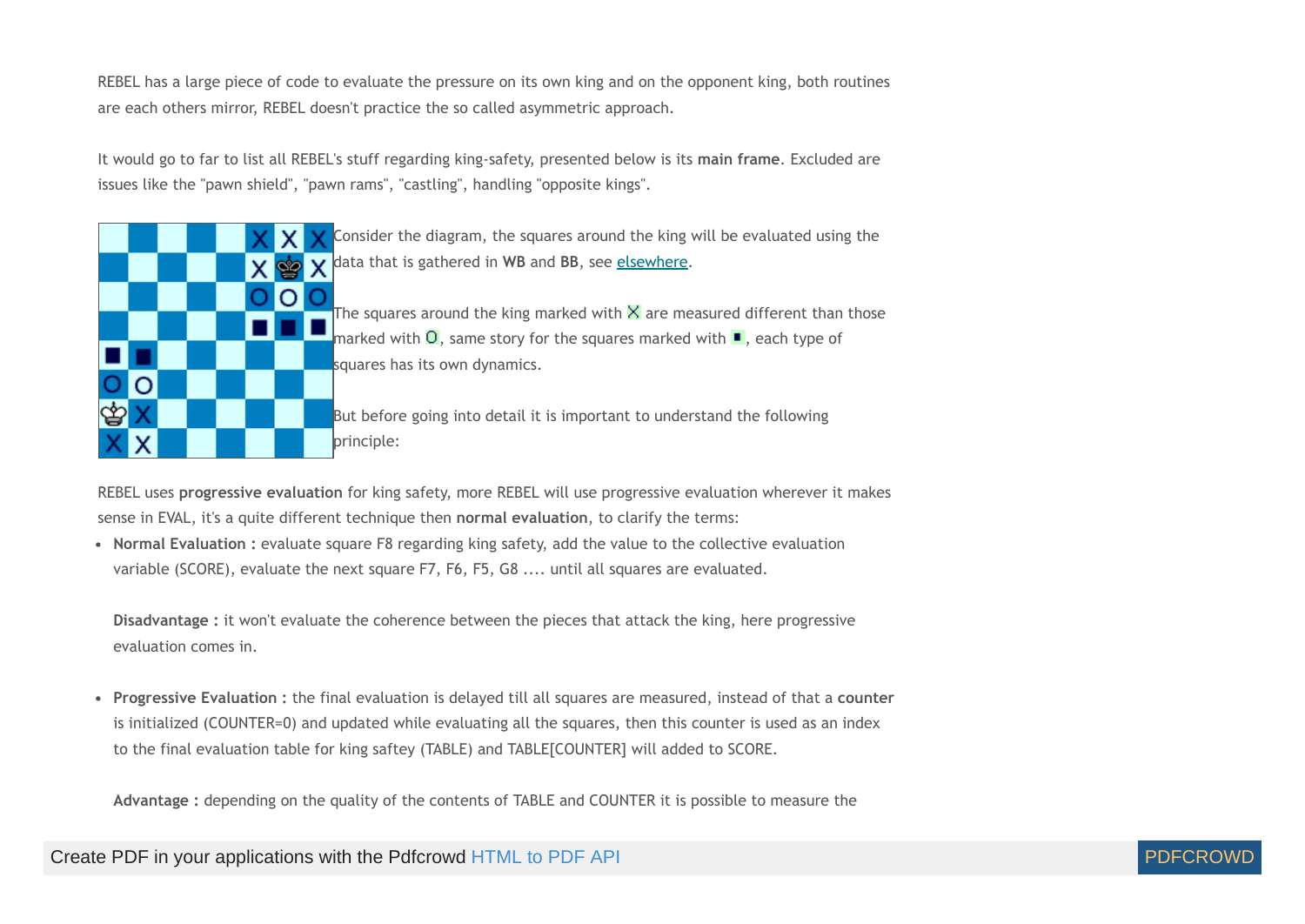coherence between the pieces that attack the king, that when for instance there is only a Queen that attacks the king it isn't rewarded too high, but when a rook and a bishop participate in the attack the bonus jumps over a pawn, or more.

Let's have a look at REBEL's (progressive) king-safety evaluation table:

int TABLE  $[$ ] = { 0, 2, 3, 6, 12, 18, 25, 37, 50, 75, 100,125,150,175,200,225,250,275,300,325, 350,375,400,425,450,475,500,525,550,575 600,600,600,600,600 ......... };

<span id="page-45-0"></span>The bonus for king safety is small with little pressure on the king (COUNTER is low), however the bonus goes up progressively when COUNTER increases, it goes up with 1/4 of a pawn each step.

Such a concept makes it easy to tune too, one only has to tune the values of TABLE. We are now ready to calculate the value of COUNTER.

Consider the diagram on the right, the (well known) position occurs after the moves: 1.e4 Nf6 2.Bc4 Nxe4?! 3.Bxf7+! Kxf7 4.Qh5+ Ke6? 5.Qg4+ Kd5?? Black wants to defend Nd5 by all means and will lose, black should have played 4..Kg8.



To avoid REBEL making such giant mistakes COUNTER is pre-filled with a value of a square-table, note: we are evaluating the black king.

|  |  |  |  |  | 7   02   01   01   01   01   01   01   02 |  |
|--|--|--|--|--|-------------------------------------------|--|

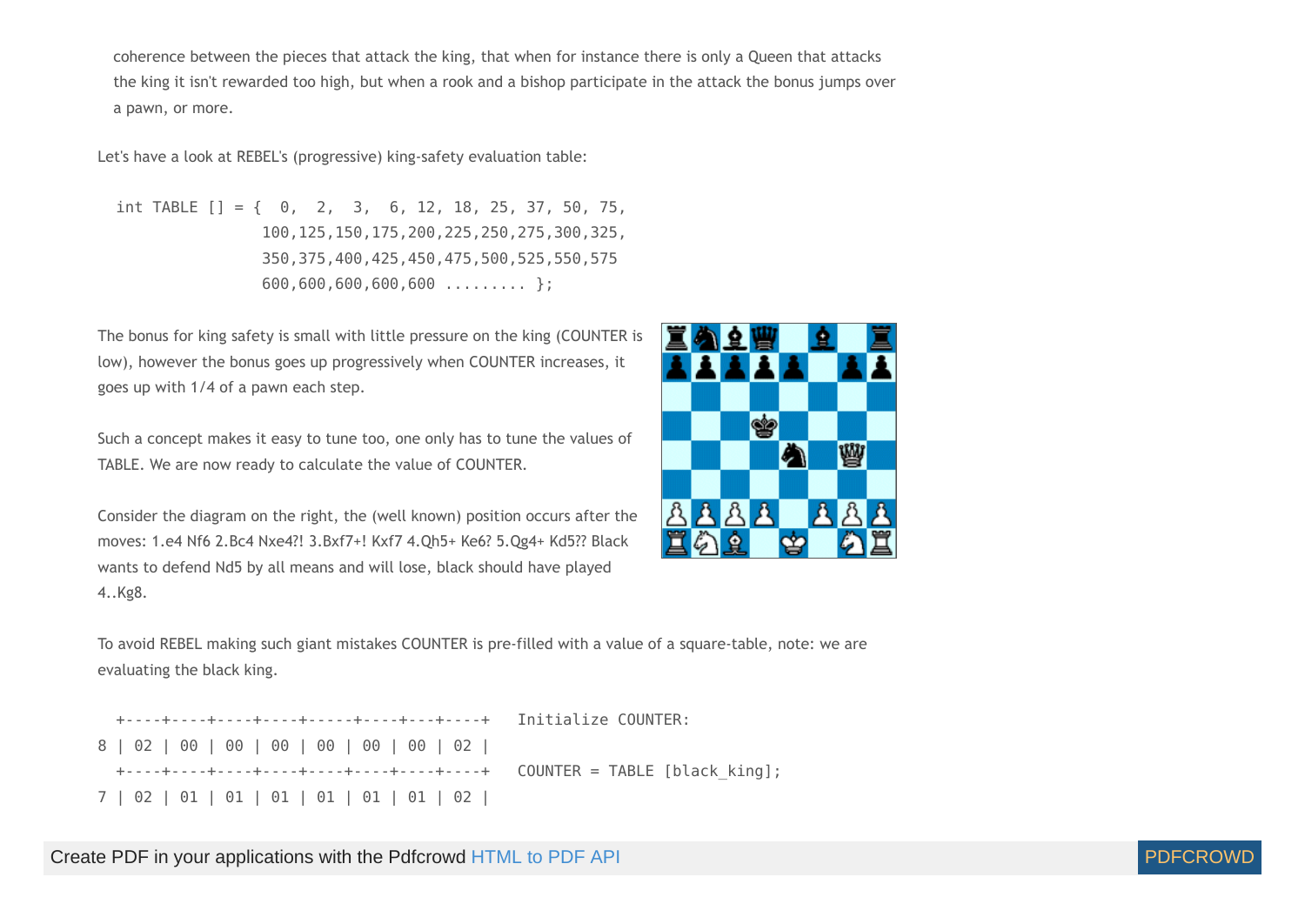



Based on the left diagram the black king being on G7 the value of COUNTER=1.

The **second step** is to measure the pressure on the  $\blacksquare$  squares (F5, G5 and H5).

What is measured on those squares ONLY is the **attack pattern** using the bits (3- 7) of WB[F5], WB[G5] and WB[H5] via the OR operator, it will represent the pressure it has on those squares.

The code is powerful in the middle game helping REBEL to set up a king attack, when for instance black's king is well guarded (BKg8, BRf8, BPf7,g7,h6), a white

rook on H1 will measure the pressure it has on the H6 pawn and if the white Queen is part of the attack too COUNTER will be added with 2, more in the last step, its pseudo code.

char flag=0;

flag = flag | WB[F5]; // update attack pattern

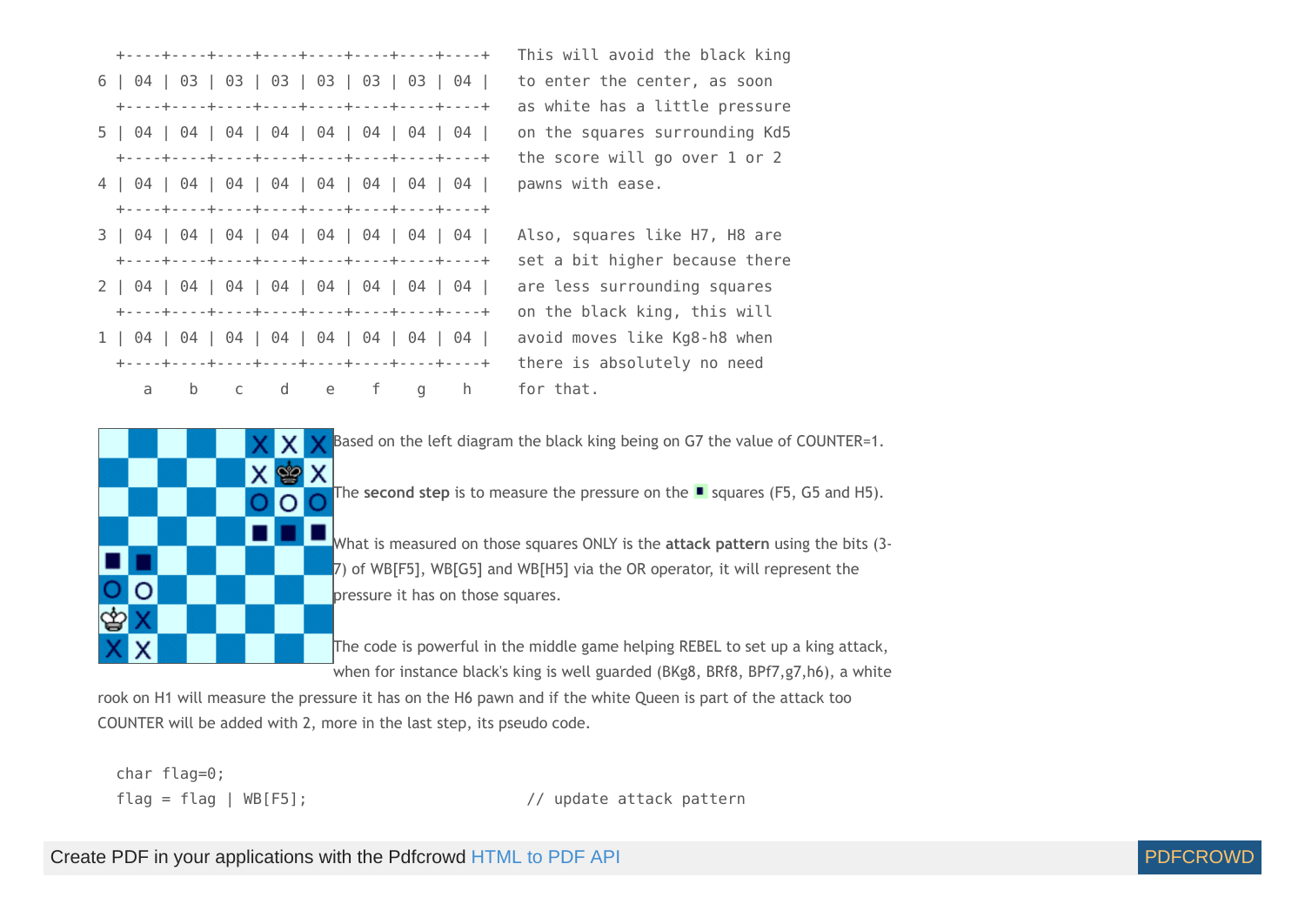| $flag = flag   WB[G5];$ | // update attack pattern |
|-------------------------|--------------------------|
| $flag = flag   WB[H5];$ | // update attack pattern |

The **third step**, measure the X squares (F7, F8, G8, H8, H7), update COUNTER and the attack pattern (flag), its formula and pseudo code:

```
if (WB[F7] != 0 \times 00)
 { COUNTER++; // white has pressure on F7
   flag = flag | WB[F7]; // update attack pattern
  if (BB[ F7] == 0x81) COUNTER++; } // square F7 not protected by
                                     // any of the black pieces
```
Do the same for the squares F8,G8,H8 and H7.

The **fourth** step, measure the O squares (F6, G6 and H6) update COUNTER and the attack pattern (flag), its code is only a bit different than step-3, it checks for the presence of an own piece too defending its king, the formula and pseudo code:

```
if (WB[F6] != 0 \times 00)
 { COUNTER++; // white has pressure on F6
   flag = flag | WB[F6]; // update attack pattern
  if (BOARD[F6] != own piece) COUNTER++;
  if (BB[F6] == 0x81) COUNTER++; // square F6 not protected by
                                     // any of the black pieces
```
Do the same for the squares G6 and H6.

We are now ready for **the last step**, calculate the value for the **attack pattern**, add it to COUNTER, then calculate the final value for the black king regarding king safety, the pseudo code:

| $COUNTER = COUNTER + TABLE [flag \ll 3];$ | // reward the attack pattern with    |
|-------------------------------------------|--------------------------------------|
|                                           | $1/1$ , 2 or 3 depending on the bits |

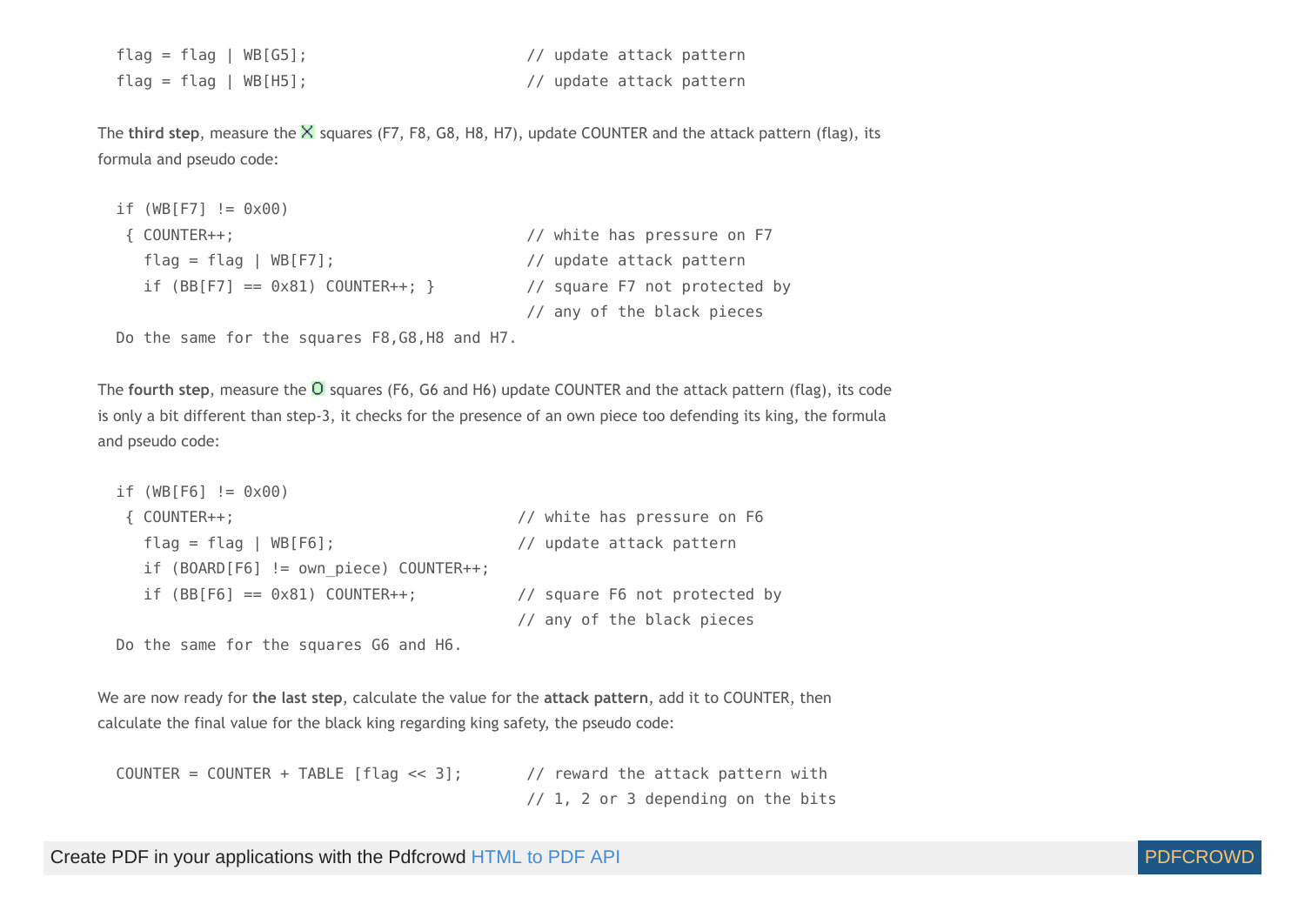SCORE = SCORE + EVAL [COUNTER];  $\frac{1}{2}$  // final evaluation. char TABLE  $[1] = \{$  // . P N N R R R R Q Q Q Q Q Q Q Q K K K K K K K K K K K K K K K K // P P NN P N N R R R P N N R R R R Q Q Q Q Q Q Q Q // P P N N N P P N N P N N R R R R  $0,0,0,0,0,0,1,1,0,1,2,2,2,3,3,3,0,0,0,0,1,1,2,2,2,3,3,3,3,3,3,3;$  int EVAL [] = { 0, 2, 3, 6, 12, 18, 25, 37, 50, 75, 100,125,150,175,200,225,250,275,300,325, 350,375,400,425,450,475,500,525,550,575 600,600,600,600,600 ......... };

// that were set.

**REMARKS :**

- King Safety in REBEL is not done when the opponent has no Queen, REBEL on such occasions fully relies on its Search, in practice it doesn't have any negative side effects. Actually I noticed that doing King Safety in the end-game seriously hurts REBEL's end-game knowledge. The issue is debatable of course.
- So when white has a Queen and black has no Queen, king safety for the black king is done, for the white king it is not, and vice versa.
- Furthermore when there is only a lone Queen left (no light pieces anymore) to attack the opponent king, king safety is skipped too. Debatable of course too, in parctice it works best of REBEL.
- Last, when there are too few light pieces left to attack the opponent king (Rooks, Bishops, Knights) COUNTER isn't pre-set to the king position on the board, as explained [above](#page-45-0), instead COUNTER is zeroed, in principle it means the king is free to walk across the board without getting a huge penalty for that. Its pseuso code:

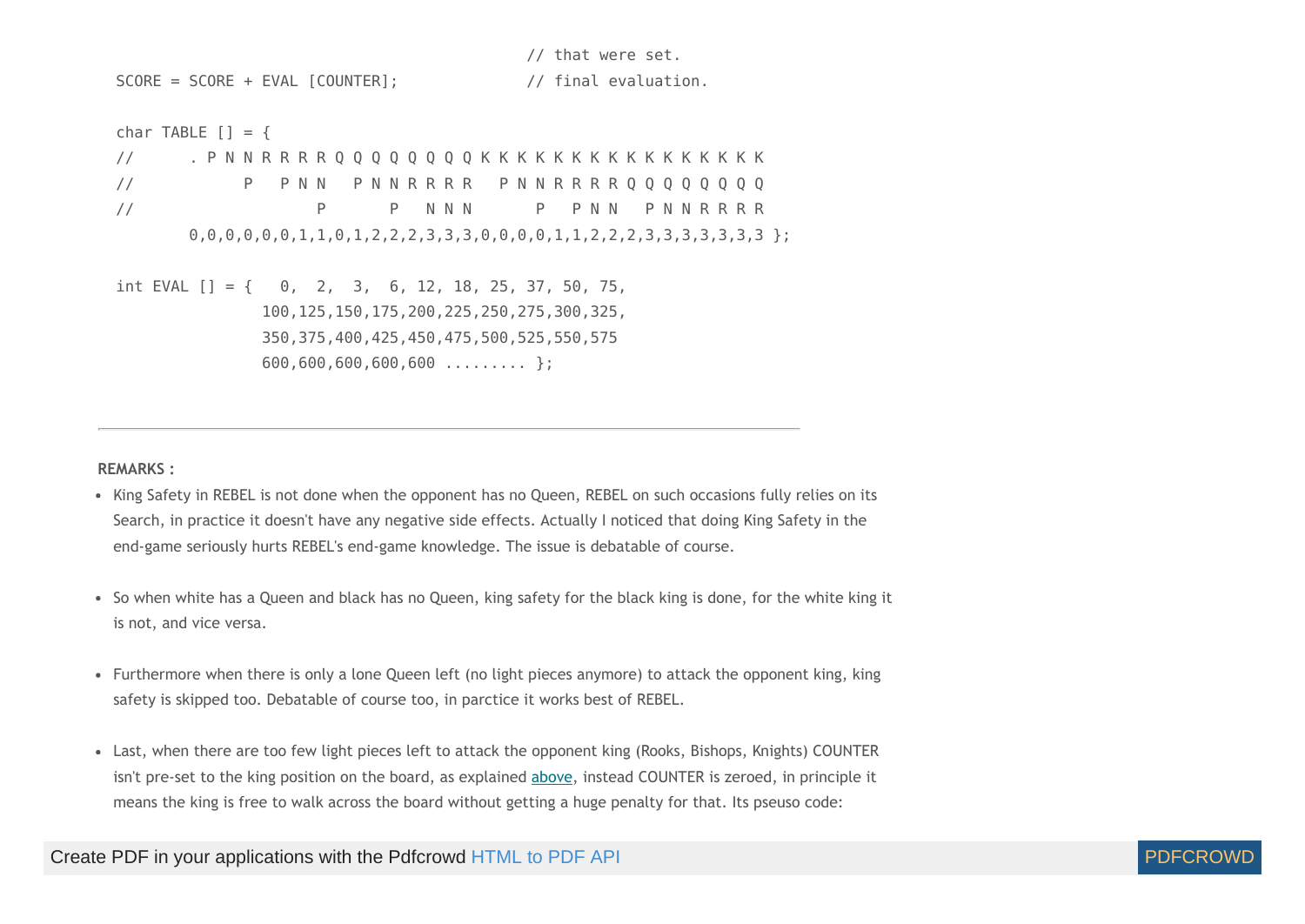COUNTER = TABLE [black king]; // see [above](#page-45-0) if (white has not at least 2 light pieces) COUNTER=0;

Again, it would go to far to list all REBEL's stuff regarding king-safety, this would make this already too long  $\bullet$ page even more longer. Excluded are issues like the "pawn shield", "pawn rams", "castling", handling "opposite kings".

That's it folks, REBEL's main algorithm for King Safety, hope you haven't a headache by now! Let's move to *the next chapter, MOBILITY.*

## **Mobility in REBEL**

<span id="page-49-0"></span>Basically this is done while scanning the board, see section [bits](#page-41-1). Each square is weighted and progressively evaluated for every piece type. At the beginning of EVAL a counter-variable COUNTER is set to zero and updated for Knights, Bishops and Rooks according to the following rules:

**White Knights** : For each of the 8 directions a Knight can move it is checked what it controls, if it controls an enemy piece or it controls an empty square and that square is not controlled by a black pawn a piece-square bonus of 0, 2 or 4 is added to COUNTER depending on the importance of the square, see below table. If the square contains an own piece COUNTER is not updated, no bonus since the Knight can't move to that square.

 +----+----+----+----+-----+----+---+----+ 8 | 00 | 00 | 00 | 00 | 00 | 00 | 00 | 00 | +----+----+----+----+----+----+----+----+ 7 | 00 | 02 | 02 | 02 | 02 | 02 | 02 | 00 |

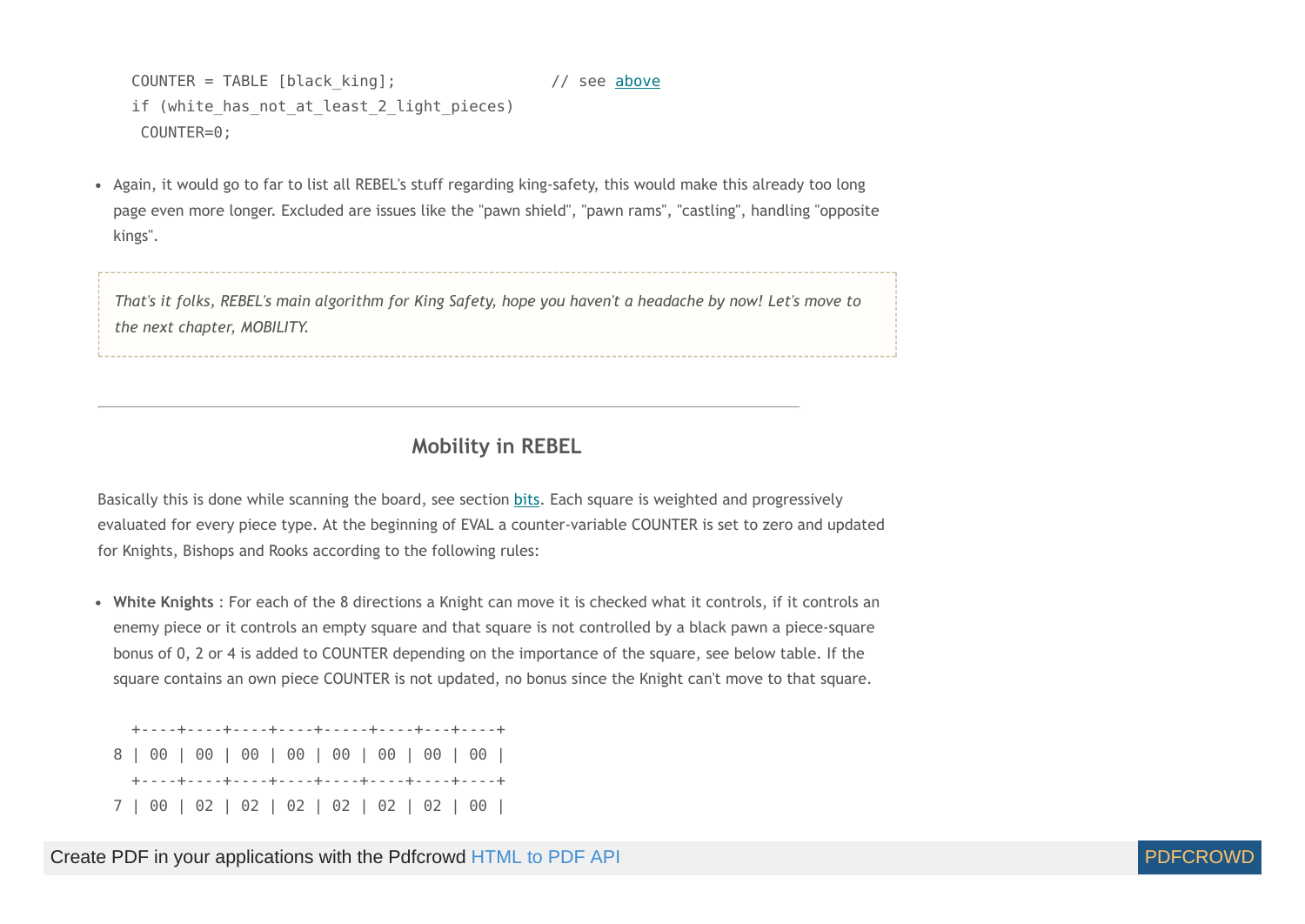

<span id="page-50-0"></span>**White Bishops** : For each square a bishop controls COUNTER is incremented, including XRAYS patterns. The latter means that (for example) a white bishop on G2 faced with a white knight on F3 will continue the direction scan and keeps on incrementing COUNTER till it encounters an own pawn or an enemy piece. This is done this way to avoid moves like Ne1, Ng5, Nh4 to open the diagonal G2-A8 without any need. With the XRAY code the white bishop on G2 receives the mobility bonus anyway no matter if there is a white knight on F3 or not.

There is more on Bishop mobility, this will be subject in the section [Minimum](#page-66-0) Mobility.

**White Rooks** : For each square a rook controls COUNTER is incremented with 2 scanning the 2 vertical directions and with 1 scanning the horizontal directions because the strength of rook in most cases depends on the influence it exercises vertically. Like with Bishops XRAY is also an issue with Rooks, the scanning also continues except that COUNTER is incremented with 1.

Furthermore a half open file is rewarded using the formula:

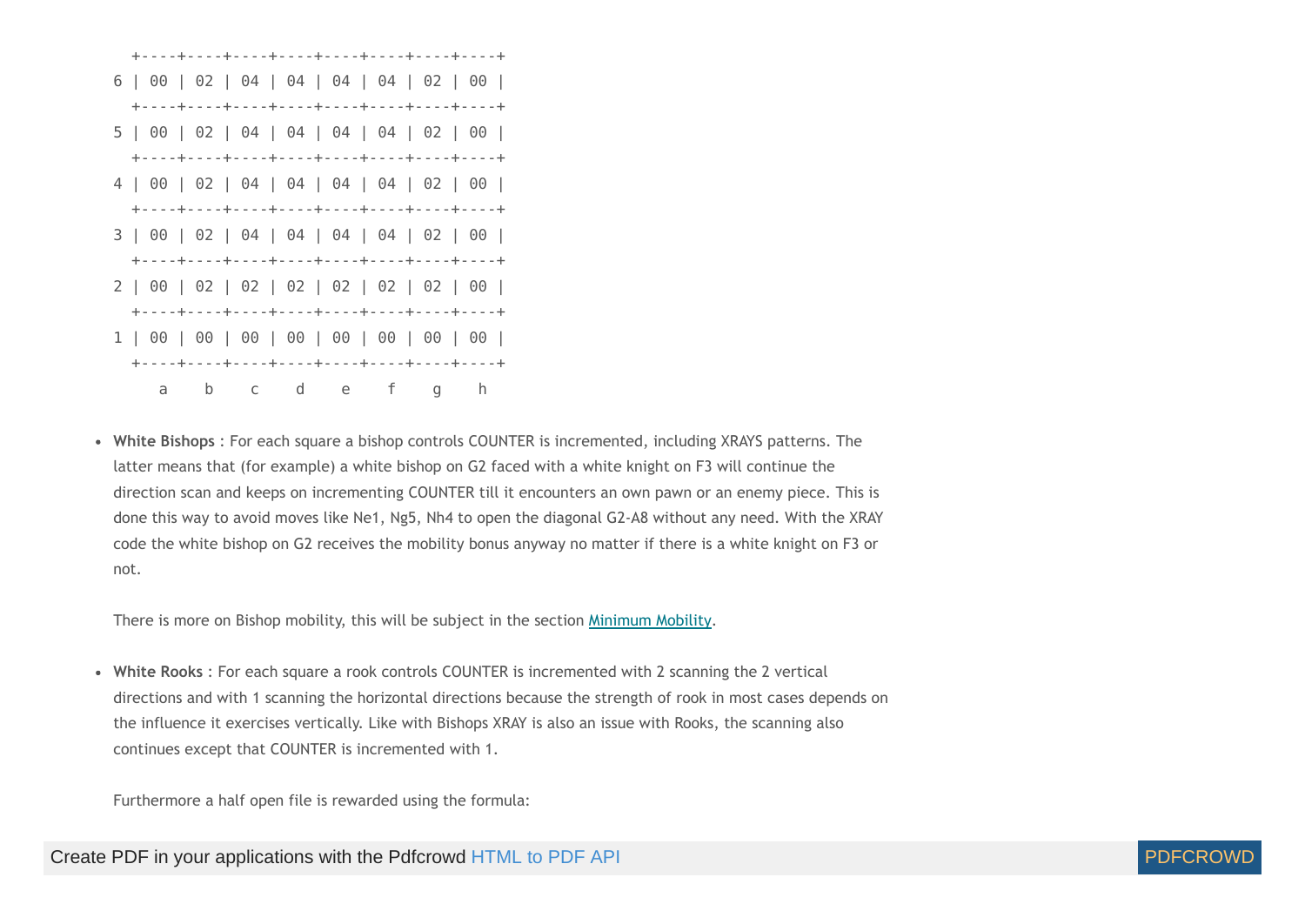COUNTER=COUNTER + (number of white pawns / 2) + 1

A full open file with the double of that:

```
COUNTER=COUNTER + number of white pawns + 1
```
The thought behind this formula is that the importance of an open rook file depends on the number of pawns on the board, the more pawns on the board the higher the bonus for an open rook file.

Black Knights, Bishops and Rooks are evaluated according to the same rules except COUNTER is not added but subtracted. As final step COUNTER serves as a pointer to a progressive evalution table that determines the true mobility score of the position.

```
mobility = TABLE [abs[COUNTER]];
if (COUNTER < 0) mobility=mobility*-1; \frac{1}{2} // in case black has a better mobility
```
 int TABLE[]= { 0, 2, 4, 6, 8, 10, 12, 14, 16, 18, 20, 22, 26, 30, 34, 38, 44, 50, 56, 62, 70, 78, 86, 94,102,110,118,126,136,144,152,160,168,176,184,192,200,208,216,224, 232,240,248,256,264,272,280,288,296,304,312,320,328,336,344,352,360,368,376,384, 392,400,408,416,424,432,440,448,456,464,472,480,488,496,504,512,520,528,536,544, 552,560,568,576,584,592,600,608,616,624,632,640,648,656,664,672,680,688,696,704, 712,720,728,736,744,752,760,768,776,784,792,800,808,816,824,832,840,848,856,864, 872,880,888,896,904,912,920,928,936,944,952,960,968,976,984,985,986,987,988,989, 990,991,992,993,994,995,996,997,998,999,999,999,999,999,999,999,999,999,999,999, 999,999,999,999,999,999,999,999,999,999 };

**Effects:** In case of a reasonable balanced mobile position where both sides have developed their pieces COUNTER typically will fluctuate between values of -16 and +16 resulting in small (binary) mobility scores in the range of -44 and +44. However in case one side is badly developed COUNTER may contain values over 40 resulting in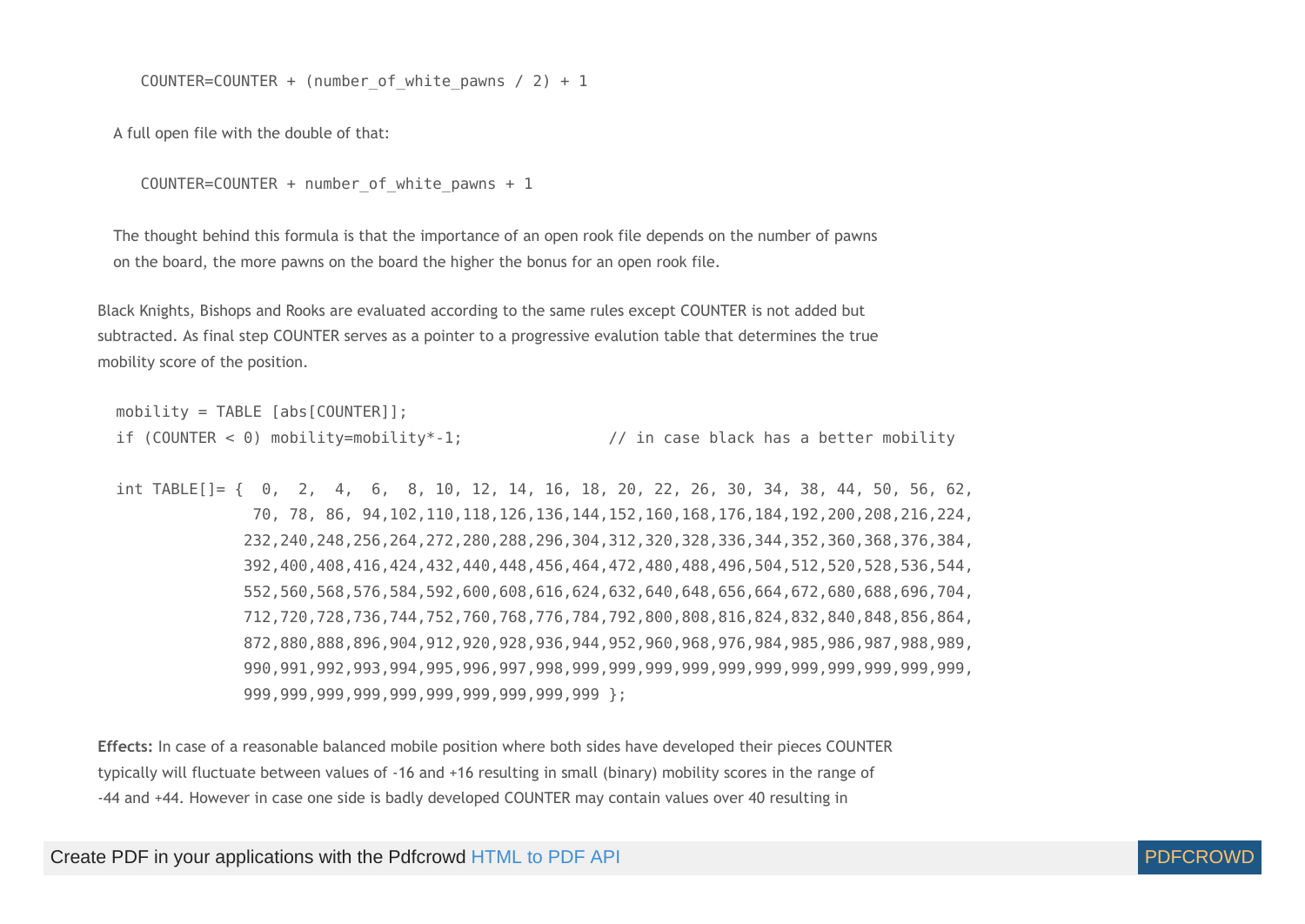mobility scores over 256 (is 1 pawn) easily.

### **Pawn Structure in REBEL**

REBEL recognizes and evaluates several types of pawn structures, these are:

- **Pawn Formation** : Pawns are stronger when they are connected, if so a piece-square bonus is given.
- **Weak Pawns** : If a pawn has no connection with other friendly pawns (see Pawn Formation) the pawn is considered as a weak pawn and a piece-square penalty is given. The information is directly available from the (earlier) board scan that has set the bits for each square, see [here](#page-41-1). Example pseudo code for white pawn evaluation on D5.

```
 if (WB[rank+1] & 8) { score=score+formation_1[pawn]; break } // pawn on D5 has connection with E5 and/or C5
if (WB[rank] & 8) { score=score+formation 2[pawn]; break } // pawn on D5 has connection with E4 and/or C4
if (WB[rank-1] & 8) { score=score+formation 2[pawn]; break } // pawn on D5 has connection with E3 and/or C3
if (WB[rank-2] & 8) break; \frac{1}{2} // pawn on D5 has a poor connection with
                                                           // E2 or C2. No bonus nor penalty is given.
```
score=score-weakpawn 1[pawn];  $\frac{1}{2}$  // pawn is weak -> penalty

```
if (pawn is on open file) score=score-weakpawn 2[pawn] // extra penalty (pawn is more vulnerable)
```

| formation 1                               | formation <sub>2</sub>   |
|-------------------------------------------|--------------------------|
| +----+----+----+----+-----+-----+---+---+ | +----+----+              |
|                                           | 8 00 00                  |
|                                           | +----+----+              |
|                                           | 7   24   32              |
|                                           | +----+----+-             |
| 6   32   36   40   40   40   40   36   32 | $6 \mid 16 \mid 24 \mid$ |
|                                           | +----+----+              |
| 5   20   24   32   32   32   32   24   20 | $5 \mid 12 \mid 16 \mid$ |
|                                           |                          |

| $\frac{1}{2}$ of $\frac{1}{2}$ of $\frac{1}{2}$ of $\frac{1}{2}$ | $\frac{1}{2}$                               |
|------------------------------------------------------------------|---------------------------------------------|
| +----+----+----+----+-----+----+----+---+                        | +----+----+----+----+-----+----+---+---+--- |
|                                                                  |                                             |
|                                                                  |                                             |
|                                                                  | 7   24   32   40   40   40   40   32   24   |
|                                                                  |                                             |
| 6   32   36   40   40   40   40   36   32                        | 6   16   24   32   32   32   32   24   16   |
|                                                                  |                                             |
| 5   20   24   32   32   32   32   24   20                        | 5   12   16   20   20   20   20   16   12   |

Create PDF in your applications with the Pdfcrowd [HTML to PDF API](https://pdfcrowd.com/doc/api/?ref=pdf) [PDFCROWD](https://pdfcrowd.com/?ref=pdf) AND THE POFCROWD PUT API PDFCROWD AT A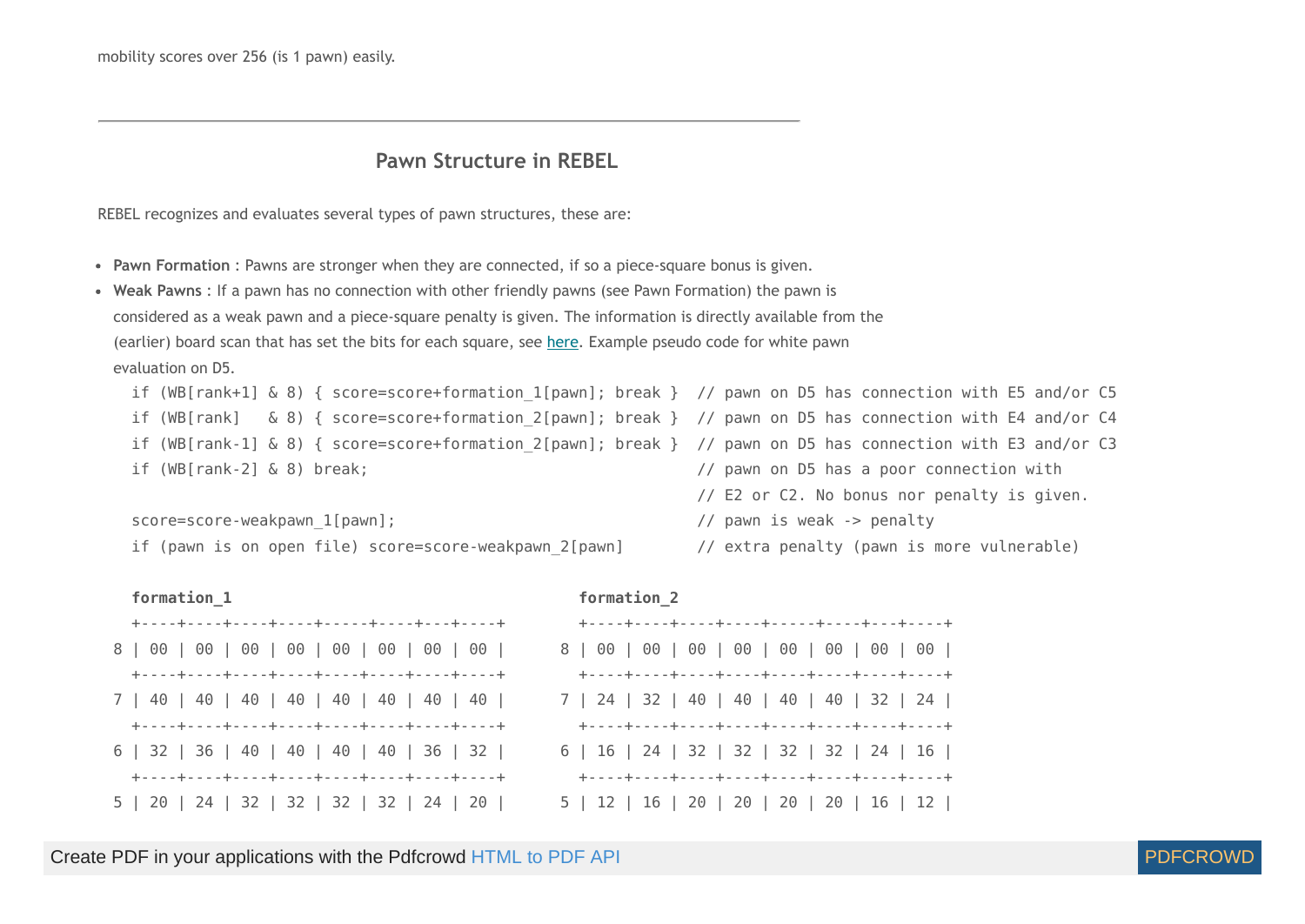|  |  |  |  |  |  | 4   12   16   24   24   24   24   16   12 |  |  |  |
|--|--|--|--|--|--|-------------------------------------------|--|--|--|
|  |  |  |  |  |  |                                           |  |  |  |
|  |  |  |  |  |  |                                           |  |  |  |
|  |  |  |  |  |  |                                           |  |  |  |
|  |  |  |  |  |  |                                           |  |  |  |
|  |  |  |  |  |  |                                           |  |  |  |
|  |  |  |  |  |  |                                           |  |  |  |
|  |  |  |  |  |  |                                           |  |  |  |
|  |  |  |  |  |  | a b c d e f g h                           |  |  |  |

|  |  |  |  | 4   08   12   16   16   16   16   12   08 |  |  |  |  |  |
|--|--|--|--|-------------------------------------------|--|--|--|--|--|
|  |  |  |  |                                           |  |  |  |  |  |
|  |  |  |  |                                           |  |  |  |  |  |
|  |  |  |  |                                           |  |  |  |  |  |
|  |  |  |  |                                           |  |  |  |  |  |
|  |  |  |  |                                           |  |  |  |  |  |
|  |  |  |  | 1 00 00 00 00 00 00 00 00                 |  |  |  |  |  |
|  |  |  |  |                                           |  |  |  |  |  |
|  |  |  |  | a b c d e f g h                           |  |  |  |  |  |

#### weakpawn 2

| +----+----+----+----+-----+----+----+---+--                                               |  |  |  |  |  |  |  |
|-------------------------------------------------------------------------------------------|--|--|--|--|--|--|--|
|                                                                                           |  |  |  |  |  |  |  |
| 7   08   12   12   12   12   12   12   08                                                 |  |  |  |  |  |  |  |
| 6   08   16   32   40   40   32   16   08                                                 |  |  |  |  |  |  |  |
| 5   08   12   24   24   24   24   12   08                                                 |  |  |  |  |  |  |  |
| 4   08   12   24   24   24   24   12   08                                                 |  |  |  |  |  |  |  |
|                                                                                           |  |  |  |  |  |  |  |
| 3   08   08   24   32   32   24   08   08                                                 |  |  |  |  |  |  |  |
| 2   08   08   16   32   32   16   08   08  <br>+----+----+----+----+----+----+----+---+-- |  |  |  |  |  |  |  |
|                                                                                           |  |  |  |  |  |  |  |



weakpawn 1

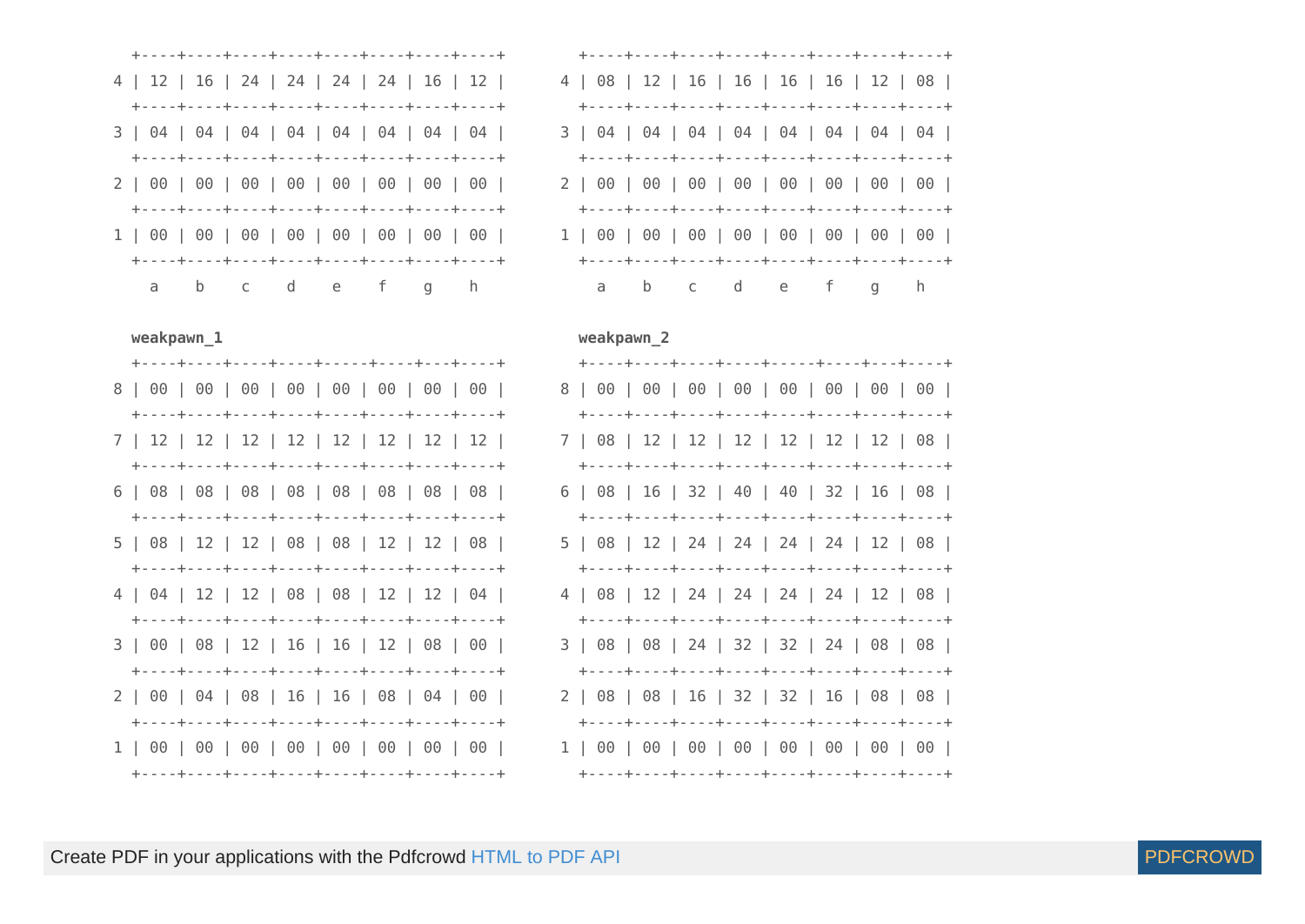| abc def ghabc def gh |  |  |  |  |  |  |  |  |
|----------------------|--|--|--|--|--|--|--|--|
|                      |  |  |  |  |  |  |  |  |

Remarks:

- A pawn formation like D4/E4 approximately gets a 50% higher bonus then a D4/C3 formation see the differences between table formation\_1 and table formation\_2.
- Weak pawns on open files approximately are penalized triple because of their vulnerability, often they are an easy target for the opponent. See tables weakpawn\_1 (default) and weakpawn\_2 (open file penalty).
- $\circ$  All values are binary (256 = 1 pawn).
- **Double Pawns** : Double Pawns get a standard penalty of 20, no piece-square table here.
- **Double Isolated Pawns** : In case a double pawn is isolated (no friendly pawns on rank+1 and rank-1) an extra penalty is given of 20 and in case the double pawn is on an open file an extra 10, so 30 in total. Since the pawn is double the real evaluation is 40 or 60. In case of an isoloated triple pawn the total evaluation of such a lousy pawn structure easily exceeds the value of a pawn because of the 2 previous (see above) penalties it alreay has been given.
- **Pawn Pressure** : Pawns not covered by an own pawn are subject to a pressure penalty by the opponent. Formula: pressure=(number of attackers to the power of a factor). Pseudo code:

| if $(WB[pawn] & 8)$ break;                        | // pawn is covered by own pawn, no penalty     |  |  |  |  |  |
|---------------------------------------------------|------------------------------------------------|--|--|--|--|--|
| if $(BB[$ pawn $]$ & 8) break;                    | // pawn can capture opponent pawn, no penalty  |  |  |  |  |  |
| if (smallest defender < smallest attacker) break; | // skip situations like wpd4 covered by Be3    |  |  |  |  |  |
|                                                   | and just attacked by Rd8, this makes no sense. |  |  |  |  |  |
| $factor = TABLE[pawn];$                           | // get square importance                       |  |  |  |  |  |
| $attackers = BB[pawn]$                            | // get number of attackers                     |  |  |  |  |  |
| penalty=factor << attackers;                      |                                                |  |  |  |  |  |
| if (endgame) penalty=penalty*2;                   | // double in end game                          |  |  |  |  |  |
| score=score-penalty;                              |                                                |  |  |  |  |  |

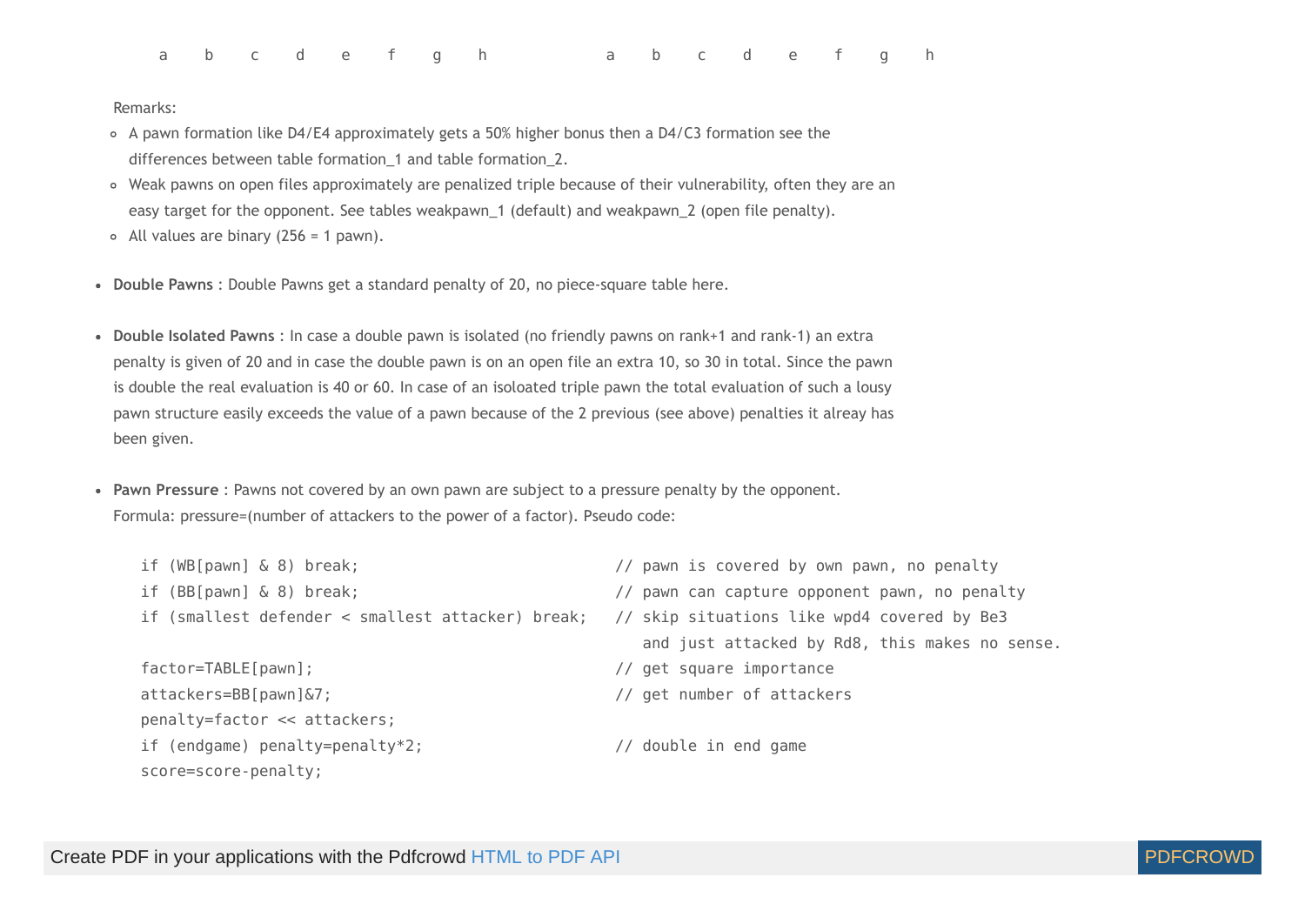

Remarks

- The effect is that pressure is build on weak pawns especially in the end game.
- **Smallest Defender** and **smallest attacker** are simply extracted from WB cq BB via an 256 byte conversion table that returns the lowest piece (0,1,3,5,9,99) (none, pawn, knight/bishop, rook, queen, king) that covers the square via the bits that are set. So:

| SD=conversion[WB[pawn]]; |  | // get smallest defender |  |
|--------------------------|--|--------------------------|--|
| SA=conversion[BB[pawn]]; |  | // get smallest attacker |  |

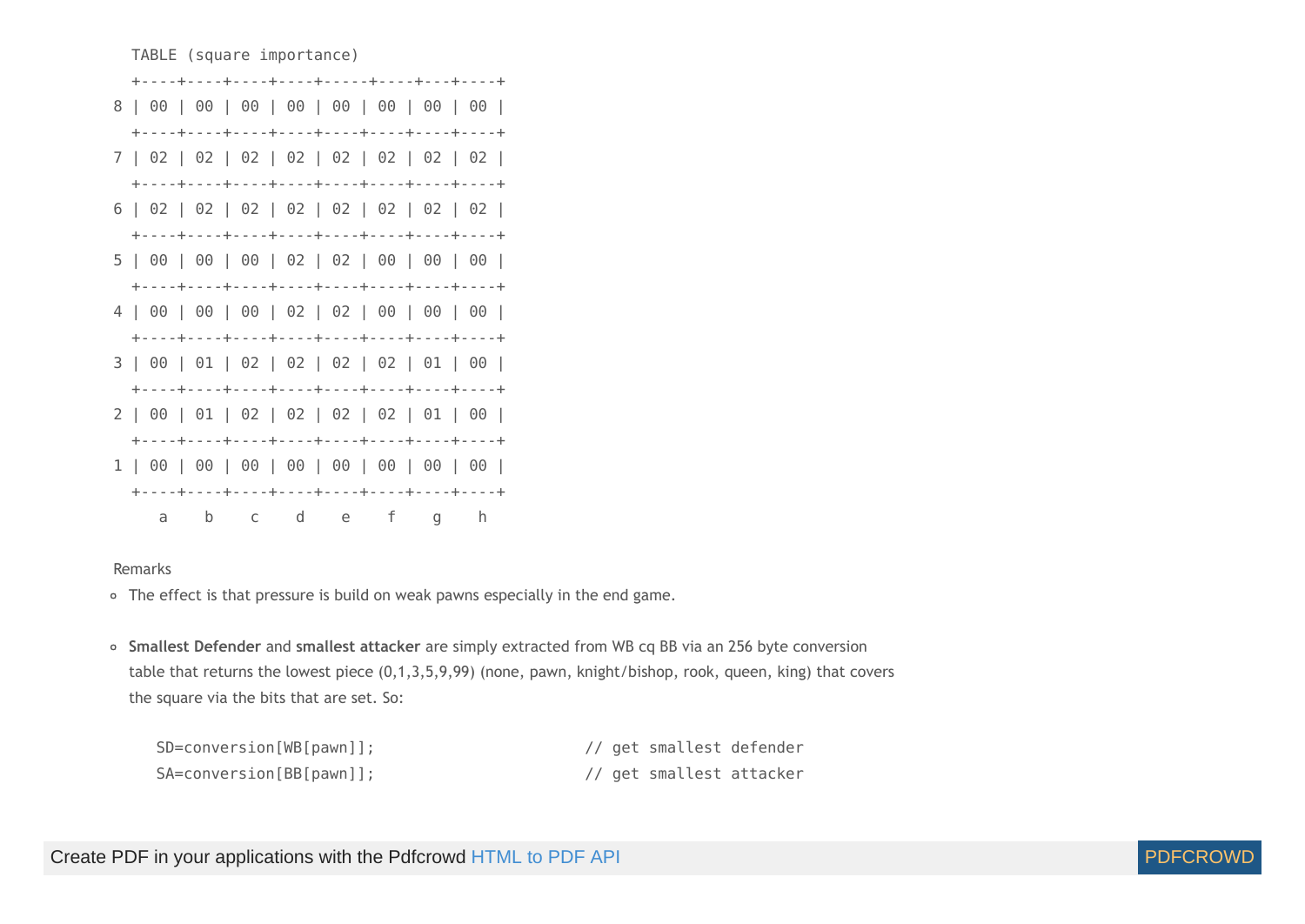## **Passed Pawn evaluation in REBEL**

Issues regarding passed pawns:

**Default evaluation :** A piece-square bonus is given for each passed pawn, in the end game the bonus is double. In a pawn ending a different table is used, passed pawns on the A and H file are far more dangerous than a passed passed pawn on the C,D,E,F files. The pseudo code for white passed pawns, all values are binary:

 score=score+TABLE[phase][pawn]; // phase is initialized at the start of EVAL // 0=middle-game, 1=end-game, 2=pawn-ending



Create PDF in your applications with the Pdfcrowd [HTML to PDF API](https://pdfcrowd.com/doc/api/?ref=pdf) [PDFCROWD](https://pdfcrowd.com/?ref=pdf)

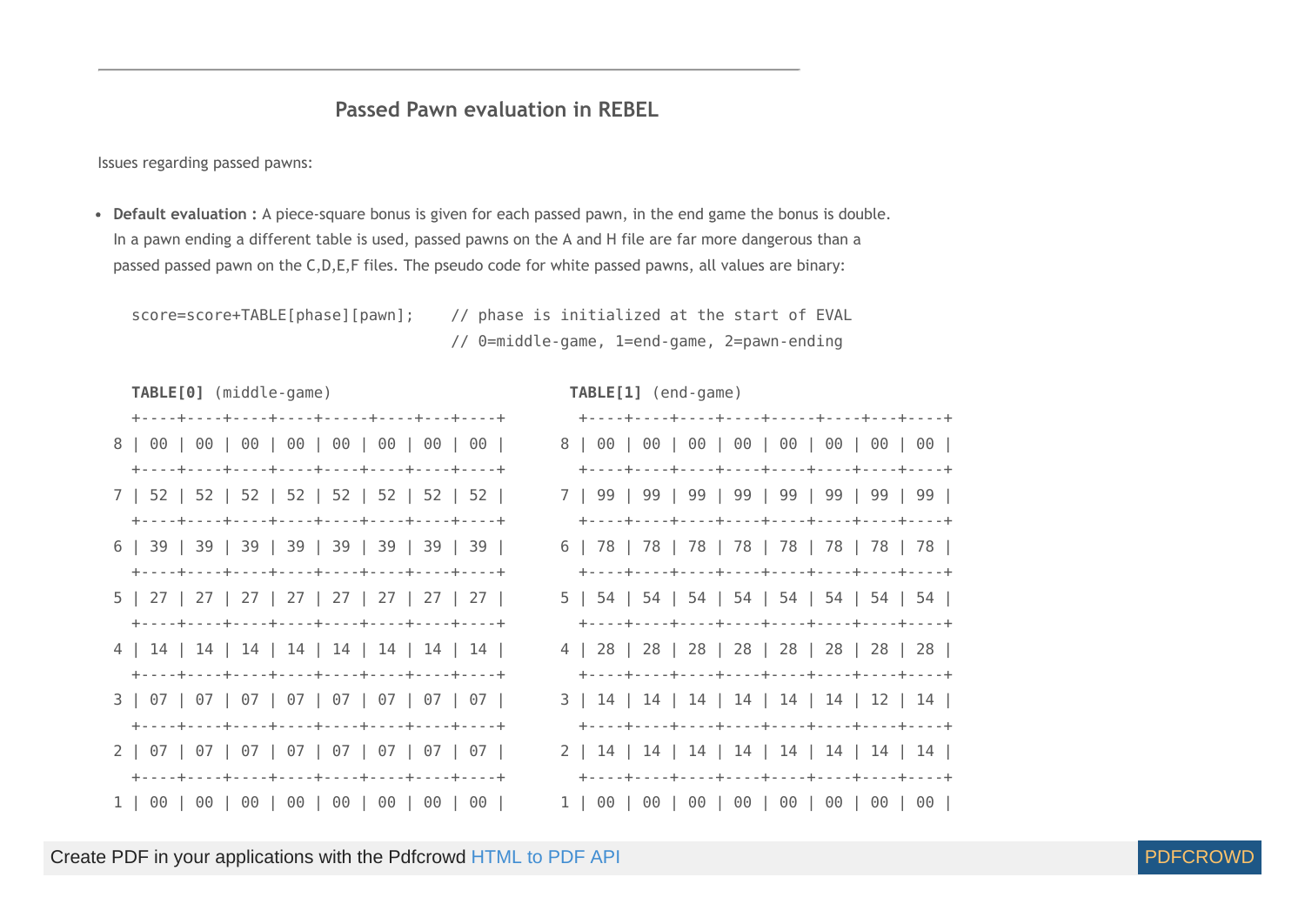

- **Connected Passed Pawns** : When a passed pawn is supported by another friendly pawn the default bonus is doubled, recognized structures are: wpd5-wpe5/wpc5 but also cases like wpd5-wpe4/c4 are rewarded. So: if (WB[rank+1]& 8 || WB[rank]& 8) score=score+TABLE[phase][pawn];
- **Potential evaluation** : The next step is to meassure the potential of the passed pawn, is it a dangerous passed pawn or not. This is done by checking the **3** squares before the pawn and meassure its chances to move safely to the next square(s). Example pseudo code for a white passed pawn on D5.

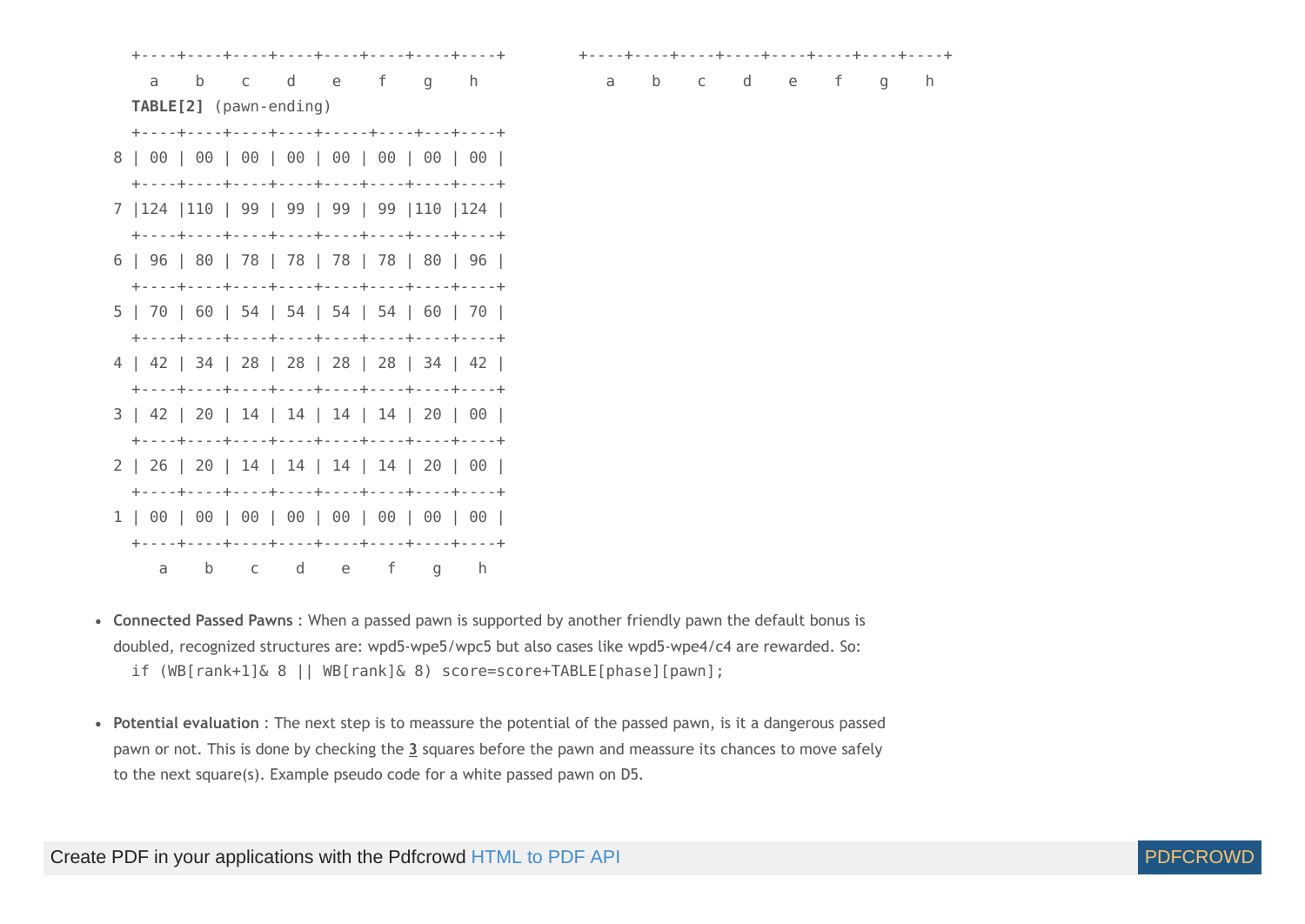```
 if (BOARD[rank+1] =! EMPTY]) break; // square before white passed pawn (D6) occupied, no bonus.
   if (BB[rank+1] && WB[rank+1]==0) break; // white has no support on D6, black has, no bonus.
   if (BOARD[rank+2]==0) goto 3; // end of board reached, triple bonus.
   if (BOARD[rank+2] =! EMPTY]) goto 1; // square D7 occupied, 1 time bonus.
   if (BB[rank+2] && WB[rank+2]==0) goto 1; // white has no support on D7, black has, 1 time bonus.
   if (BOARD[rank+3]==0) goto 3; // end of board reached, triple bonus.
   if (BOARD[rank+3] =! EMPTY]) goto 2; // square D8 occupied, double bonus.
   if (BB[rank+3] && WB[rank+3]==0) goto 2; // white has no support on D8, black has, double bonus.
3: score=score+TABLE[phase][pawn]; // triple bonus
2: score=score+TABLE[phase][pawn]; // double bonus
1: score=score+TABLE[phase][pawn]; // 1 time bonus
```
I was never fully satisfied with this piece code but it seems to work properly together with the search, it's in there since 1986 since various other approaches never gave a better result.

**Blocked Passed Pawns** : Passed pawns that are blocked receive a smaller bonus or no bonus at all.

```
 if (BOARD[rank+1]==EMPTY) break; // square before pawn empty
 if (BOARD[rank+1]==own piece) // 1 time bonus if blocked piece
 score=score+TABLE[phase][pawn]; // is an own piece
 if (WB[rank] & 6) // pawn is covered by at least 2 own
 score=score+TABLE[phase][pawn]; // pieces -> 1 time bonus.
 if (WB[rank+1]) // square before pawn is under control
```
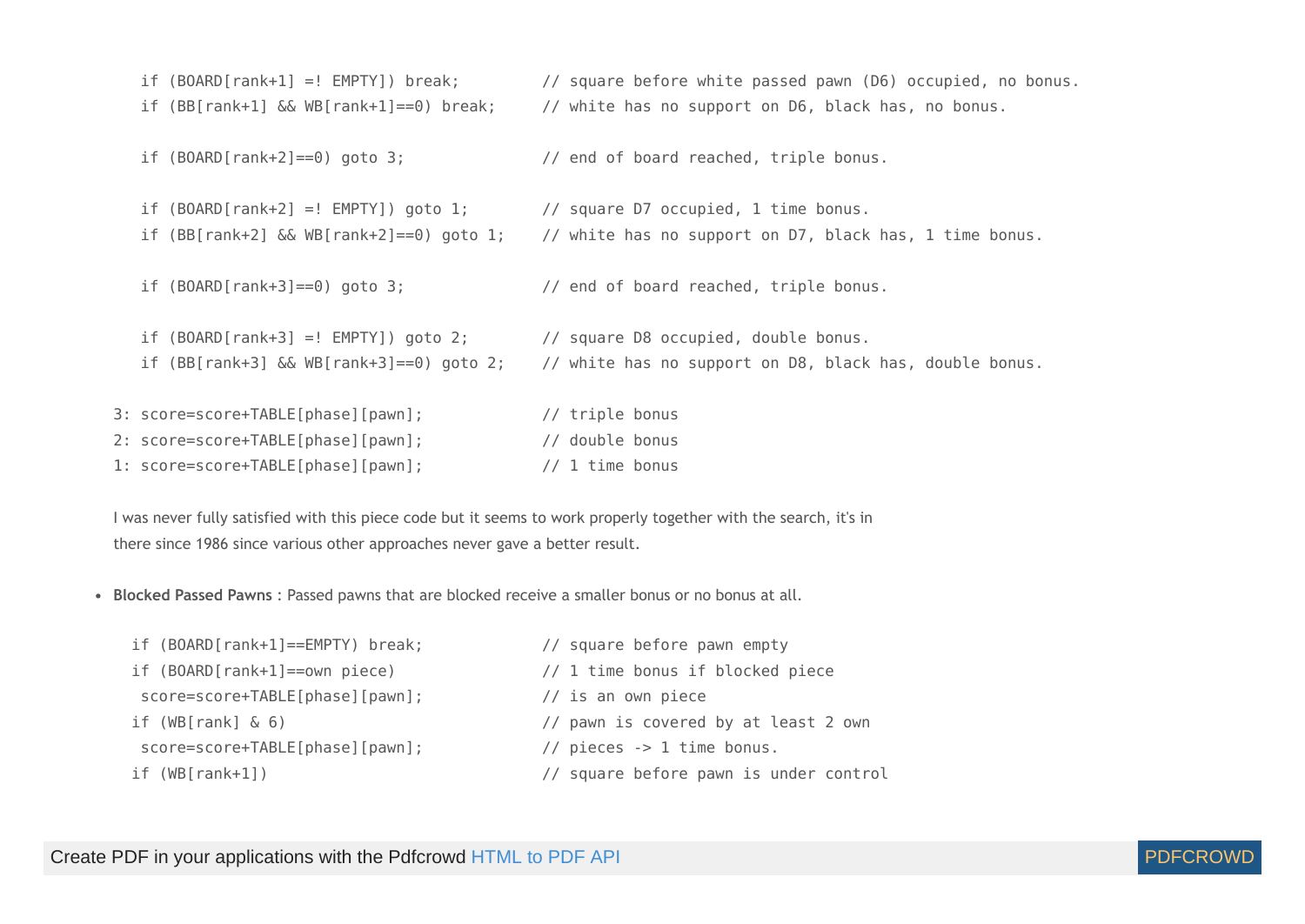score=score+TABLE[phase][pawn]; // by own piece -> 1 time bonus

The same comment as above applies also here, I was never fully satisfied with this piece code but it seems to work properly together with the search, it's in there since 1986 since various other approaches never gave a better result.

**Own King Support** : In the endgame a passed pawn that has the support of its own king receives an extra bonus via a piece-square table. Supported structures are: wpd5 - wkc4/wkc5/wkc6/wkd4/wkd6/wke4/wke5/wke6.

 if (endgame==NO) break; // no endgame, no bonus if (WB[rank] & 0x80 || WB[rank+1] & 0x80) // if square surrounded the white pawn is under score=score+TABLE[pawn]; // control by white king -> bonus

 **TABLE** (passed pawn king connection table) +----+----+----+----+-----+----+---+----+ 8 | 99 | 99 | 99 | 99 | 99 | 99 | 99 | 99 | +----+----+----+----+----+----+----+----+ 7 | 80 | 80 | 80 | 80 | 80 | 80 | 80 | 80 | +----+----+----+----+----+----+----+----+ 6 | 64 | 64 | 64 | 64 | 64 | 64 | 64 | 64 | +----+----+----+----+----+----+----+----+ 5 | 48 | 48 | 48 | 48 | 48 | 48 | 48 | 48 | +----+----+----+----+----+----+----+----+ 4 | 32 | 32 | 32 | 32 | 32 | 32 | 32 | 32 | +----+----+----+----+----+----+----+----+ 3 | 24 | 24 | 24 | 24 | 24 | 24 | 24 | 24 | +----+----+----+----+----+----+----+----+ 2 | 16 | 16 | 16 | 16 | 16 | 16 | 16 | 16 | +----+----+----+----+----+----+----+----+

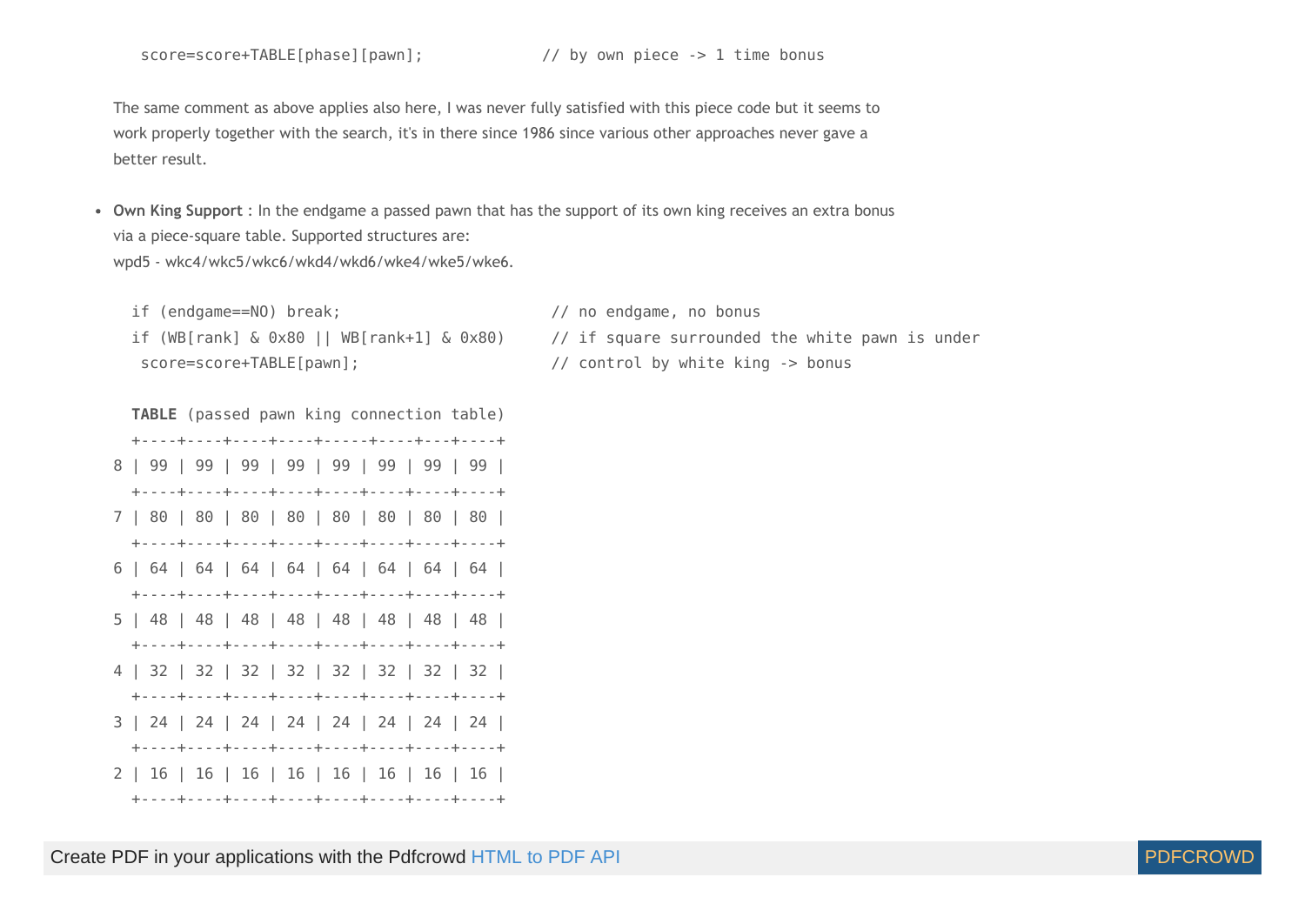1 | 08 | 08 | 08 | 08 | 08 | 08 | 08 | 08 | +----+----+----+----+----+----+----+----+ a b c d e f g h

**Enemy King Tropism** : In the late endgame it is important to move your king to enemies passed pawns. The below algorithm calculates the distance from the white passed pawn to the black king and this value (distance) serves as a muliply factor to a piece-square table and the result is added to score. The effect is: the further away the black king, the higher the bonus for the white passed pawn.

Definition late endgame: pawn-endings, light piece endings, rook endings, rook+light piece endings.

```
 int x,y;
if (late endgame==NO) break; \frac{1}{2} // no late endgame -> no bonus
```

```
 x=abs(RANK[pawn]-RANK[black_king]); // get horizontal distance pawn vs black king (0-7)
y=abs(FILE[pawn]-FILE[black king]); // get vertical distance pawn vs black king (0-7)
 if (x < y) x=y; // highest distance is real distance
score=score+(TABLE[pawn]*x); // bonus = piece_square * distance
```
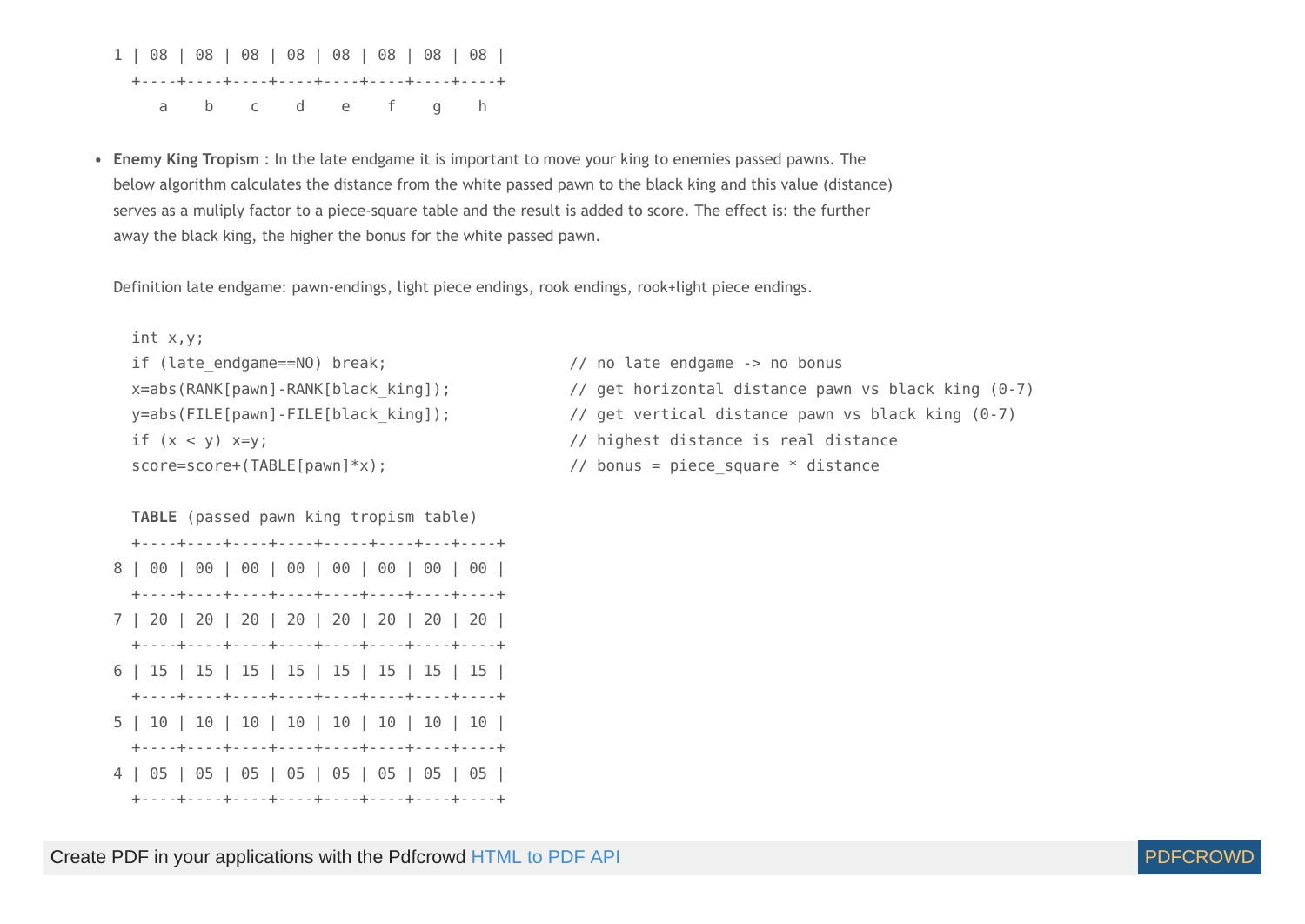

**Immobility penalty** : Passed pawns that are blocked by an own rook are heavily penalized, consider the diagram.



The passed pawn on A5 is worthless and evaluated as such by scanning all the squares before the passed pawn and if a white rook is found in its way the **passed pawn receives a huge penalty and no single bonus is given since the** evaluation of passed pawns starts with this code and if such a pattern is found all the other passed pawn stuff is terminated.

 $\mathcal{\hat{B}}$  An exception is made if the white pawn is not attacked because the white rook than can safely move from its bad position, if so the penalty is 50%, still considerable.

Effects: The height of the penalty is tuned in such a way that the engine in principle will never enter a position like this, not even to win a pawn on A6. A second effect (playing the black pieces) is that the engine immediately will put its rook on A2 to imprison the white rook. And last, the code ensures that in the hypothetical case the engine enters such a position anyway it sooner or later will find out its way even if it needs to give up the worthless passed pawn in order to get the rook back into play again.

**Compelling bonus** : Far advanced passed pawns sometimes can have a paralyzing effect on the opponents position, consider the diagram.

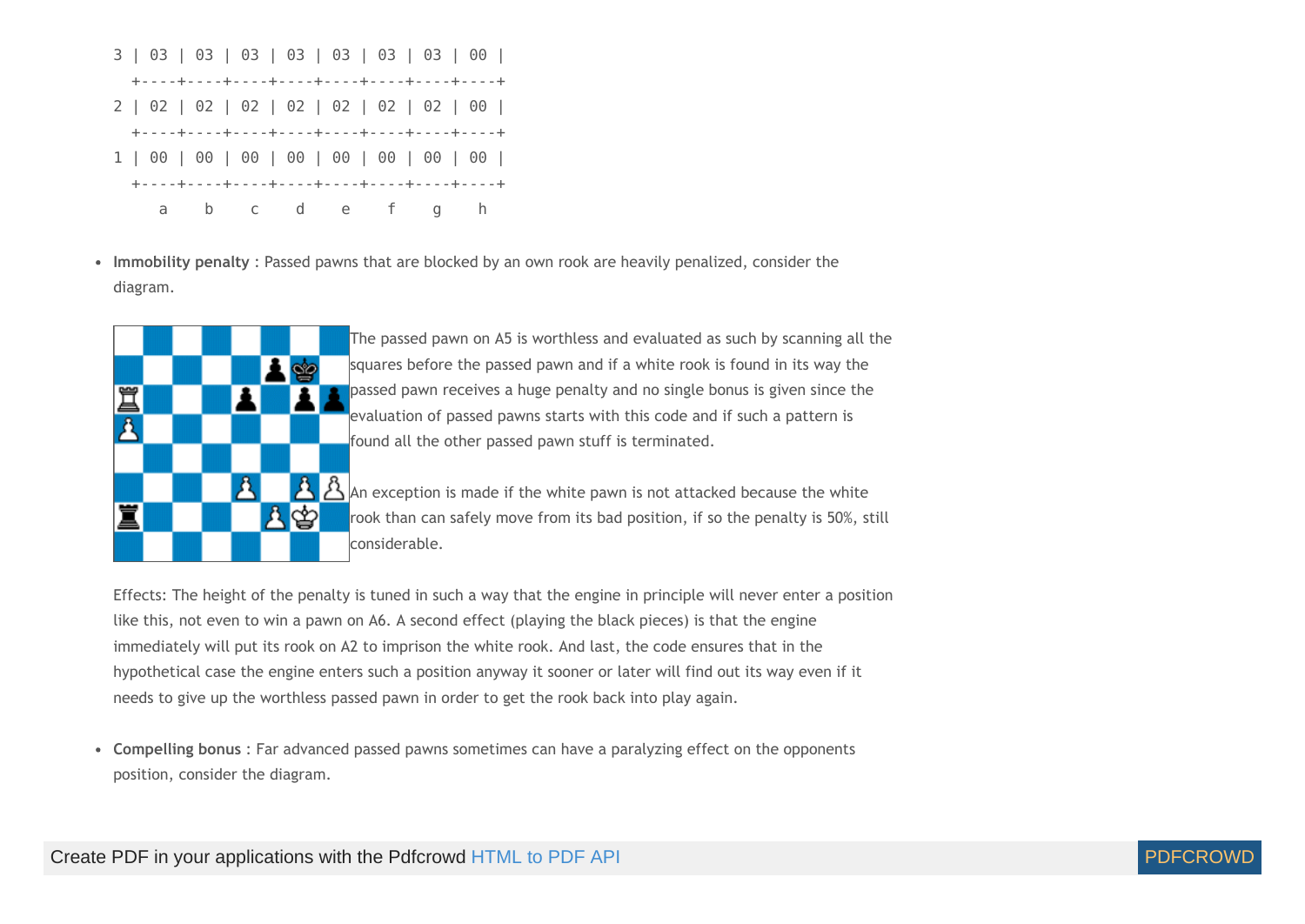

Although black has a clear material advantage it can do very little as the black queen is bound to D8.

Therefore, if a black rook or black queen is found in the way of a white passed pawn that has advanced to the 5th rank a bonus of 32 is given for a black rook and a half a pawn (128) for a black queen.

If the white pawn is on the 6th rank the bonus doubles and triples when the white passed pawn is on the 7th rank. Following the diagram the bonus is  $3 \times$ half a pawn = 1.5 pawn. Queens and Rooks are simply bad blockers.

**Quadrant Rule** : The Quadrant Rule is valid in the pawn ending only. If the black king is out of the quadrant of a white passed pawn the pawn is evaluated as promoted and so a bonus of 8 pawns is given, consider the diagram.



White to move simply plays 1.a4 and the black king is out of the quadrant, it can never reach the white pawn in time and so an 8 pawn bonus is given, but with black to move the black king simply steps into the quadrant with 1...Kf7 and the pawn can be stopped in time, so no bonus is given.

However the Quadrant Rule is full of stings and nasty obstacles, to name to few:

When the white king stands in the way before its own pawn, for example on  $\vec{a}$  A3, the quadrant needs a to be widened with one step since the white king

blocks its own pawn.

- There can be more than one passed pawn out of the Quadrant, you can of course bonus only one.
- In case of an equal pawn-race between a white and black passed pawn both out of the quadrant and both promoting at the same time, 2 other aspects suddenly become dominant:

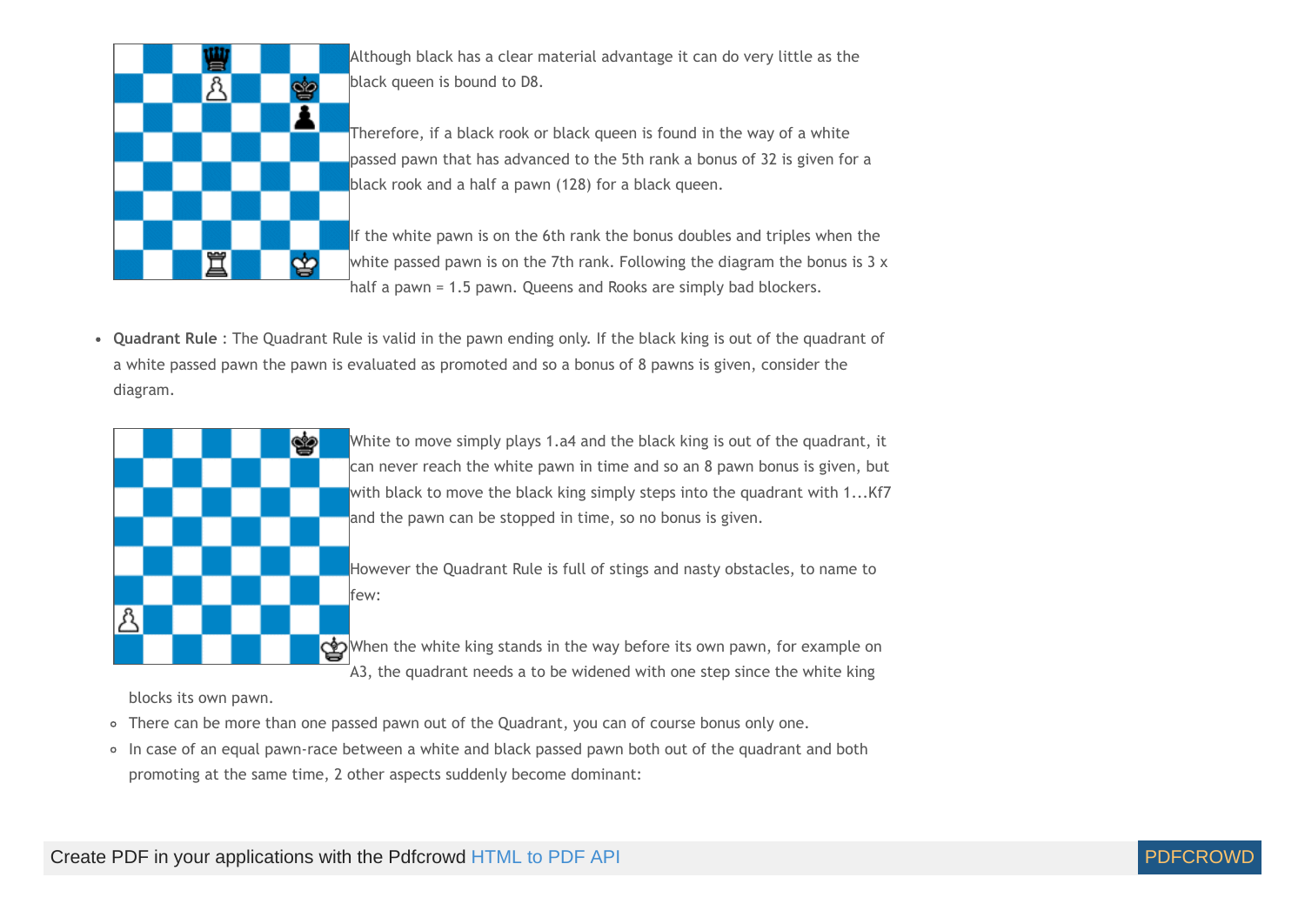- if the first pawn that promotes gives a check the other pawn will not make it and thus only the first pawn that promotes receives the 8.00 bonus.
- if the first pawn that promotes controls the promotion square of the other (only possible during A/H pawn races), the other pawn will not make it also and thus also here only the first pawn that promotes will get the 8.00 bonus.

All these exceptions must be coded very precisely to avoid your engine to play funny moves. It might keep you busy for a couple of days programming and testing but it's really worthwhile the trouble, the Quadrant Rule is a very powerful algorithm in pawn endings.

## **Bad Bishops**



black pawn the bishop is considered bad, the bishop is pretty immobile then and as such is penalized by the following pseudo code, binary 32 in this specific example.

 int x,y; if  $(BOARD[square] := WP)$  break;  $//$  test next square

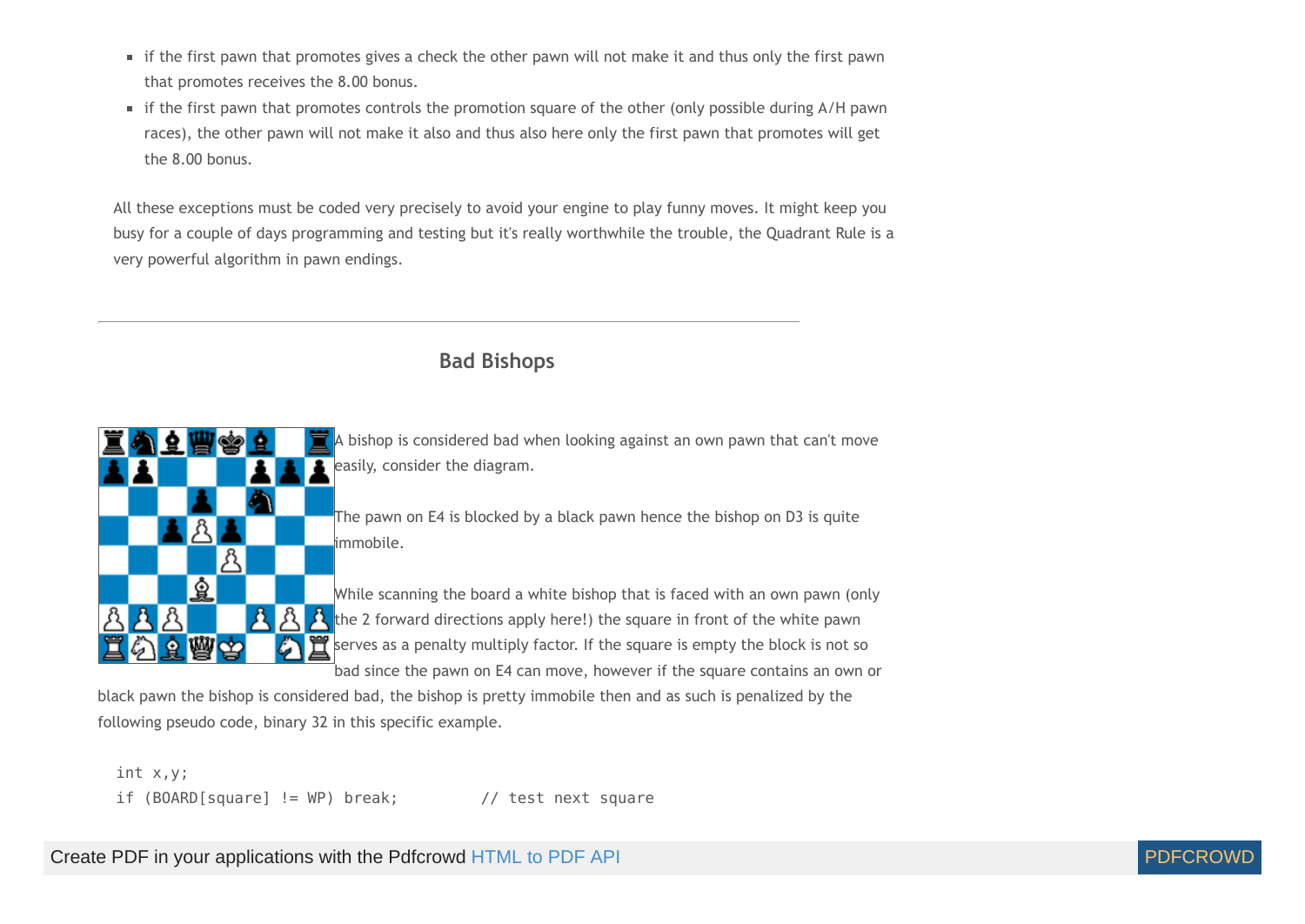```
x=bad bishop 1[BOARD[square+(rank+1)]]; // get factor piece type before white pawn (8)
y=bad bishop 2[BOARD[square]]; // get square importance (2)
score=score-(x \ll y); \qquad \qquad \qquad \qquad// penalty (8 \ll 2) = 32
```
char bad bishop  $1[] = { 0,2,8,2,2,2,2,2,8,4,4,2,2,2 }$  +----+----+----+----+----+----+----+----+----+----+----+----+----| | .. | Wp | WN | WB | WR | WQ | WK | Bp | BN | BB | BR | BQ | BK | +----+----+----+----+----+----+----+----+----+----+----+----+----+ | 02 | 08 | 02 | 02 | 02 | 02 | 02 | 08 | 04 | 04 | 02 | 02 | 02 | +----+----+----+----+----+----+----+----+----+----+----+----+----+ char bad\_bishop\_2[] +----+----+----+----+-----+----+---+----+ 8 | 00 | 00 | 00 | 00 | 00 | 00 | 00 | 00 | +----+----+----+----+----+----+----+----+ 7 | 00 | 00 | 00 | 00 | 00 | 00 | 00 | 00 | +----+----+----+----+----+----+----+----+ 6 | 00 | 00 | 00 | 00 | 00 | 00 | 00 | 00 | +----+----+----+----+----+----+----+----+ 5 | 00 | 00 | 00 | 01 | 01 | 00 | 00 | 00 | +----+----+----+----+----+----+----+----+ 4 | 00 | 00 | 01 | 02 | 02 | 01 | 00 | 00 | +----+----+----+----+----+----+----+----+ 3 | 00 | 01 | 02 | 02 | 02 | 02 | 01 | 00 | +----+----+----+----+----+----+----+----+ 2 | 00 | 00 | 02 | 02 | 02 | 02 | 02 | 00 | +----+----+----+----+----+----+----+----+ 1 | 00 | 00 | 00 | 00 | 00 | 00 | 00 | 00 | +----+----+----+----+----+----+----+----+

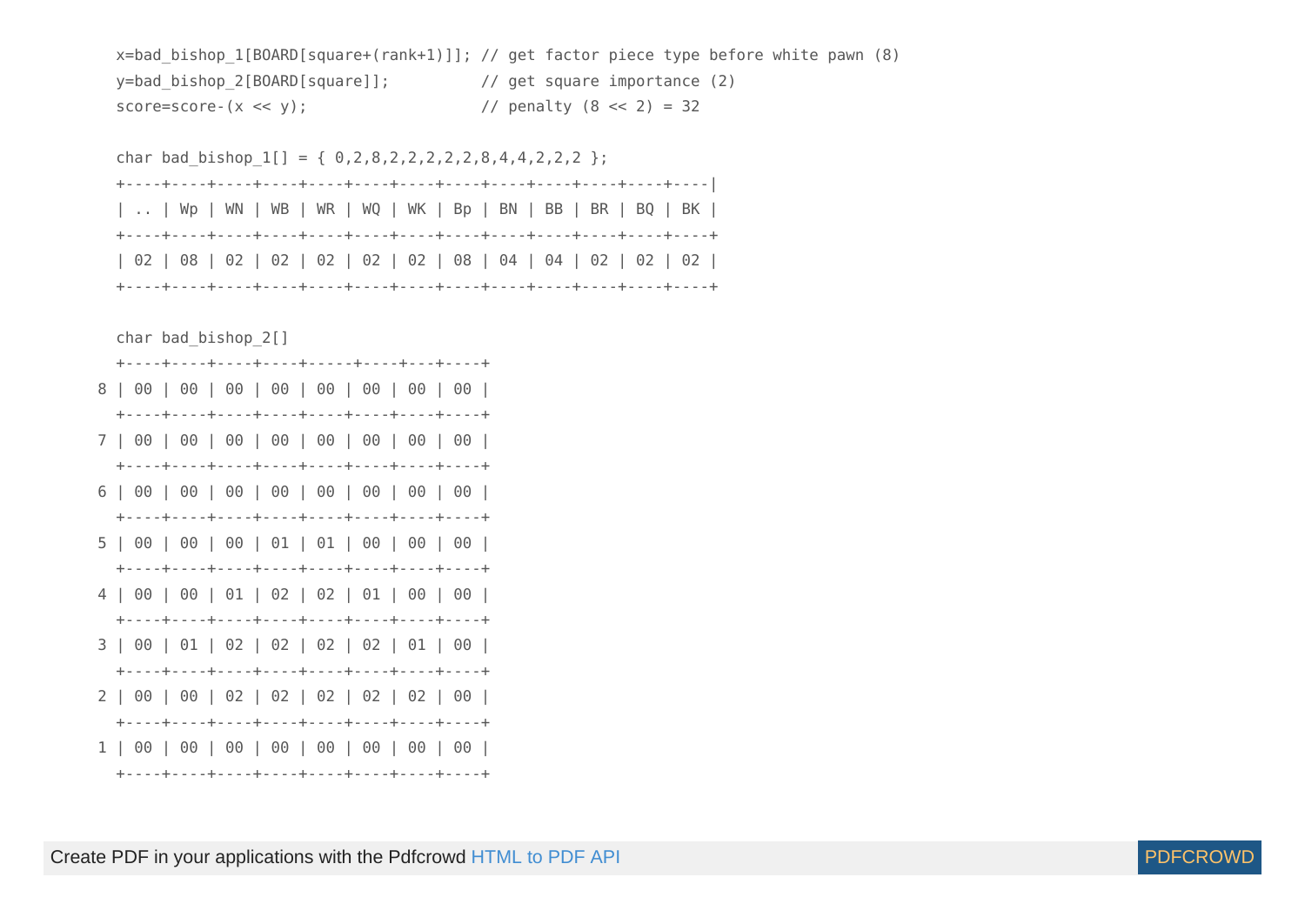#### **Bishop Pair**

A bonus for the bishop pair is given depending on the board material, the less material on the board the more valuable the bishop pair. The board material is represented in 2 variables (white and black) following the formaula: 3=knight/bishop, 5=rook and 9=queen, pawns are not counted. So white and black from the start position contain both 31 (9+10+6+6). This value serves as an index to the evaluation of the bishop pair.

```
if (white bishop pair) score=score + bishop pair[black];
if (black bishop pair) score=score - bishop pair[white];
```
int bishop pair $[] =$  { 128,128,128,128,128,128,128,128, // very late endgame (00-07) 96, 96, 96, 96, // late endgame (08-11) 64, 64, // regular endgame (12-13) 32, 32, 32, 32, 32, // early endgame (14-18) 16, 16, 16, 16, 16, // midgame (19-23) 8, 8, 8, 8, 8, 8, 8, 8, // midgame restant 8, 8, 8, 8, 8, 8, 8, 8, 8, 8, 8, 8, 8, 8, 8, 8, 8, 8, 8, 8, 8, 8, 8, 8, 8, 8, 8, 8, 8, 8, 8, 8, 8, 8, 8, 8, 8, 8, 8, 8, 8, 8, 8, 8, 8, 8, 8, 8, 8, 8, 8, 8, 8, 8, 8, 8 };

Another good and simple approach is to evaluate the bishop pair depending on the number of pawns of the opponent, the less opponent pawns the more power the bishop pair will exercise. Example pseudo code:

if (white bishop pair) score=score + bishop pair[black pawns];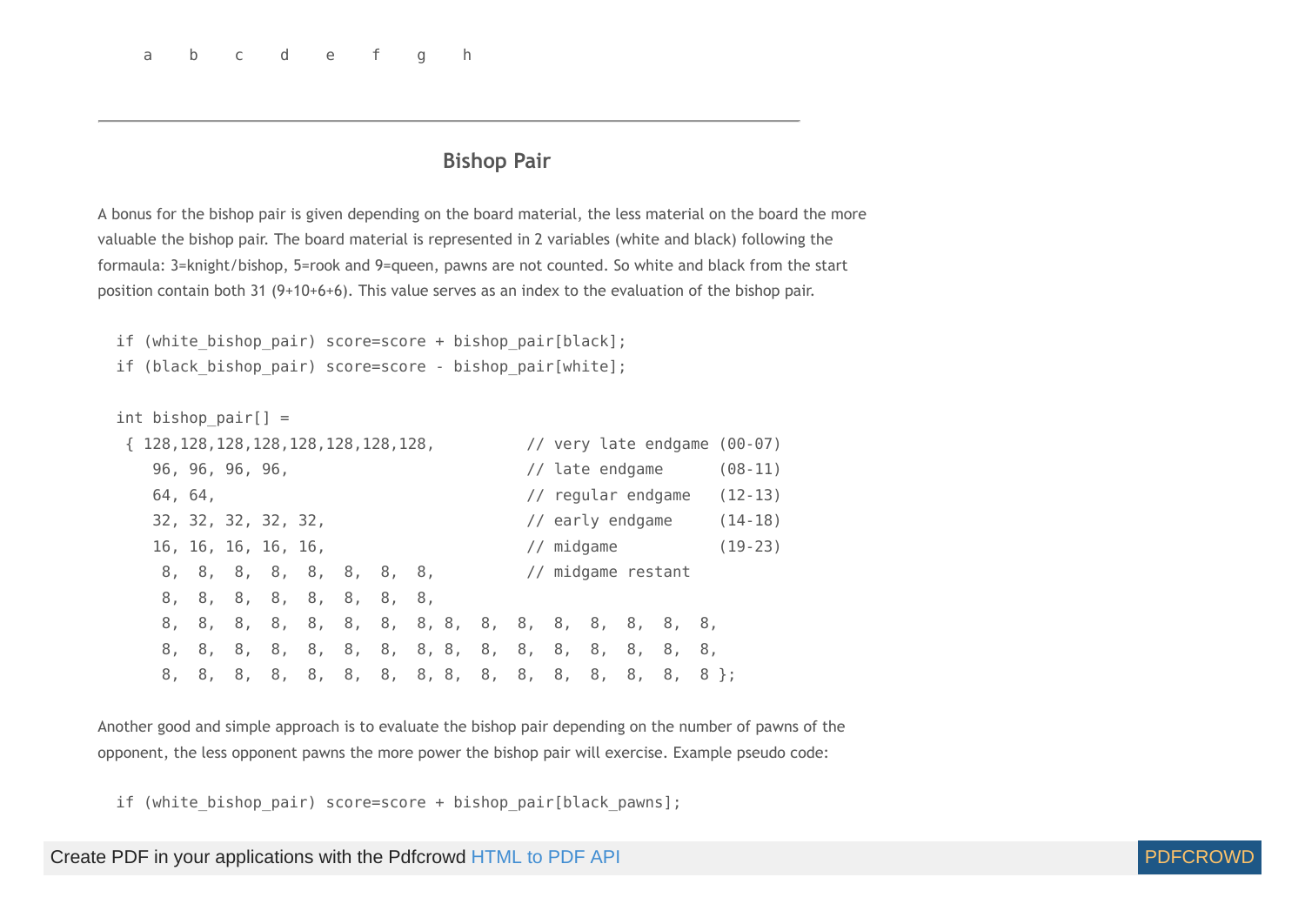if (black bishop pair) score=score - bishop pair[white pawns];

int bishop pair[] = {  $128,128,128,128,96,64,32,16,8$  };

<span id="page-66-0"></span>An extra bonus of 64 binary points (0.25) is given for a bishop pair when the opponent has no light pieces (knights and bishops), usually this increases the power of the bishop pair even more.

#### **Minimum Mobility**

Apart from the regular [mobility](#page-49-0) knights and bishops are penalized if their minimum mobility is bad.

**Knights** : For each of the 8 directions a Knight can move it is checked if it **relatively** safely can move to that square and if a Knight has no (or hardly any) safe place to go it is penalized.

```
 int count=0;
 char minimum_knight_mobilty [] = { 64,25,12,00,00,00,00,0,0,0,0,0,0,0,0,0,0,0,0,0,0 };
 for each of the 8 directions do:
 { if (BOARD[knight] = own piece) continue; // knight can't move to that square
   if (BOARD[knight] = out of board) continue; // knight can't move to that square
   if (BOARD[knight] = empty && // empty square is controlled by black
      BB[knight] & 8) continue; \frac{1}{2} // pawn, knight can't safely move
  count++; \frac{1}{2} count++;
```

```
 } score=score-minimum_knight_mobilty[count];
```
**Bishops** : The same is done for bishops only a different penalty table is used.

int count=0;

char minimum bishop mobilty [] = {  $60,60,50,40,30,20,10,0,0,0,0,0,0,0,0,0,0,0,0,0,0,0$ };

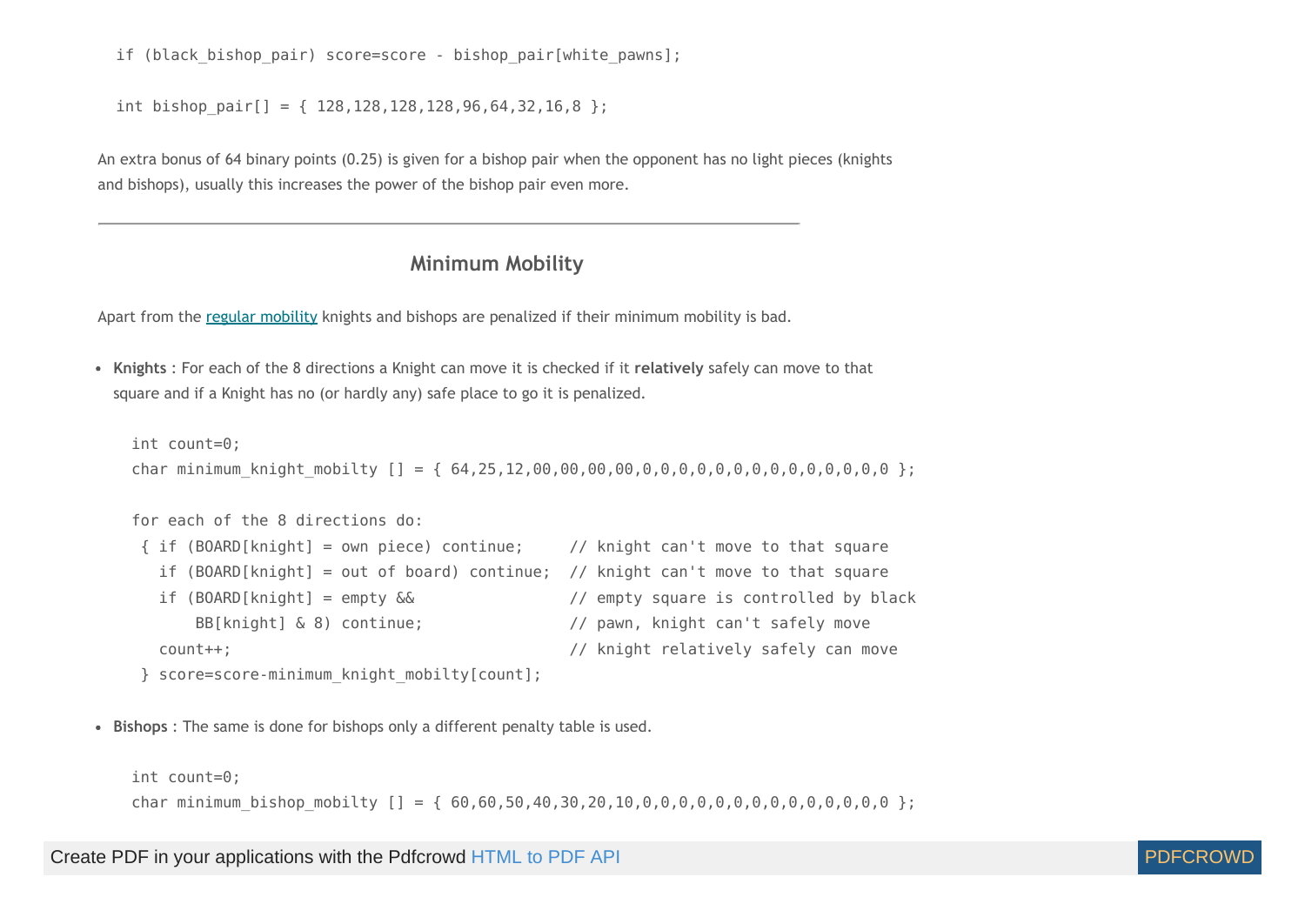### **Strong Squares**

When there 5 or more enemy pawns on the board a bonus is given if a white knight has an outpost position, meaning the knight can't be driven away by an enemy pawn. It's example pseudo code for a white knight on E5:



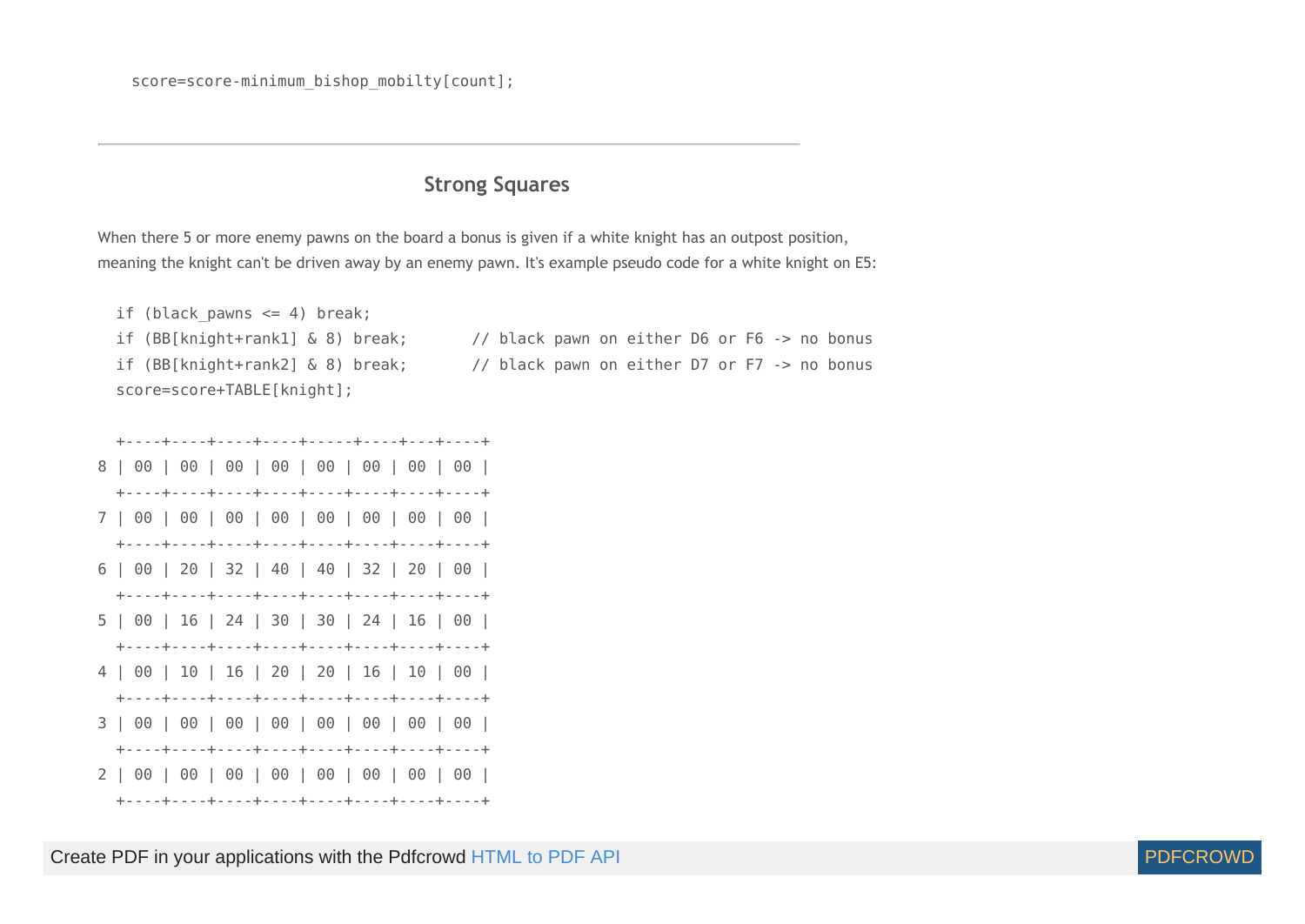

### **Center Control**

Each square in the center (B3 till G6) is evaluated and a bonus is given for the colour that has the most influence on the square. The routine is called only when there are at least 4 white pawns and 4 black pawns in play. It's pseudo code for white and black:

```
 int x=0; int square;
   char range[] = { B3,B4,B5,B6,C3,C4,C5,C6,D3,D4,D5,D6,E3,E4,E5,E6,F3,F4,F5,F6,G3,G4,G5,G6,0 };
 if (white pawns \leq 4 || black paws \leq 4) return;
  while (square=range[x])
    \{ if ((WB[square]&248)==0 && (BB[square]&248)==0) goto boss; // no control by white nor black
       if (WB[square]&248 && (BB[square]&248)==0) goto white; // white has control, black does not
       if (BB[square]&248 && (WB[square]&248)==0) goto black; // black has control, white does not
       if (WB[smallest attacker] < BB[smallest attacker] goto white;
       if (WB[smallest attacker] > BB[smallest attacker] goto black;
boss: if (square=empty) continue;
       if (square=black piece) goto black;
white: score=score+white table[square]; continue;
black: score=score-black table[square];
     }
  white table black table
   +----+----+----+----+-----+----+---+----+ +----+----+----+----+-----+----+---+----+
8 | 00 | 00 | 00 | 00 | 00 | 00 | 00 | 00 | 8 | 00 | 00 | 00 | 00 | 00 | 00 | 00 | 00 |
   +----+----+----+----+----+----+----+----+ +----+----+----+----+----+----+----+----+
```
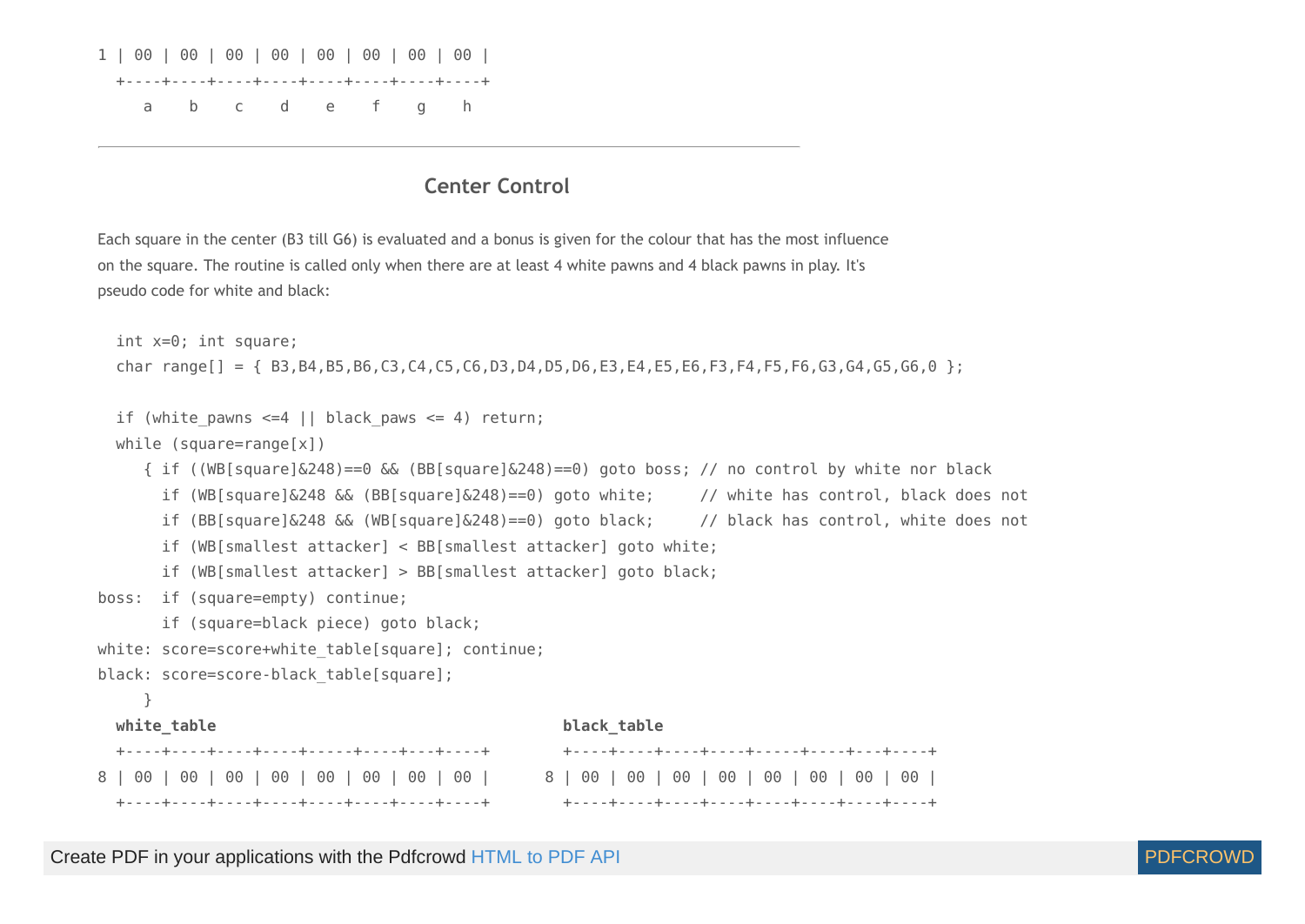| 6   00   08   12   16   16   12   08   00 |                                           |
|-------------------------------------------|-------------------------------------------|
|                                           |                                           |
| 5   00   08   12   16   16   12   08   00 | 5   00   00   08   12   12   08   00   00 |
|                                           |                                           |
| 4   00   00   08   12   12   08   00   00 | 4   00   08   12   16   16   12   08   00 |
|                                           |                                           |
|                                           | 3   00   08   12   16   16   12   08   00 |
|                                           |                                           |
|                                           |                                           |
|                                           |                                           |
|                                           |                                           |
|                                           |                                           |
| a b c d e f g h                           | a b c d e f g h                           |

## **PINS**



 $\blacksquare$  A bonus is given for pins and subtraction attacks depending on their importance, consider the 2 diagrams.

During the board scan bishops, rooks and queens look through (xray) own and enemy pieces in order to measure the true mobility  $\mathcal{B}$   $\mathcal{B}$  as already described [here](#page-50-0).



The bishop on G5 in diagram-1 xrays the black

knight on F6 and will discover the black queen on D8 eventually resulting in a pin-bonus, the same apllies for the

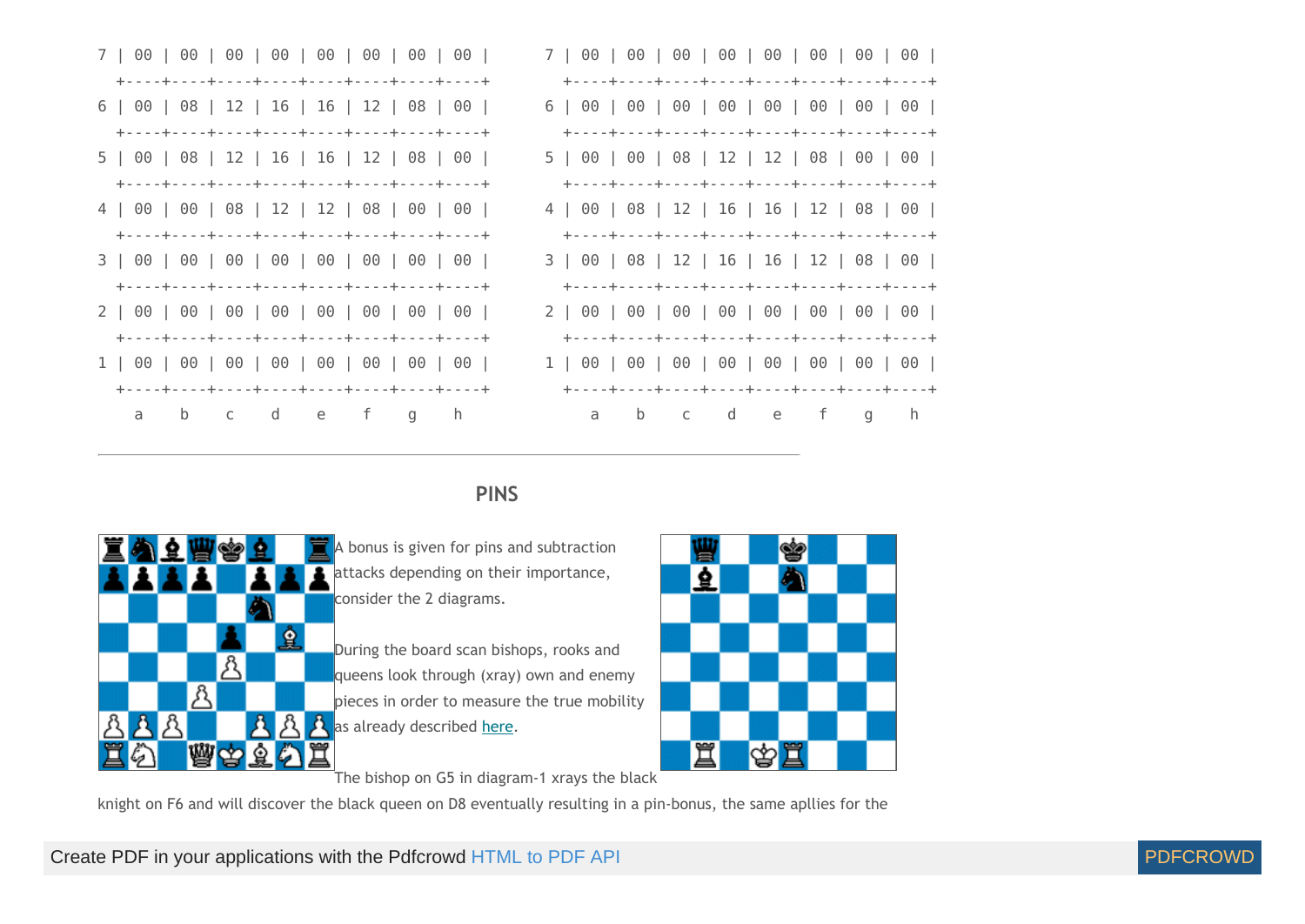2 rook pins in diagram-2.

The value of the pin-bonus depends on the pattern, the 2 rook pins in diagram-2 are far more dangerous than the bishop pin in digram-1. So based on the piece that pins and what is pinned a bonus is given.







bonus is given.

# **More on Bishops**

A common problem every aspirant chess programmer will have to deal with in his chess engine is the trapped

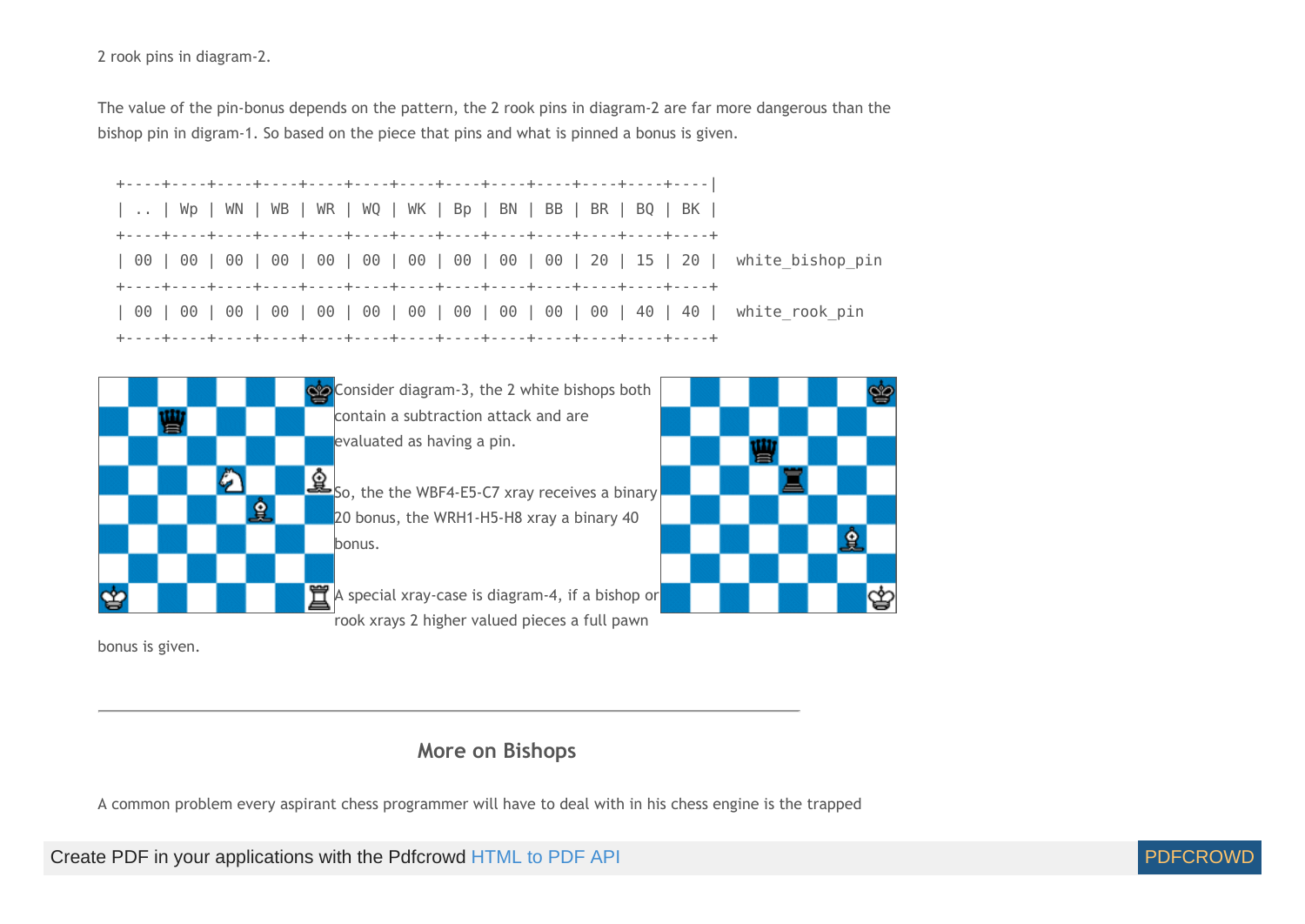

bishop on A7/H7 (A2/H2 for black) and yet the solution is amazing simple.

After 1...b6 the white bishop is trapped and in 90% of the cases will be lost. Whenever the pattern WBA7 and BPB6 applies give such a trapped bishop a penalty of 1.25 and it will avoid the capture of the poisened pawn on A7.

No special extra code needed, search is good for the rest!

### **More on Rooks**

Three more issues on rooks that matter:

**Rook connections** : In the middle-game rook connections are rewarded, rooks need to cooperate. For each white rook that has a connection the following pseudo code applies:

if (white rook connection) score=score+TABLE[rook];

 +----+----+----+----+-----+----+---+----+ 8 | 30 | 30 | 30 | 30 | 30 | 30 | 30 | 30 | +----+----+----+----+----+----+----+----+ 7 | 50 | 50 | 50 | 50 | 50 | 50 | 50 | 50 | +----+----+----+----+----+----+----+----+ 6 | 08 | 08 | 12 | 20 | 20 | 12 | 08 | 08 | +----+----+----+----+----+----+----+----+ 5 | 00 | 00 | 04 | 06 | 06 | 04 | 00 | 00 | +----+----+----+----+----+----+----+----+ 4 | 00 | 00 | 04 | 06 | 06 | 04 | 00 | 00 | +----+----+----+----+----+----+----+----+

Create PDF in your applications with the Pdfcrowd [HTML to PDF API](https://pdfcrowd.com/doc/api/?ref=pdf) [PDFCROWD](https://pdfcrowd.com/?ref=pdf) AND THE POFCROWD PUT API PDFCROWD AT A

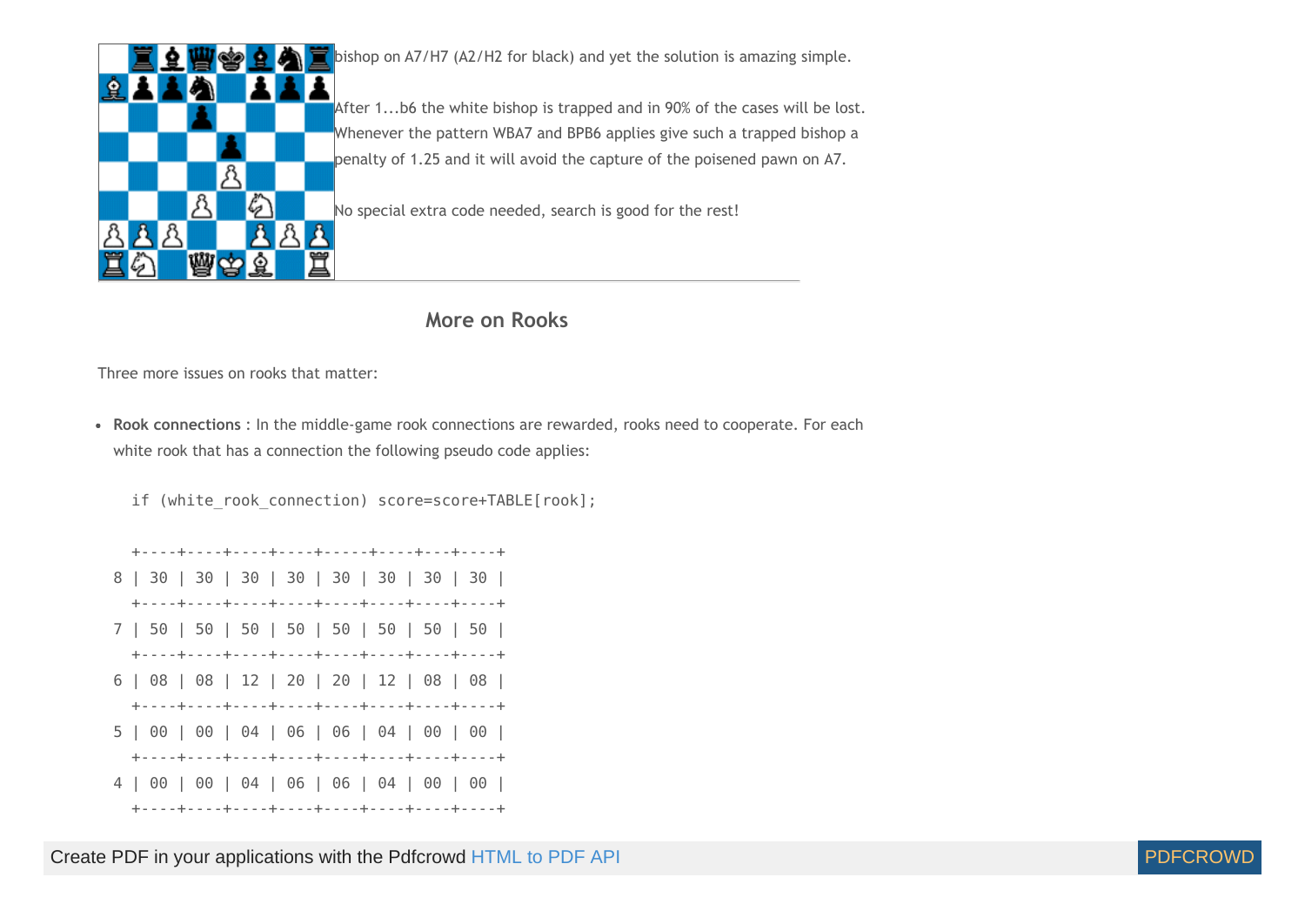

Effects:

- o Surprisingly the 2 x small bonus will keep the 2 white rooks on rank-1 preferable on the squares D1 and E1.
- 2 connected white rooks on the 7th rank receive a bonus of 100 binary points (0.40).
- The code already stimulates rook doubling, a rook D1/D6 connection gives a 26 (20+6) bonus, which automatically moves us to the next subject.
- **Doubled Rooks** : Doubled Rooks (horizontal only) receive an one time extra bonus when they are on a full open file. The height of the bonus depends on the file and (more important) how many black pawns there are in play. Mind you, a doubled rook on an open file with 7 black pawns on the board usually is far more worth then when black has only 4-5 pawns which usually ensures counter play on another open file. The pseudo code:

int file value[] = {  $-12, -10, -4, 0, 0, -4, -10, -12$  }; // initial value for the file of the rook int pawn tab[] = {  $0,0,0,0,0,8,16,32,32,0,0$  }; // bonus table bonus=file value[file of the rook];  $// -12$  for A-file rooks, 0 for E-file rooks, etc. bonus=bonus+pawn\_tab[number\_of\_black\_pawns]; // add bonus depending on number of black pawns if (bonus>0) score=score+bonus; // avoid penalizing a doubled rook

**Rook on 7th Rank** :

In the endgame white rooks on the 7th rank are rewarded provided the black king is on the 8th rank.

The bonus is doubled if the king is fully caught on the 8th rank and can't escape via its pawns. Consider the 2 diagrams.

Create PDF in your applications with the Pdfcrowd [HTML to PDF API](https://pdfcrowd.com/doc/api/?ref=pdf) PDF API [PDFCROWD](https://pdfcrowd.com/?ref=pdf) CREATER AND THE PDFCROWD PO

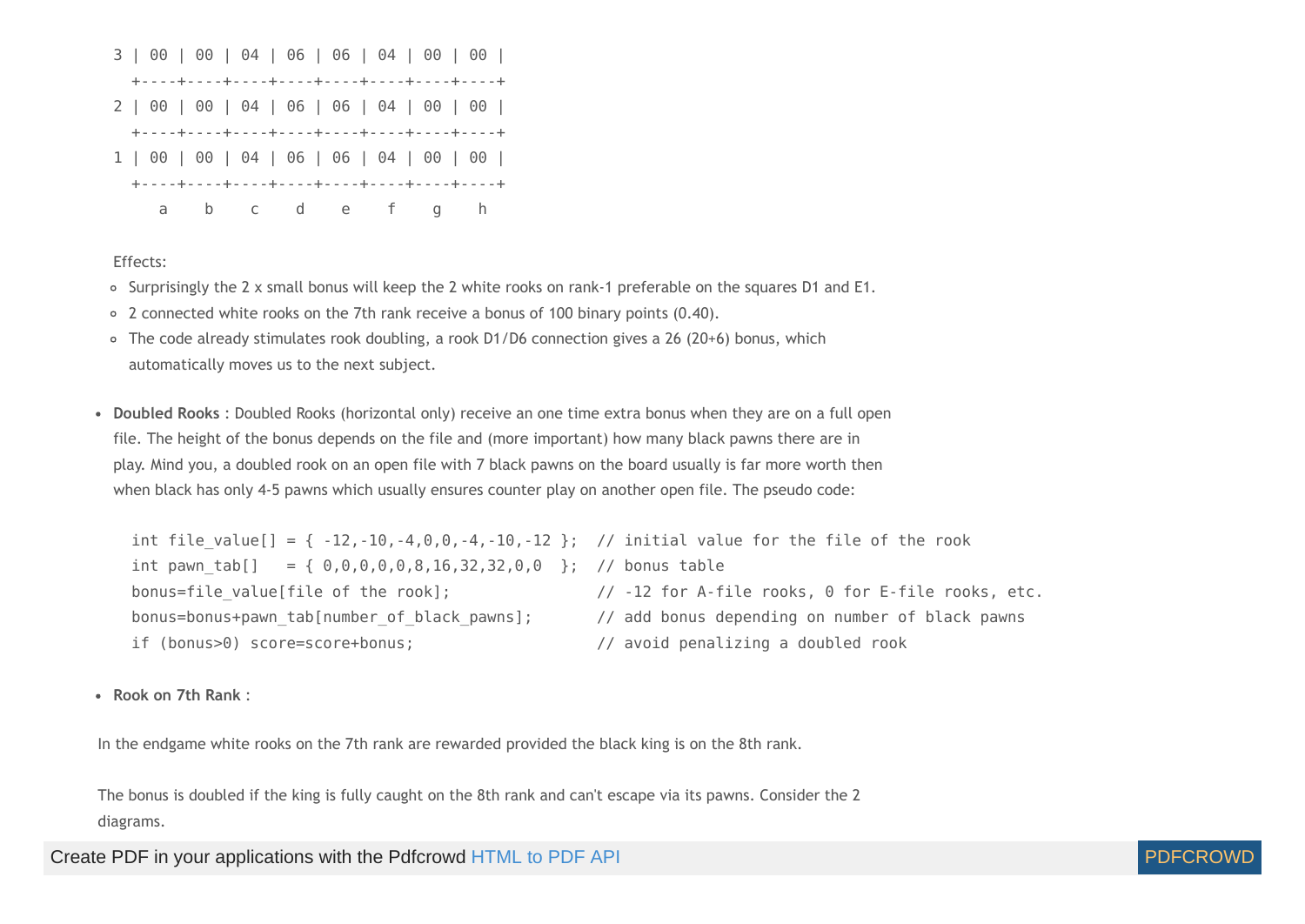

# **Double Attack Bonus**



}

As already [described](#page-40-0) REBEL keeps track of the 2 highest pieces it threatens.

In the diagram white threatens 2 pieces, the black knight on F6 and the black bishop on D6. Usually black can only save one piece at the time the next ply, exceptions left aside.

In case like these the double attack is rewarded with a bonus depending on the A less expected gain, in this case 2 pawns, represented as 2 in the variable  $\mathbf{\tilde{T}}$  second\_threatened\_piece".

int double attack bonus[]=  $\{ 0,64,128,192,256,256,256,256,256,256,256 \}$ ; score=score+double attack bonus[second threatened piece];

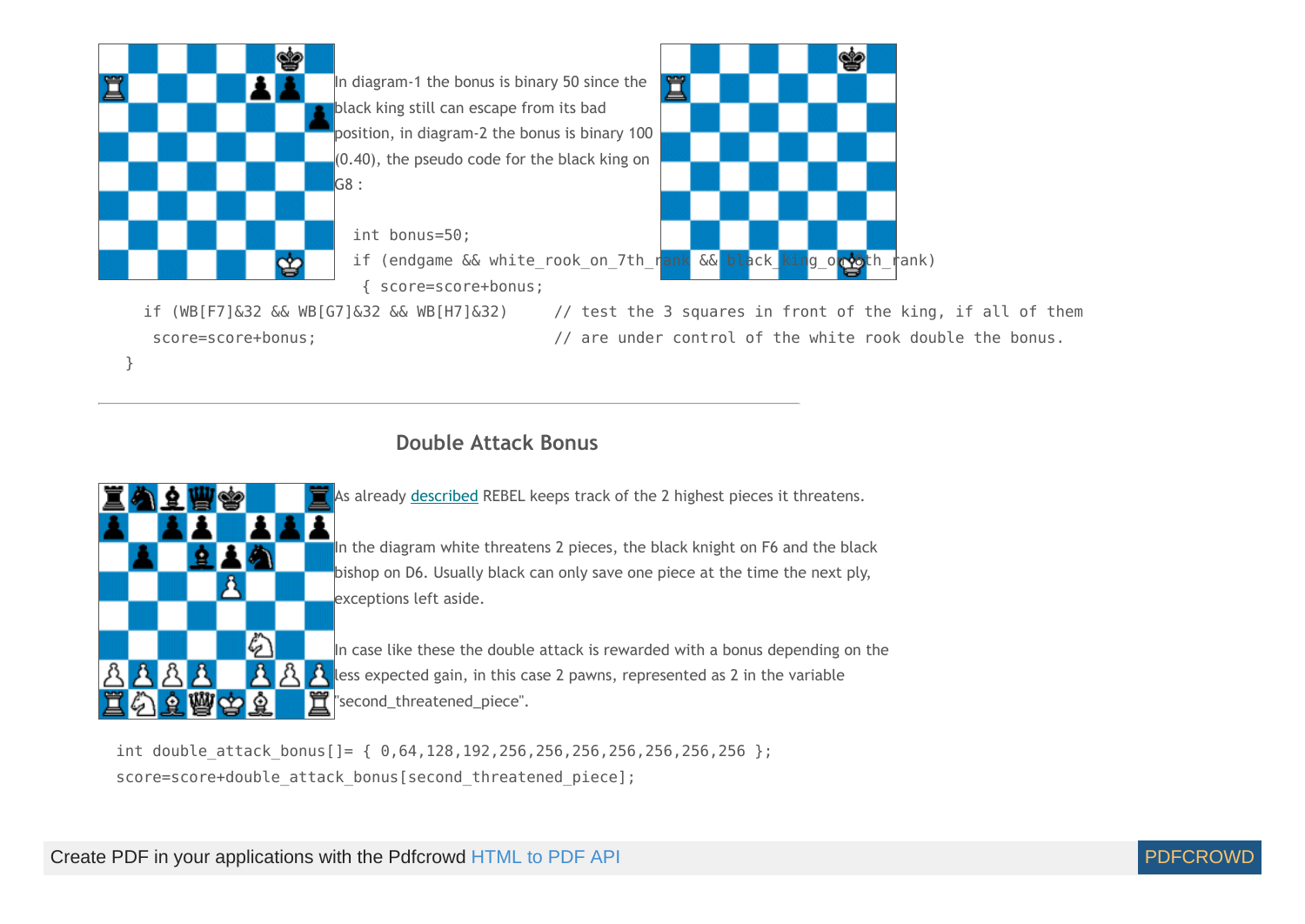# **Pawn Ending**

Rule no. 1 in pawn endings: **the side with a pawn up will win the game.** The below code (or something similar) is a must have in every chess program:

```
int pawn[] = { 0 \times 00, 0 \times 00, 0 \times 100, 0 \times 200, 0 \times 300, 0 \times 400, 0 \times 500, 0 \times 600, 0 \times 700 };
 if (pawn_ending) 
  { score=score+pawn[number_of_white_pawns];
    score=score-pawn[number_of_black_pawns];
  }
```
Effect: the difference in pawns is the bonus in pawns.

Remark: the rule does not function in case of isolated double pawns, special code is needed to count isolated double pawns as 1 pawn before using the above formula.

# **End Game**

We have arrived at the last chapter of this page, applicable the end game.

REBEL doesn't use table bases, instead it uses a 2 dimensional table that catches the most important endings.

During the scanning of the board 2 variables (1 for white and 1 for black) are maintained that are used as an index to a 2 dimensional array of 16 x 16 (so 256 bytes) that can recognize 16 different ending types. Let's call these 2 variables "white" and "black", its layout:

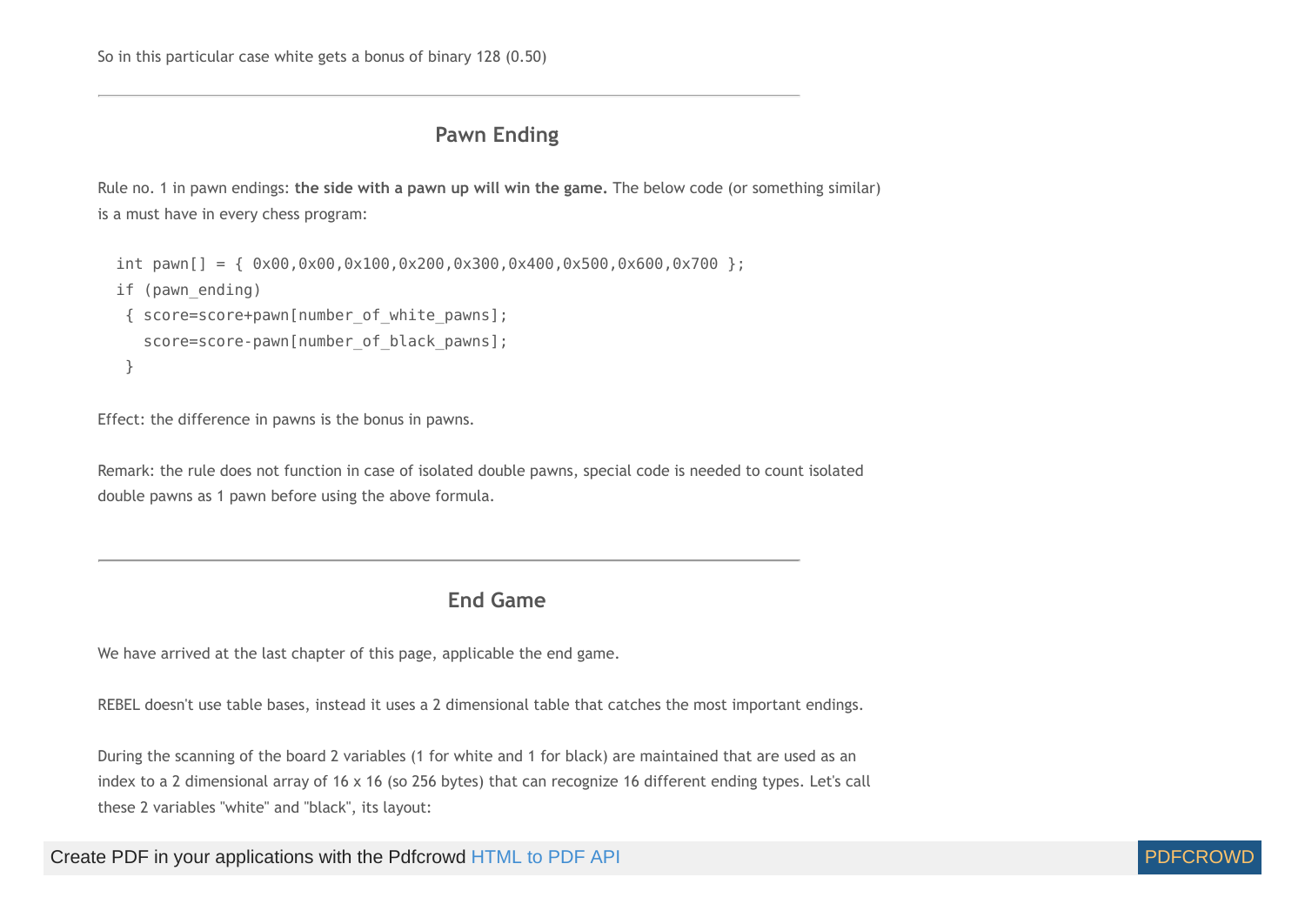| BIT0   BIT1   BIT2   BIT3   BIT4   BIT5   BIT6   BIT7 |                                                  |
|-------------------------------------------------------|--------------------------------------------------|
|                                                       |                                                  |
|                                                       |                                                  |
|                                                       | number of   number of   number of   Rook   Queen |
| white pawns   white knights  bishops   bit   bit      |                                                  |

## Rules:

- When there are more then 3 pawns white is set to 0xff (all bits on), it means: endgame type not supported.
- When there are more then 2 knights white is set to 0xff -> endgame type not supported.
- When there are more then 2 bishops white is set to 0xff -> endgame type not supported.
- When there are 2 or more rooks white is set to 0xff -> endgame type not supported.
- When there are 2 or more queens white is set to 0xff -> endgame type not supported.

Having created these 2 variables a pointer is created to a 2 dimensional array of 16 x 16 using the following pseudo code:

```
int x; \frac{1}{2} int x;
if (index white[white]==17) break; // endgame type not supported
if (index black[black]==17) break; // endgame type not supported
 x=index_white[white]+index_black[black] // create pointer
```

```
unsigned char index white | = {
```
0,16,32,48,64,176,17,17,80,17,17,17,17,17,17,17, 96,192,17,17,112,17,17,17,17,17,17,17,17,17,17,17, 128,17,17,17,17,17,17,17,17,17,17,17,17,17,17,17, 17,17,17,17,17,17,17,17,17,17,17,17,17,17,17,17, 144,224,17,17,160,17,17,17,17,17,17,17,17,17,17,17, 160,17,17,17,17,17,17,17,17,17,17,17,17,17,17,17,

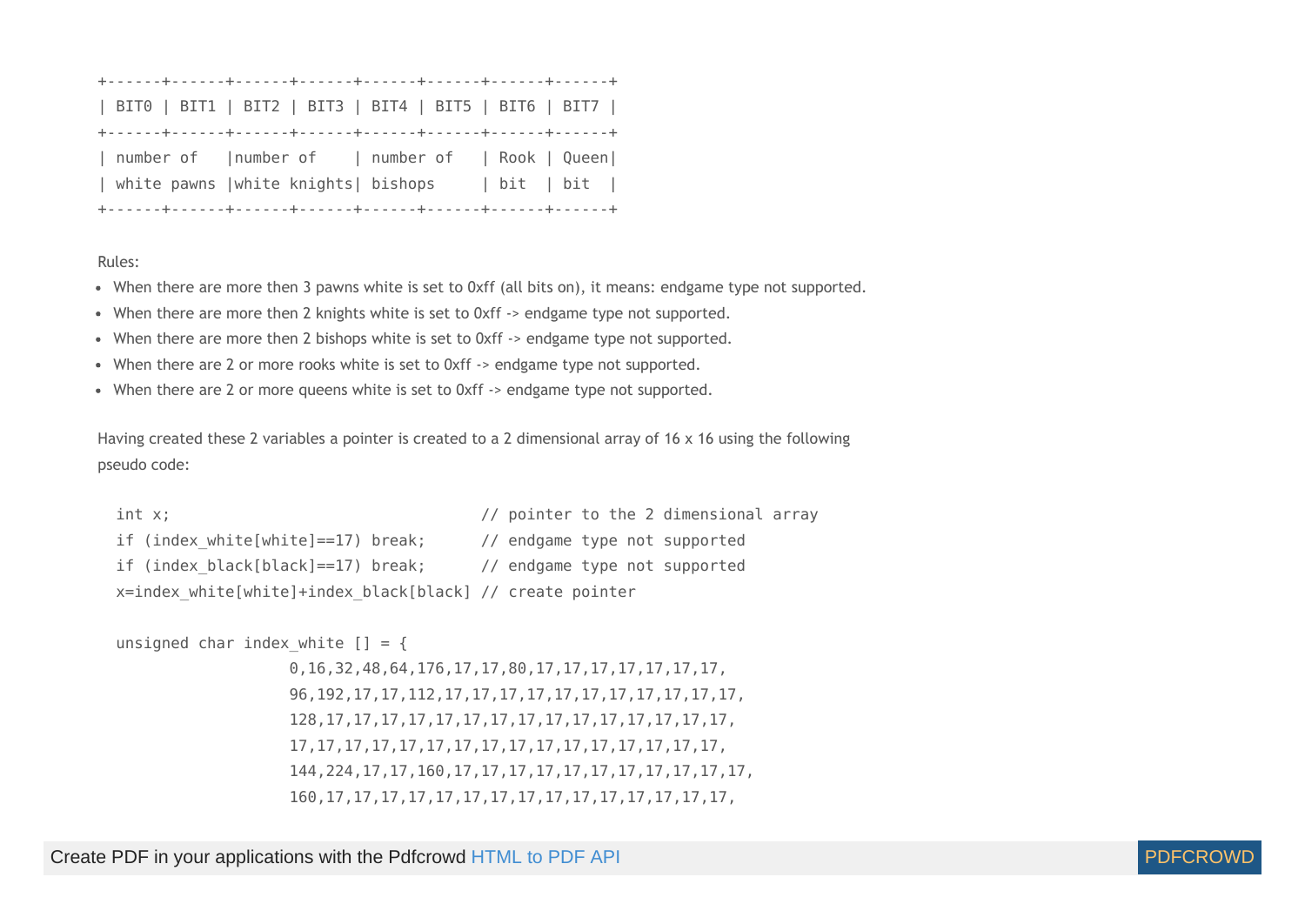17,17,17,17,17,17,17,17,17,17,17,17,17,17,17,17, 17,17,17,17,17,17,17,17,17,17,17,17,17,17,17,17, 240,17,17,17,17,17,17,17,17,17,17,17,17,17,17,17, 17,17,17,17,17,17,17,17,17,17,17,17,17,17,17,17, 17,17,17,17,17,17,17,17,17,17,17,17,17,17,17,17, 17,17,17,17,17,17,17,17,17,17,17,17,17,17,17,17, 17,17,17,17,17,17,17,17,17,17,17,17,17,17,17,17, 17,17,17,17,17,17,17,17,17,17,17,17,17,17,17,17, 17,17,17,17,17,17,17,17,17,17,17,17,17,17,17,17, 17,17,17,17,17,17,17,17,17,17,17,17,17,17,17,17 };

unsigned char index black  $[] = {$ 

 0, 1, 2, 3, 4,11,17,17, 5,17,17,17,17,17,17,17, 6,12,17,17, 7,17,17,17,17,17,17,17,17,17,17,17, 8,17,17,17,17,17,17,17,17,17,17,17,17,17,17,17, 17,17,17,17,17,17,17,17,17,17,17,17,17,17,17,17, 9,14,17,17,10,17,17,17,17,17,17,17,17,17,17,17, 10,17,17,17,17,17,17,17,17,17,17,17,17,17,17,17, 17,17,17,17,17,17,17,17,17,17,17,17,17,17,17,17, 17,17,17,17,17,17,17,17,17,17,17,17,17,17,17,17, 15,17,17,17,17,17,17,17,17,17,17,17,17,17,17,17, 17,17,17,17,17,17,17,17,17,17,17,17,17,17,17,17, 17,17,17,17,17,17,17,17,17,17,17,17,17,17,17,17, 17,17,17,17,17,17,17,17,17,17,17,17,17,17,17,17, 17,17,17,17,17,17,17,17,17,17,17,17,17,17,17,17, 17,17,17,17,17,17,17,17,17,17,17,17,17,17,17,17, 17,17,17,17,17,17,17,17,17,17,17,17,17,17,17,17, 17,17,17,17,17,17,17,17,17,17,17,17,17,17,17,17 };

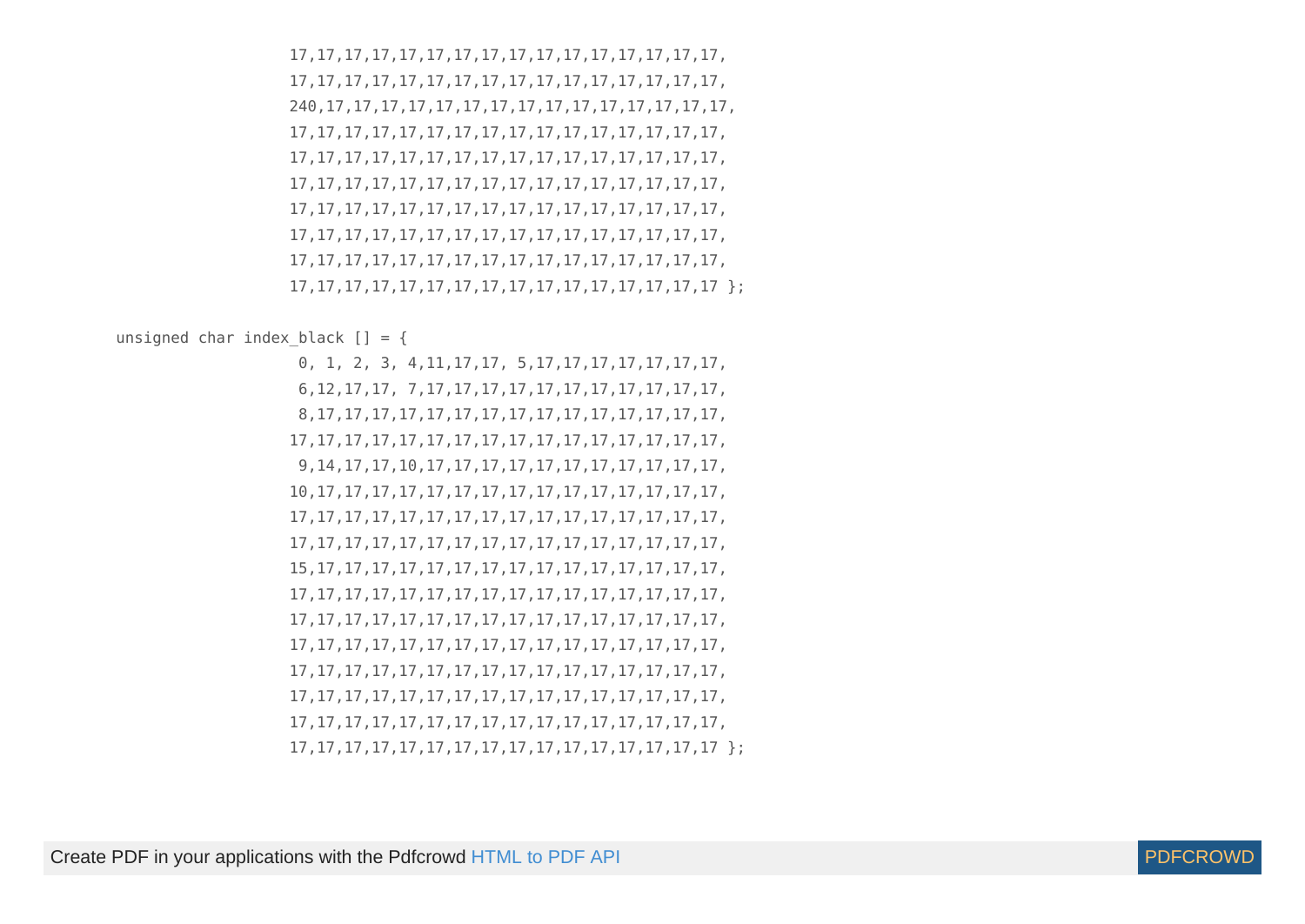Now that we have created the pointer we are ready for the real work, evaluation. The first step is to recognize and evaluate cold draws such as KK, KNK, KBK, KNNK, KKNN etc. endings and make corrections to the score, if applicable. Just study the below code plus the adjustment and jump table to get the drift.

score=score+adjust[x]; // adjust score, if applicable

```
 switch (jump[x])
```

```
 { case 'N' : break; // do nothing
  case 'R' : score=0; break; // cold draw but the search needs to continue
  case '!' : score=0; break; // cold draw, stop further searching
 case 'L' : white bad bishop ending(); break; // KBPK (with A or H pawn)
  case 'l' : black_bad_bishop_ending(); break; // KKBP (with A or H pawn)
  case 'P' : white pawn ending(): break: // KPK (with A or H pawn)
  case 'p' : black pawn ending(); break; // KKP (with A or H pawn)
  case 'K' : white mate with BN); break; // KBNK (how to mate black)
  case 'k' : black mate with BN); break; // KKBN (how to mate white)
 case 'D' : white queen vs black pawn); break; // KQKP (how to win the black pawn)
  case 'd' : black queen vs white pawn); break; // KPKQ (how to win the white pawn)
  case 'T' : white rook ending); break; // KRPKR (how to play)
  case 't' : black_rook_ending); break; // KRKRP (how to play)
  case 'Q' : white queen vs black rook); break; // KQKR (how to mate black)
  case 'q' : black queen vs white rook); break; // KRKQ (how to mate white)
  case 'X' : score=0.25; score=score+TABLE[white king]-TABLE[black king]; break; // keep kings
  case 'Y' : score=0.50; score=score+TABLE[white king]-TABLE[black king]; break; // near the
   case 'x' : score=-0.25; score=score+TABLE[white_king]-TABLE[black_king]; break; // center
  case 'y' : score=-0.50; score=score+TABLE[white king]-TABLE[black king]; break;
```
**char jump** (jump table)

}

+-----+-----+-----+-----+-----+-----+-----+-----+-----+-----+-----+-----+-----+-----+-----+-----+

Create PDF in your applications with the Pdfcrowd [HTML to PDF API](https://pdfcrowd.com/doc/api/?ref=pdf) [PDFCROWD](https://pdfcrowd.com/?ref=pdf) AND THE POFCROWD PUT API PDFCROWD AT A

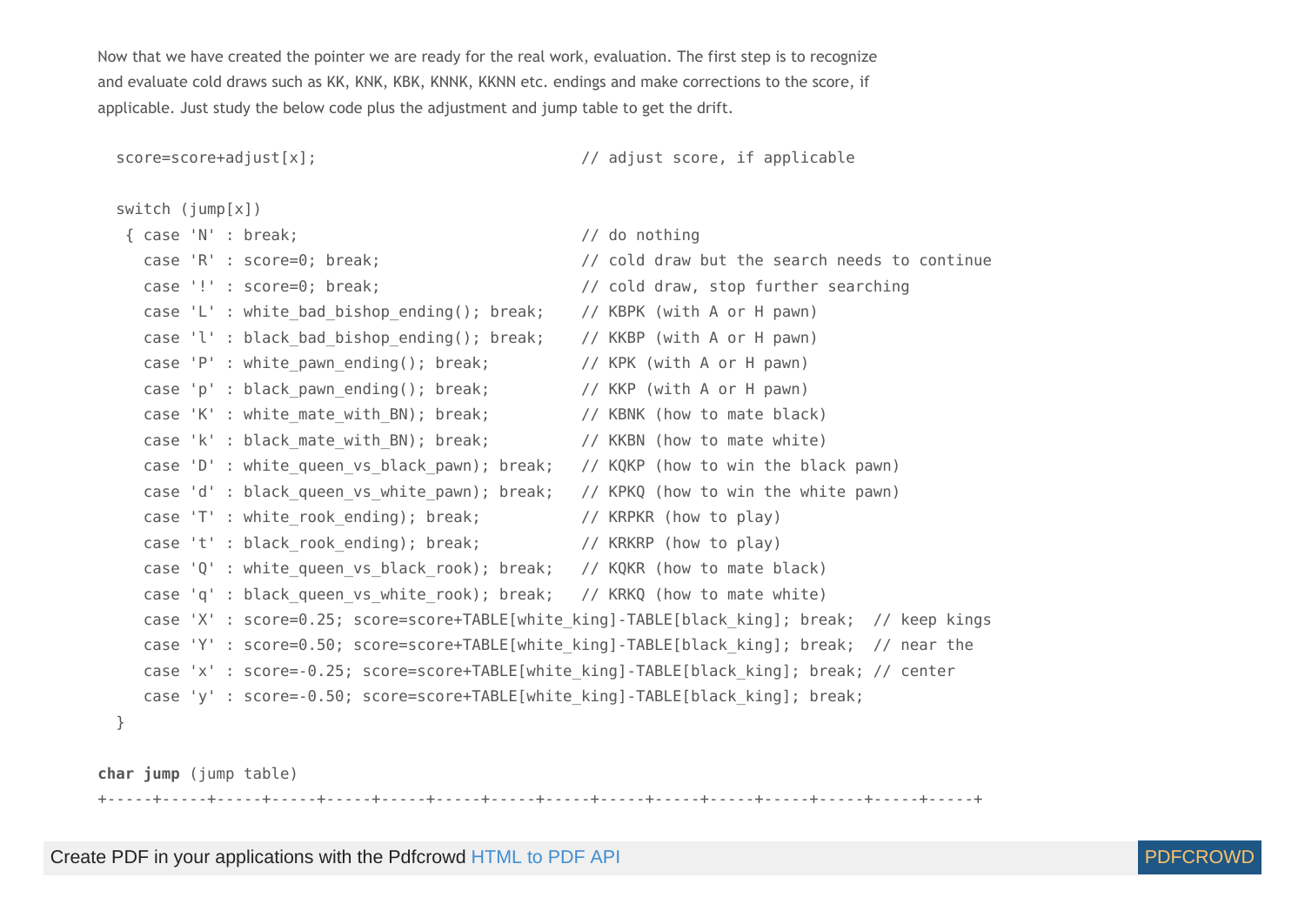| black one | two | three one |    | two          | one            |  |  |  | knght two  black rook  knght bishp bishp black black                                      |  |                                                                         |
|-----------|-----|-----------|----|--------------|----------------|--|--|--|-------------------------------------------------------------------------------------------|--|-------------------------------------------------------------------------|
|           |     |           |    |              |                |  |  |  | king  black black black black black black  +  black rook   +   +  +rank +norm rook  queen |  |                                                                         |
|           |     |           |    |              |                |  |  |  | pawn  pawns pawns knght knght bishp bishp bishp     knght pawn  pawn  pawn  +pawn         |  |                                                                         |
|           | N I |           |    |              |                |  |  |  |                                                                                           |  | R   !   k   N   N   N   N   L   N   N   N   white king                  |
|           |     | N.        | N. |              |                |  |  |  |                                                                                           |  |                                                                         |
|           |     |           |    |              |                |  |  |  |                                                                                           |  |                                                                         |
|           |     | -N        | -N | <sup>N</sup> |                |  |  |  |                                                                                           |  | N   N   N   N   N   N   N   N   N   3 white pawns                       |
|           |     |           |    |              |                |  |  |  |                                                                                           |  | N   N   R   R   R   x   y   x   N   N   N   N   N   White knight        |
| R.        |     | - N       | R  |              |                |  |  |  |                                                                                           |  | R   R   N   R   R   y   y   y   y   y   N   2x white knight             |
|           |     |           |    |              |                |  |  |  |                                                                                           |  | N   N   R   R   R   x   x   x   N   x   y   y   N   N   White bishop    |
| K         |     | N.        |    |              |                |  |  |  |                                                                                           |  | X   N   X   N   N   X   y   x   x   x   x   N   knight + bishop         |
| N.        |     |           |    |              |                |  |  |  |                                                                                           |  | N   N   Y   N   X   N   N   Y   x   X   X   X   X   N   2x white bishop |
|           |     | N.        |    |              |                |  |  |  |                                                                                           |  | X   R   X   x   y   R   x   x   y   y   t   q  white rook               |
| N.        |     |           |    |              |                |  |  |  |                                                                                           |  | N   N   N   Y   N   Y   X   X   N   N   N   N   X   X   TOOK + N (Or B) |
|           |     | -N        | N. |              |                |  |  |  | $Y$   X   X   x   X   N   N   N   N                                                       |  | N   N  knight + pawn                                                    |
|           |     | N.        | N. | $Y \perp$    | Y <sub>1</sub> |  |  |  |                                                                                           |  | X   x   Y   N   N   N   N   N   N  bad bishop+pawn                      |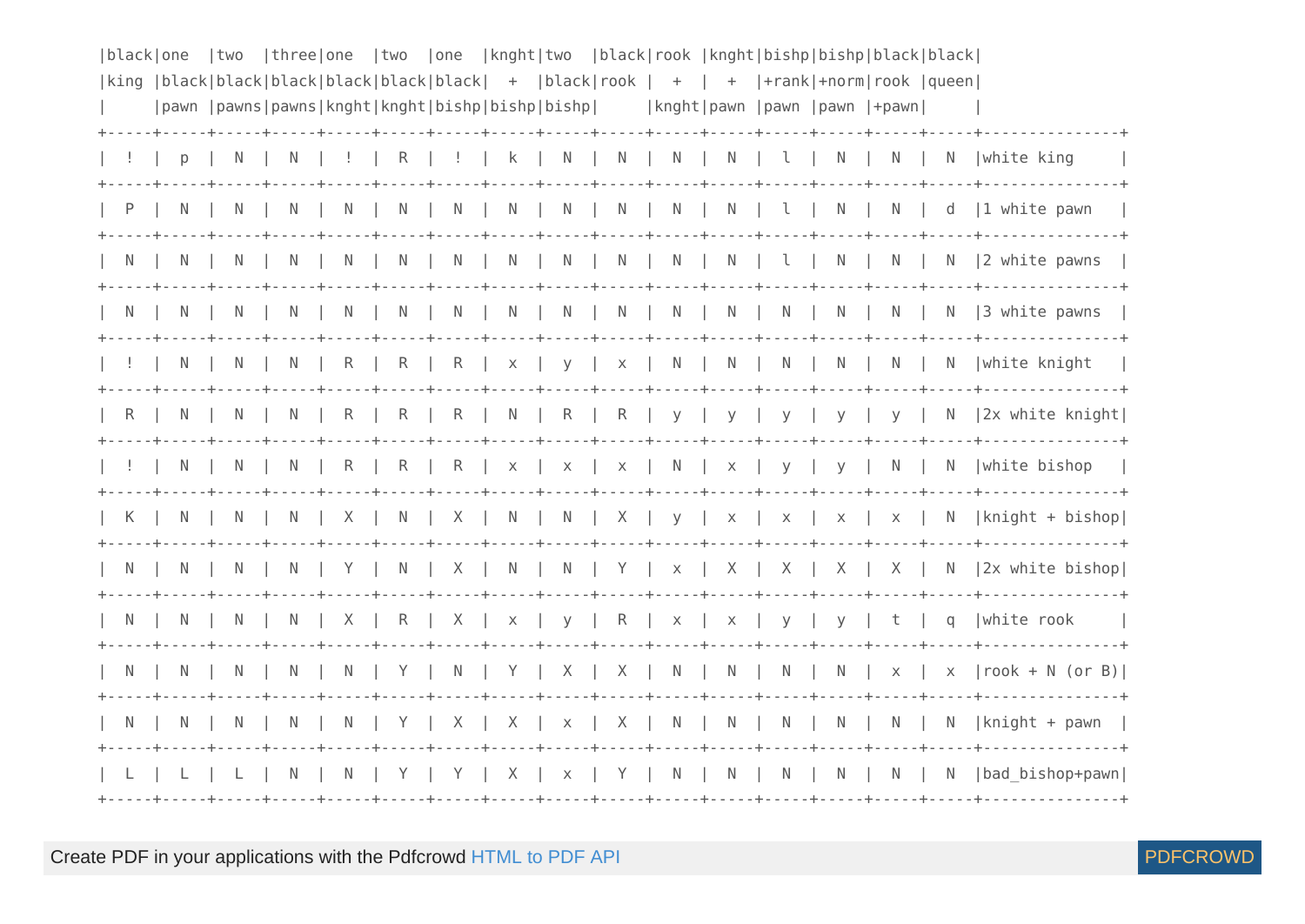| N.                                                                                        |  |          |  |                                                                                     |  | <sup>N</sup> |  | N. |  |                                    |  |          |  |          |          | $Y \mid Y \mid X \mid x \mid Y \mid N \mid N$                                             |  |  | $\blacksquare$ | N <sub>N</sub> | $\vert$ N |  | N  bishop+pawn                                                                                                                                                                                                                                                                  |                                                                     |
|-------------------------------------------------------------------------------------------|--|----------|--|-------------------------------------------------------------------------------------|--|--------------|--|----|--|------------------------------------|--|----------|--|----------|----------|-------------------------------------------------------------------------------------------|--|--|----------------|----------------|-----------|--|---------------------------------------------------------------------------------------------------------------------------------------------------------------------------------------------------------------------------------------------------------------------------------|---------------------------------------------------------------------|
| N.                                                                                        |  |          |  | N.                                                                                  |  |              |  |    |  |                                    |  |          |  |          |          |                                                                                           |  |  |                |                |           |  |                                                                                                                                                                                                                                                                                 | N   N   Y   N   X   x   T   X   N   N   N   N   N   white rook+pawn |
|                                                                                           |  |          |  |                                                                                     |  |              |  |    |  |                                    |  |          |  |          |          |                                                                                           |  |  |                |                |           |  | N   D   N   N   N   N   N   N   N   Q   X   N   N   N   N   N   White queen                                                                                                                                                                                                     |                                                                     |
| char adjust (adjustment table)                                                            |  |          |  |                                                                                     |  |              |  |    |  |                                    |  |          |  |          |          |                                                                                           |  |  |                |                |           |  |                                                                                                                                                                                                                                                                                 |                                                                     |
| black one  two  three one  two  one  knght two  black rook  knght bishp bishp black black |  |          |  |                                                                                     |  |              |  |    |  |                                    |  |          |  |          |          |                                                                                           |  |  |                |                |           |  |                                                                                                                                                                                                                                                                                 |                                                                     |
|                                                                                           |  |          |  |                                                                                     |  |              |  |    |  |                                    |  |          |  |          |          |                                                                                           |  |  |                |                |           |  |                                                                                                                                                                                                                                                                                 |                                                                     |
|                                                                                           |  |          |  |                                                                                     |  |              |  |    |  |                                    |  |          |  |          |          | king  black black black black black black  +  black rook   +   +  +rank +norm rook  queen |  |  |                |                |           |  |                                                                                                                                                                                                                                                                                 |                                                                     |
|                                                                                           |  |          |  |                                                                                     |  |              |  |    |  |                                    |  |          |  |          |          | pawn  pawns pawns knght knght bishp bishp bishp     knght pawn  pawn  pawn  +pawn         |  |  |                |                |           |  |                                                                                                                                                                                                                                                                                 |                                                                     |
| $\Theta$                                                                                  |  |          |  |                                                                                     |  |              |  |    |  |                                    |  |          |  |          |          |                                                                                           |  |  |                |                |           |  | $\begin{bmatrix} 0 & 0 & 0 \\ 0 & 0 & 0 \end{bmatrix}$ 0 $\begin{bmatrix} 0 & 0 & 0 \\ 0 & 0 & 0 \\ 0 & 0 & 0 \end{bmatrix}$ -1.00 -1.00 -1.00 -1.00 -1.00 -1.00 -1.00 -1.00 -1.00 -1.00 -1.00 -1.00 -1.00 -1.00 -1.00 -1.00 -1.00 -1.00 -1.00 -1.00 -1.00 -1.00 -1.00 -1.00 -1 |                                                                     |
| $\Theta$                                                                                  |  | $\Theta$ |  |                                                                                     |  |              |  |    |  |                                    |  |          |  |          |          |                                                                                           |  |  |                |                |           |  |                                                                                                                                                                                                                                                                                 |                                                                     |
| $\Theta$                                                                                  |  |          |  |                                                                                     |  |              |  |    |  |                                    |  |          |  |          |          |                                                                                           |  |  |                |                |           |  | 0   0   0   2.00  4.00  2.00  0   0   0.50  0   0   0   0   0   0   2 white pawns                                                                                                                                                                                               |                                                                     |
| $\Theta$                                                                                  |  |          |  |                                                                                     |  |              |  |    |  |                                    |  |          |  |          |          |                                                                                           |  |  |                |                |           |  | 0   0   0   1.50  3.00  1.00  1.00  0.50  0   0.50  0.50  0.50  0.50  0   3 white pawns                                                                                                                                                                                         |                                                                     |
|                                                                                           |  |          |  |                                                                                     |  |              |  |    |  |                                    |  |          |  |          |          |                                                                                           |  |  |                |                |           |  |                                                                                                                                                                                                                                                                                 |                                                                     |
| $\Theta$                                                                                  |  |          |  |                                                                                     |  |              |  |    |  | $[-4.00] - 4.00] - 3.00$ 0 0 0 0 0 |  |          |  |          |          |                                                                                           |  |  |                |                |           |  |                                                                                                                                                                                                                                                                                 | 0   0   0   0   0   0   0   0   1.00 2x white knight                |
|                                                                                           |  |          |  |                                                                                     |  |              |  |    |  |                                    |  |          |  |          |          |                                                                                           |  |  |                |                |           |  |                                                                                                                                                                                                                                                                                 |                                                                     |
| $\Theta$                                                                                  |  | $\Theta$ |  | $\begin{bmatrix} 0 \\ 1 \end{bmatrix}$ $\begin{bmatrix} -1.00 \\ 0 \end{bmatrix}$ 0 |  |              |  |    |  | $\Theta$                           |  | $\Theta$ |  | $\Theta$ | $\Theta$ |                                                                                           |  |  |                |                |           |  |                                                                                                                                                                                                                                                                                 | $0 \mid 0 \mid 0 \mid 0 \mid 0 \mid 0 \mid 1.00$   knight + bishop  |
|                                                                                           |  |          |  |                                                                                     |  |              |  |    |  |                                    |  |          |  |          |          |                                                                                           |  |  |                |                |           |  |                                                                                                                                                                                                                                                                                 |                                                                     |

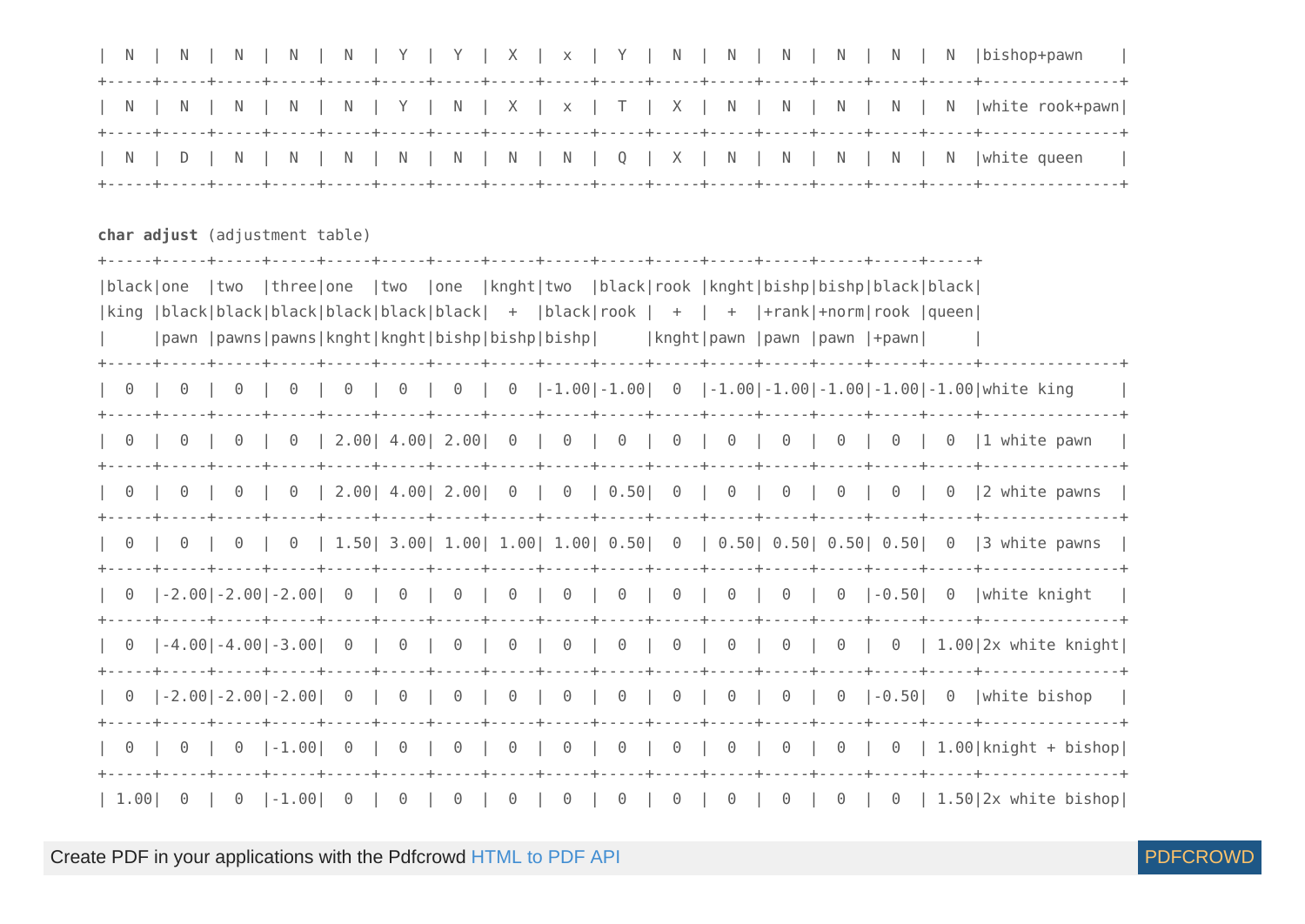| 1.00                                                                            |          |          | $\begin{bmatrix} 0 \\ -0.50 \end{bmatrix}$ - 0.50 $\begin{bmatrix} 0 \\ 0 \\ 0 \end{bmatrix}$ |          |          |                                                |          |          |                                              |                                                |                                                                 |          |                                                                     | $\begin{array}{ccc} \circ & \circ & \circ \end{array}$ | $\Theta$                                        | $\Theta$ | white rook<br>---+-----+---------------- <del>-</del>    |
|---------------------------------------------------------------------------------|----------|----------|-----------------------------------------------------------------------------------------------|----------|----------|------------------------------------------------|----------|----------|----------------------------------------------|------------------------------------------------|-----------------------------------------------------------------|----------|---------------------------------------------------------------------|--------------------------------------------------------|-------------------------------------------------|----------|----------------------------------------------------------|
| $\begin{array}{ccc} \circ & \circ & \circ \\ \circ & \circ & \circ \end{array}$ | $\Theta$ | $\Theta$ | $\Theta$                                                                                      | $\Theta$ |          |                                                |          |          |                                              |                                                |                                                                 |          | $0 0 0 0 0 0 0 0 0 0 0 0 0 0 0$                                     | $\Theta$                                               | $\Theta$                                        |          | $0$  rook + N (or B)                                     |
| 1.00                                                                            | $\Theta$ | $\Theta$ | $ -0.50 $ 0                                                                                   |          |          |                                                |          |          |                                              |                                                |                                                                 |          |                                                                     | $\Theta$                                               | $\Theta$                                        |          | $0$   knight + pawn                                      |
| 1.00                                                                            | $\Theta$ | $\Theta$ | $ -0.50 $ 0                                                                                   |          | $\Theta$ | $\begin{array}{ccc} \circ & \circ \end{array}$ |          |          | $\begin{array}{c c c c c} 0 & 0 \end{array}$ | $\begin{array}{ccc} \circ & \circ \end{array}$ | $\begin{array}{c c} \circ & \circ \\ \circ & \circ \end{array}$ |          | $\begin{array}{c c c c c} \hline \circ & \circ & \circ \end{array}$ | $\Theta$                                               | $\Theta$                                        |          | 0  bad bishop+pawn                                       |
| 1.00                                                                            | $\Theta$ | $\Theta$ | $ -0.50 $ 0                                                                                   |          | $\Theta$ |                                                | $\Theta$ | $\Theta$ | $\cdot$ 0 $\cdot$                            | ---+-----+-----+-----+-----+-<br>$\Theta$      | $\theta$                                                        | $\theta$ | $\theta$                                                            | $\Theta$                                               | $\Theta$                                        | $\Theta$ | ---+-----+---------------+<br> bishop+pawn<br>$\sim$ 1.1 |
| 1.00                                                                            | $\Theta$ |          | $0$  -0.50  0.50  0   0   0   0                                                               |          |          |                                                |          |          |                                              |                                                |                                                                 |          | 0 0 0 0 0 0                                                         | $\Theta$                                               | $\begin{array}{ccc} \odot & \cdots \end{array}$ | $\Theta$ | white rook+pawn                                          |
| 1.00                                                                            | $\Theta$ | $\Theta$ | $\Theta$                                                                                      | $\Theta$ |          |                                                |          |          |                                              |                                                |                                                                 |          | $0$  -1.00  0  -1.00 -1.50  0   0   0                               | $\Theta$                                               | $\Theta$                                        | $\Theta$ | white queen<br>and the                                   |

So, with a few instructions and 2 tables we have managed to deal with many of the standard endgame types, **either giving them an exact score + king placement or adjust the score to an appropriate value.**

Furthermore we now can deal with the endgame types that need special code such as how to mate a lonely black king with Knight and Bishop, how to deal with KBPK endings where the white pawn is an A or H file pawn, etc.

I feel it's outside the realm of this project to give the pseudo code for all the above mentioned routines, let me give just two.

## **How to mate with Bishop and Knight**

The black king needs to be driven in the corner of the colour of the bishop else a checkmate is not possible. For that purpose we use 2 piece square tables to evaluate the position of the black king. The second (and last!) thing

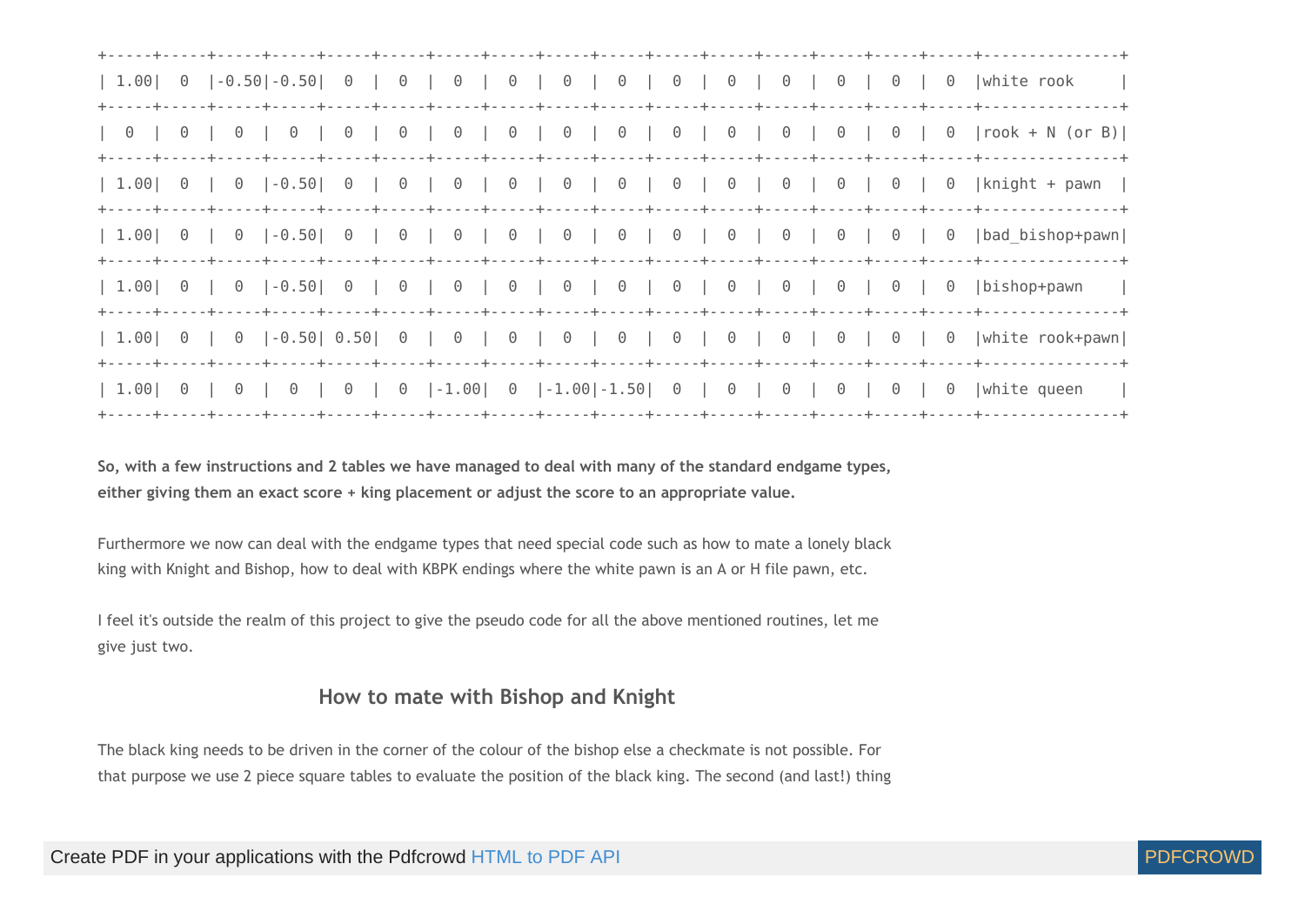we do is to add a king tropism bonus to the score in order the white king will follow the black king wherever it goes. And that's all there is. REBEL (via self-play) already mates the black king at depth 5 within 26 moves.

```
 int x,y;
x=abs(file[white king] - file[black king]; // get file distance between the white king and black king
x=abs(rank[white king] - rank[black king]; // get rank distance between the white king and black king
if (x < y) x=y; (1 + 2)y = 1 // furthest distance is real distance
x = x \ll 3; // distance * 8
score = 0x780 - x; // score = 0x780 - x;
if (bishop on black square) score=score-TABLE1[black king]; // drive black king into right corner
else score=score-TABLE2[black king]; // drive black king into right corner
```

| 8   150   150   140   120   100   70   40   00                                   | 8   00   40   70   100   120   140   150   150    |
|----------------------------------------------------------------------------------|---------------------------------------------------|
|                                                                                  |                                                   |
| 7   150   160   190   210   130   100   70   40                                  | 7   40   70   100   130   210   190   160   150   |
|                                                                                  |                                                   |
| 6   140   190   210   230   160   130   100   70                                 | 6   70   100   130   160   230   210   190   140  |
|                                                                                  |                                                   |
| 5   120   210   230   250   200   170   130   100                                | 5   100   130   170   200   250   230   210   120 |
| $+\cdots+\cdots+\cdots+\cdots+\cdots+\cdots+\cdots+\cdots+\cdots+\cdots+\cdots+$ |                                                   |
| 4   100   130   170   200   250   230   210   120                                | 4   120   210   230   250   200   170   130   100 |
|                                                                                  |                                                   |
| 3   70   100   130   160   230   210   190   140                                 | 3   140   190   210   230   160   130   100   70  |
|                                                                                  |                                                   |
| 2   40   70   100   130   210   190   160   150                                  | 2   150   160   190   210   130   100   70   40   |
|                                                                                  |                                                   |
| 1   00   40   70   100   120   140   150   150                                   | 1   150   150   140   120   100   70   40   00    |
|                                                                                  |                                                   |

## **TABLE1 TABLE2**

| +----+----+----+----+-----+----+----+---+         |  |  |  |  |
|---------------------------------------------------|--|--|--|--|
| 3   00   40   70   100  120  140  150  150        |  |  |  |  |
|                                                   |  |  |  |  |
| 7   40   70   100  130  210  190  160  150        |  |  |  |  |
|                                                   |  |  |  |  |
| 5   70   100  130  160  230  210  190  140        |  |  |  |  |
|                                                   |  |  |  |  |
| 5   100   130   170   200   250   230   210   120 |  |  |  |  |
|                                                   |  |  |  |  |
| 4  120   210  230  250  200  170  130  100        |  |  |  |  |
|                                                   |  |  |  |  |
| 3  140   190  210  230  160  130  100  70         |  |  |  |  |
|                                                   |  |  |  |  |
| 2  150   160  190  210  130  100  70   40         |  |  |  |  |
|                                                   |  |  |  |  |
| l  150   150  140  120  100  70   40   00         |  |  |  |  |
|                                                   |  |  |  |  |

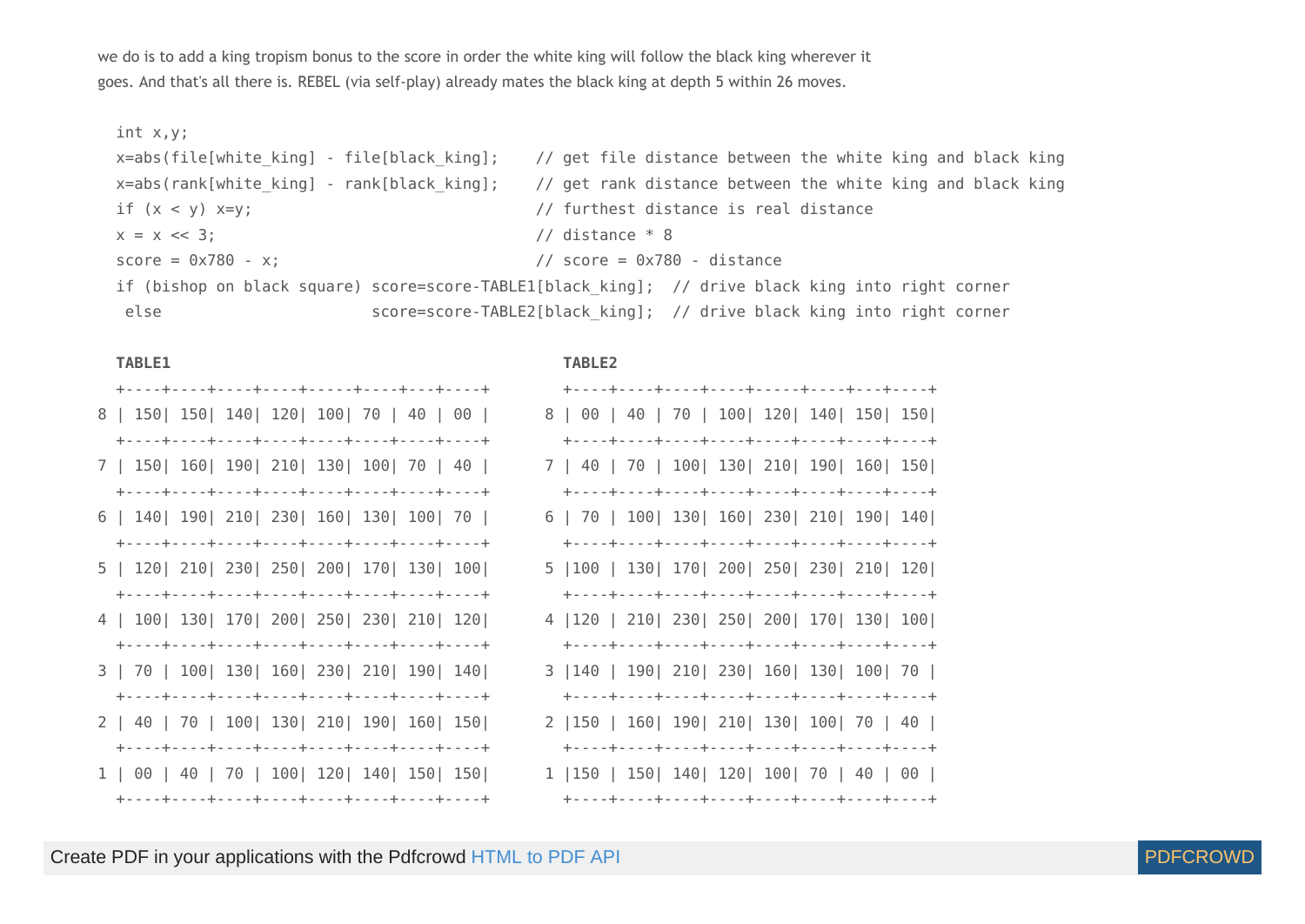# **How to play the KRPKR ending**

The **only** rule that applies in this ending: **if the black king is in front of the white pawn the game is a draw** and as such this ending type is evaluated.

Diagram-1 is a typical case of a draw, white can't make progress. Diagram-2 however white plays 1.Re5! (avoiding the black king to enter the life saving square E8 or E7) and now the black king is isolated from the white



```
pawn, white wins.
```
♔

罝

♔

```
 int x;
if (rank[pawn] >= rank[black king]) break; // black king not in front of white pawn, no draw yet
x=abs(file[black king]-file(white pawn]); // get file difference
if (x \ge 2) break; \frac{1}{2} is the same of \frac{1}{2} black king not in front of white pawn, no draw yet
if (x == 0) score=0.10; \frac{10}{10} if black king on same file as white pawn
 else score=0.20; // else draw score 0.20
score=score+TABLE[white king]-TABLE[black king]; // keep kings near the center to avoid silly moves
```
This ends the project to describe REBEL in pseudo code. I estimate that what's written on this page is responsible for 95% of REBEL's play, to describe the remaining lesser dominant stuff (many small adjustments and exception code, hardly responsible for REBEL's main play) fall outside the realm of this project and would require a separate page of a similar size.